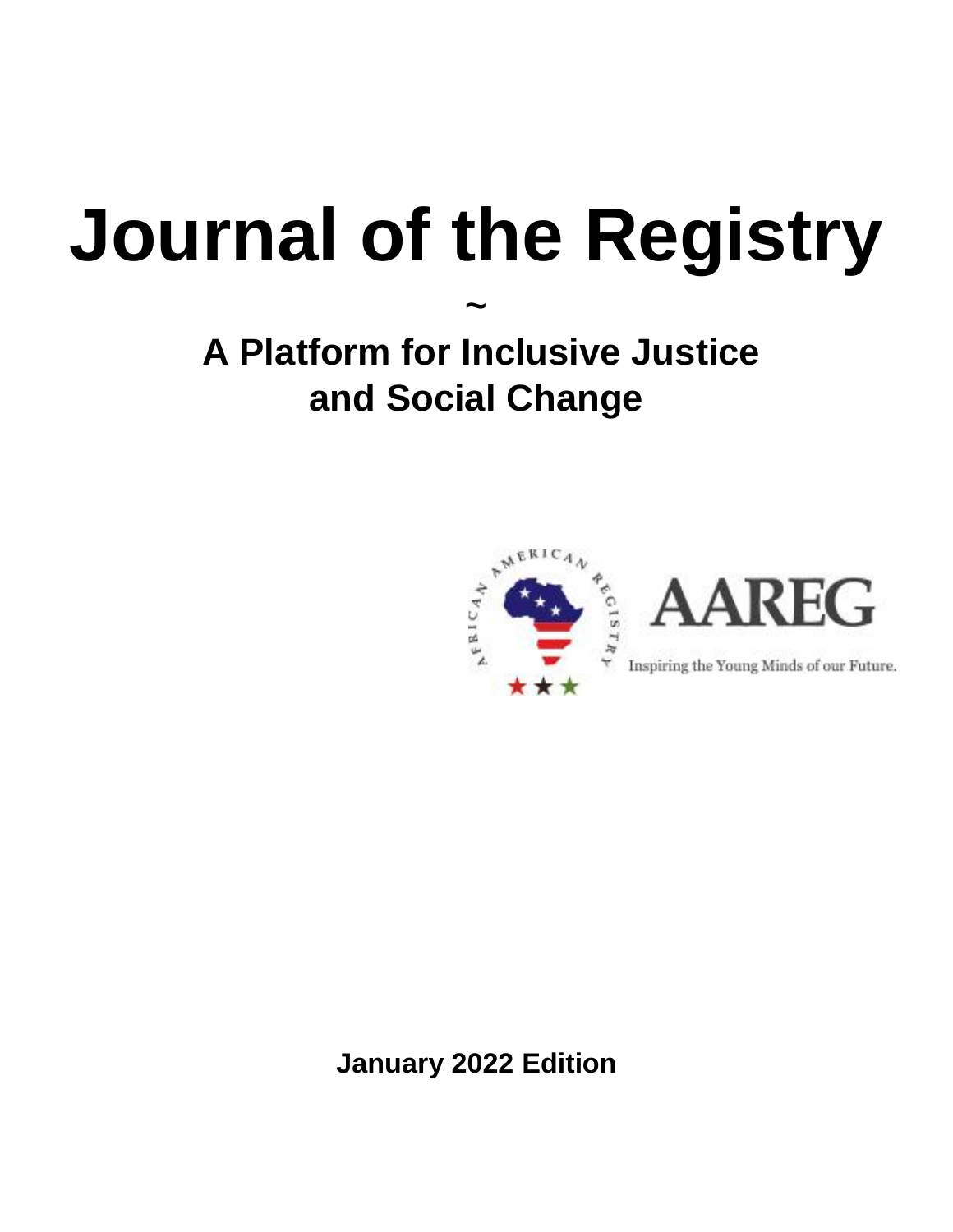# **Copyright /Reproduction Notification**

**No portion of the** *Journal of the Registry* **may be copied, reproduced, sold, etc. without permission from the author/s and the oversite organization: The African American Registry.**

**Authors in this publication DO NOT permit to have their work reproduced without direct written permission.**

**Direct all questions to the** *Journal of the Registry* 

[journal@aaregistry.org](mailto:journal@aaregistry.org)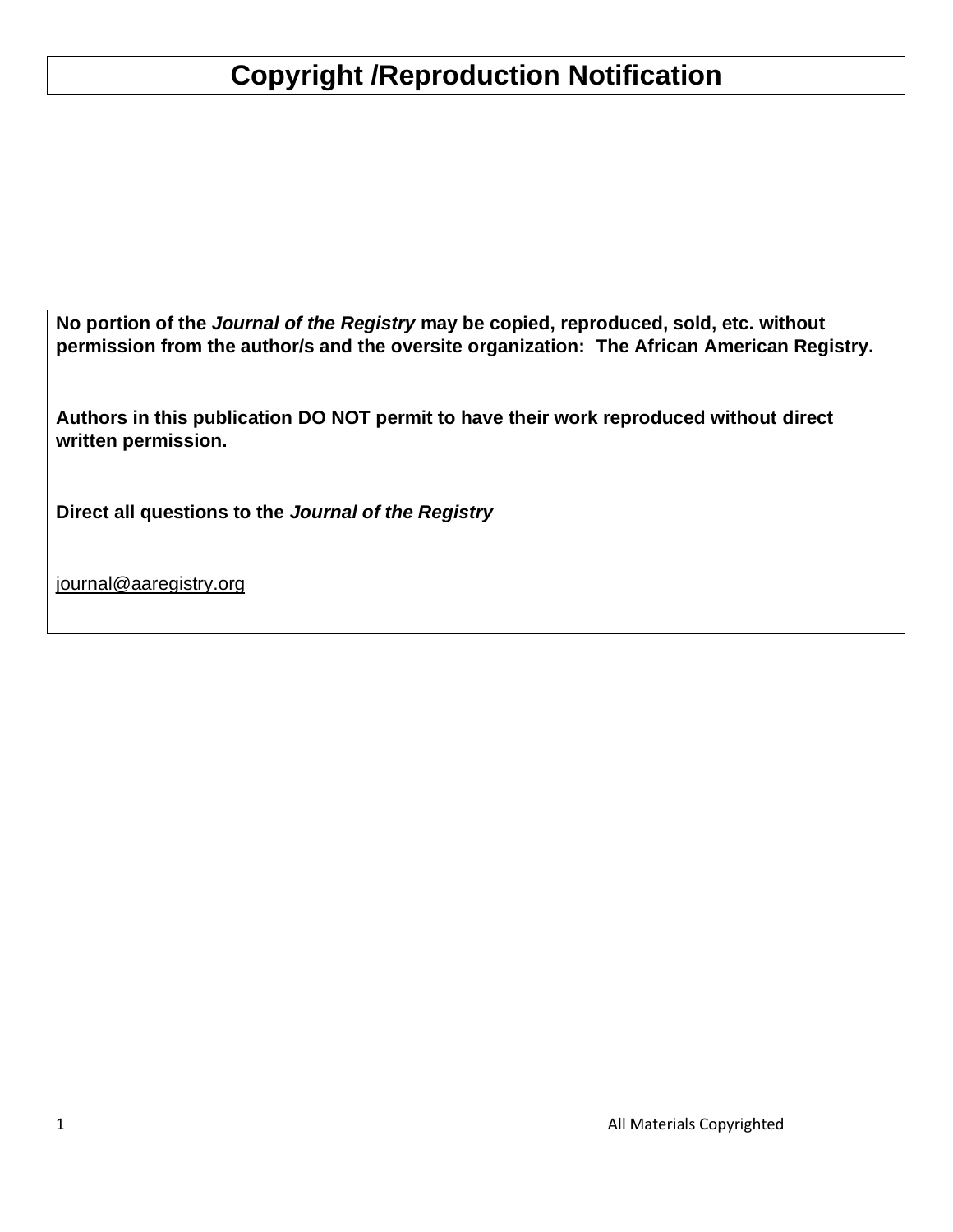## **Board of the Registry**

Benjamin Mchie, Executive Director

Dr. Marc Mauseth, Finance Chair

Jonathan Marcus, Youth Program Chair

Dr. Yvonne Banks, Education Chair

#### **Advisory Committee**

Alexander Hines

Lisa Tabor

Sharman Barrett

Dr. Kimberly Roan

Dr. Antonia Wilcoxin

Joseph K. Selvaggio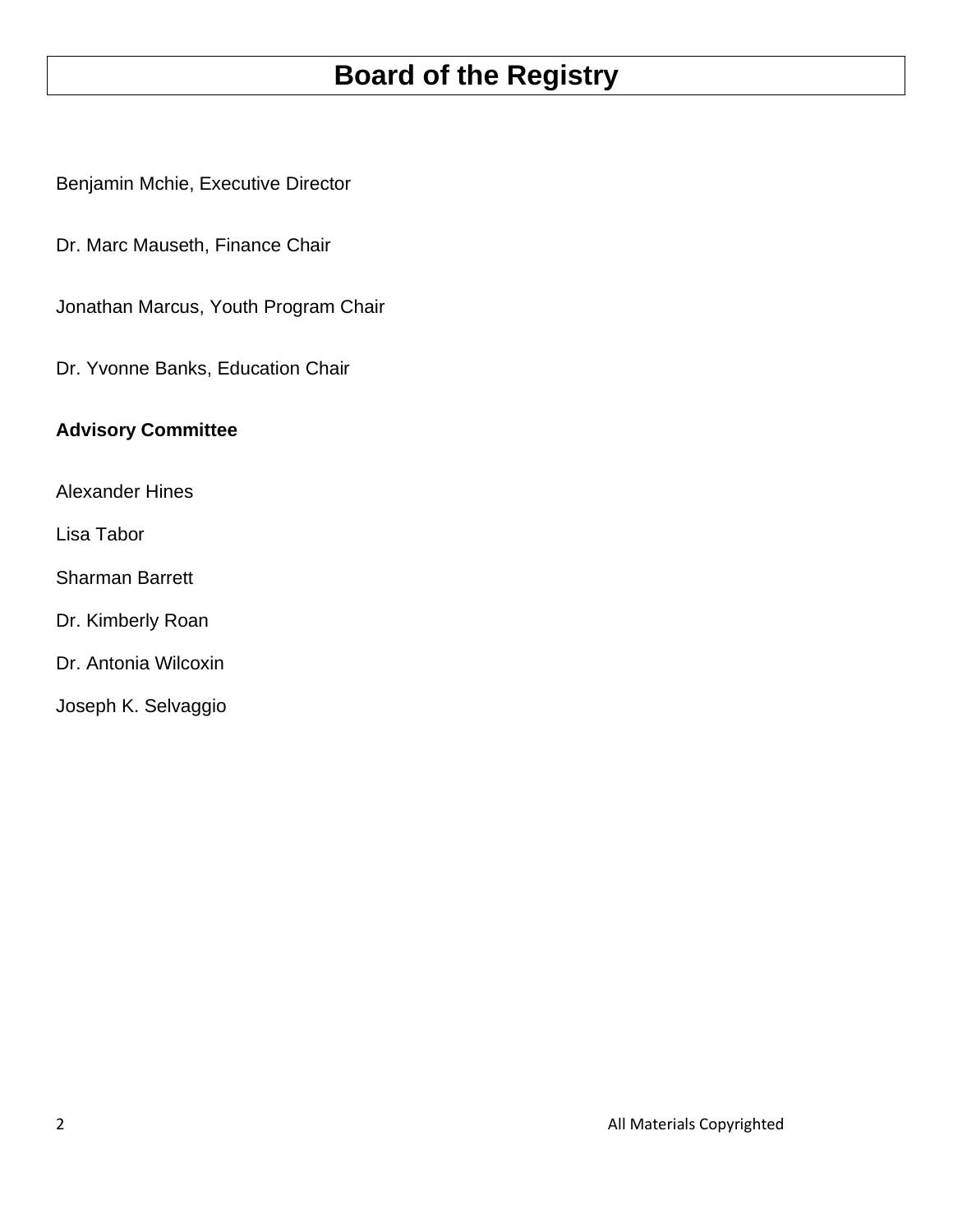## **Table of Contents**

Opening Word: **Journal of the Registry** 

**America's Tagline:** Julie Landsman: **Twin Dangers: Trauma and Denial**

Elena Izaksonas: **Myths and Race in Argentina's Story of Identity…with Minnesota musings**

Rosa Fagundes: **Lessons Learned about Racism: Bring Diverse Perspectives**

Benjamin Mchie: **Racial Trauma in America**

Alicia Ayodele: **After COVID Then What? Positioning Higher Education to Lead Equitably Through PLA Instruction** 

Yvonne RB-Banks: **Authors' Voices: Focusing Through the Lens of Race, Racism, Education, and Family**

**Resources**

**Contributors' Sources** 

**Epilogue of Intent** 

**About the Founding Editors, Contributors** 

**Call for Submissions**

**Announcement (Below)**

#### **A Book Club**

In future editions of the African America Registry Journal, we would like to provide a space for our readers to offer reactions, thoughts, suggestions for further readings to a book we choose or is chosen by our readers. The first book, proposed by Julie Landsman, is *The 1619 Project, A New Origin Story.* It is a comprehensive look at history from the perspective and research of primarily Black scholars throughout the United States and beyond. Included in this collection are the voices of poets and essayists, historians, diary keepers, short story writers, and others.

We welcome reactions to the book and hope we can create a conversation around this text as well as others suggested by readers and writers, teachers and scholars, community activists, and others.

Stay tuned for more information!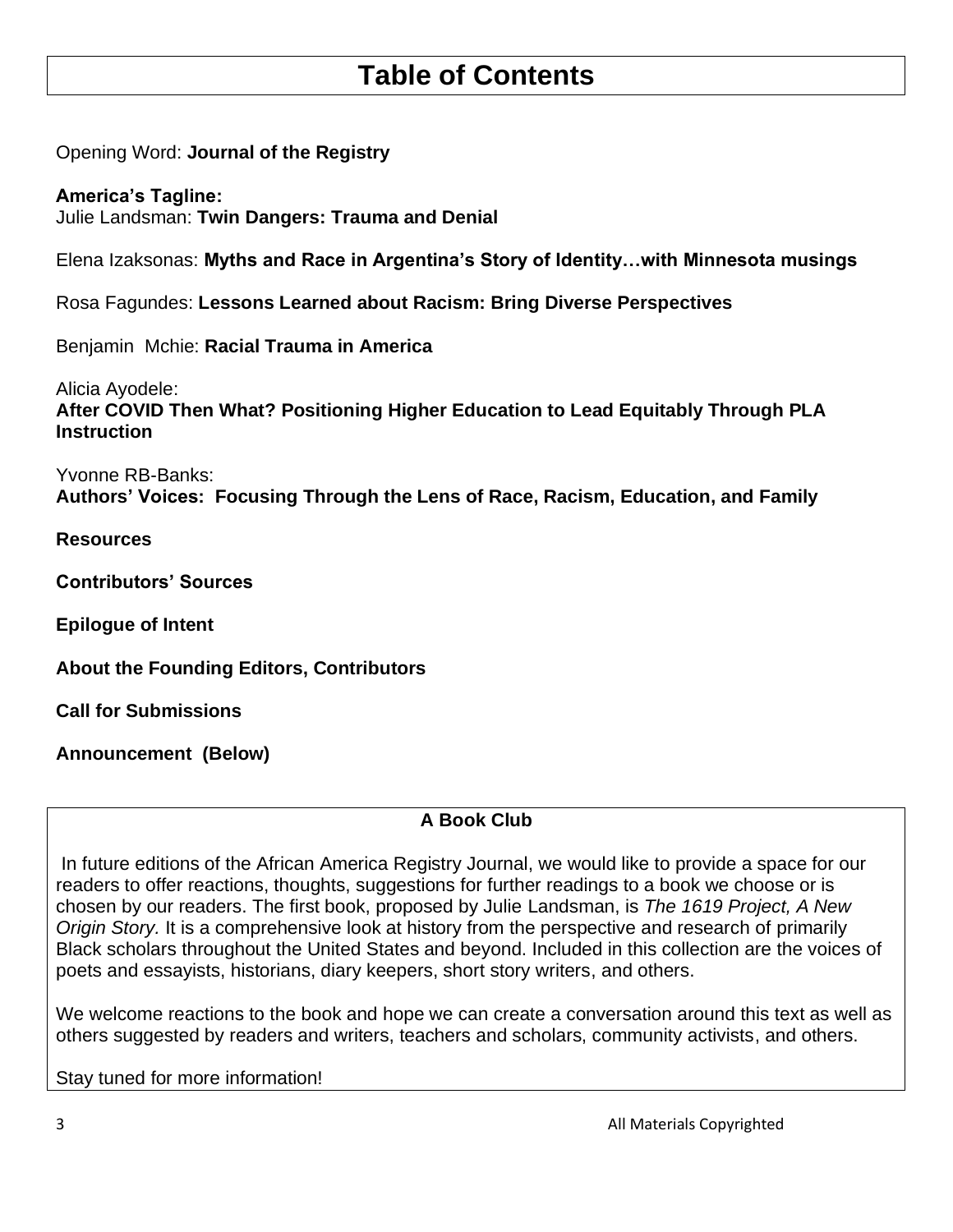

## **Journal of the Registry**

## **~ A Platform for Inclusive Justice and Social Change**

**A Word: As the Journal of the Registry, we are a community ally and catalyst for social change** through the advocacy of inclusive justice. Our primary goal is to offer an open source for voices, visions, and thoughts that can get buried in the noise of racism at every level of society. The *Journal of the Registry* acknowledges the required perseverance of action on behalf of the Black community. Historically, we know that systemic change happens through consistent and pressing demands for policy change in America. We expect and will settle for nothing less regarding full citizenship that is equitable, and inclusive for Blacks in America. We stand today because of what has been done through the "feet on the ground" work of activists and allies. We remember and we carry the mantel of justice for today and the next generation. As agents of change, we draw upon our skills, wills, resources, voices, allies, and all that is given to us as a people to engage in ways that remove all barriers of oppression against our people.

**We want the Journal of the Registry to be a space that challenges communities** and propels those in positions of responsibility to make real, substantive changes necessary to bring about true equity for Blacks. Essential to the work of social change is found in the work of communities that seek a platform that is collaborative in removing the absence that often ignores systemic racism, and the impact it has on the thriving of Black communities.

**The work of activists** has a prominent platform here; as their day to day, efforts are on the ground and are often what bring about substantive rather than theoretical transformation. This journal welcomes readers and writers from many walks of life, from many cultures, and countries who are committed to transformation, accountability, and reparations. We understand the intersectionality of issues and groups and want to further alliances with a wide range of people who have experiences, and ideas that bring us all together.

**The Journal of the Registry is an evolving resource** for supporting efforts to guide youth, and generations to come. As well, we need our elders, as we must not forget how we arrived here in the struggle for equity. This space draws on yesterday's and today's events to give added meaning to tomorrow's outcomes. The Journal of the Registry pulls from the root of historical knowledge that frames the mirrors and windows of race, class, and gender.

**We aim to distribute nutritious intellectual and emotional substance** for all committed to engaging in the soul work of transformation. We are speaking of transformation that addresses inclusive justice and social change for Black Americans. As you come to your community's junctures, we hope you find support in this space to rethink positions and stimulate actions that change the lived experiences of all America.

#### **Benjamin Mchie, Julie Landsman and Yvonne RB-Banks, Ed.D., Founding Editors**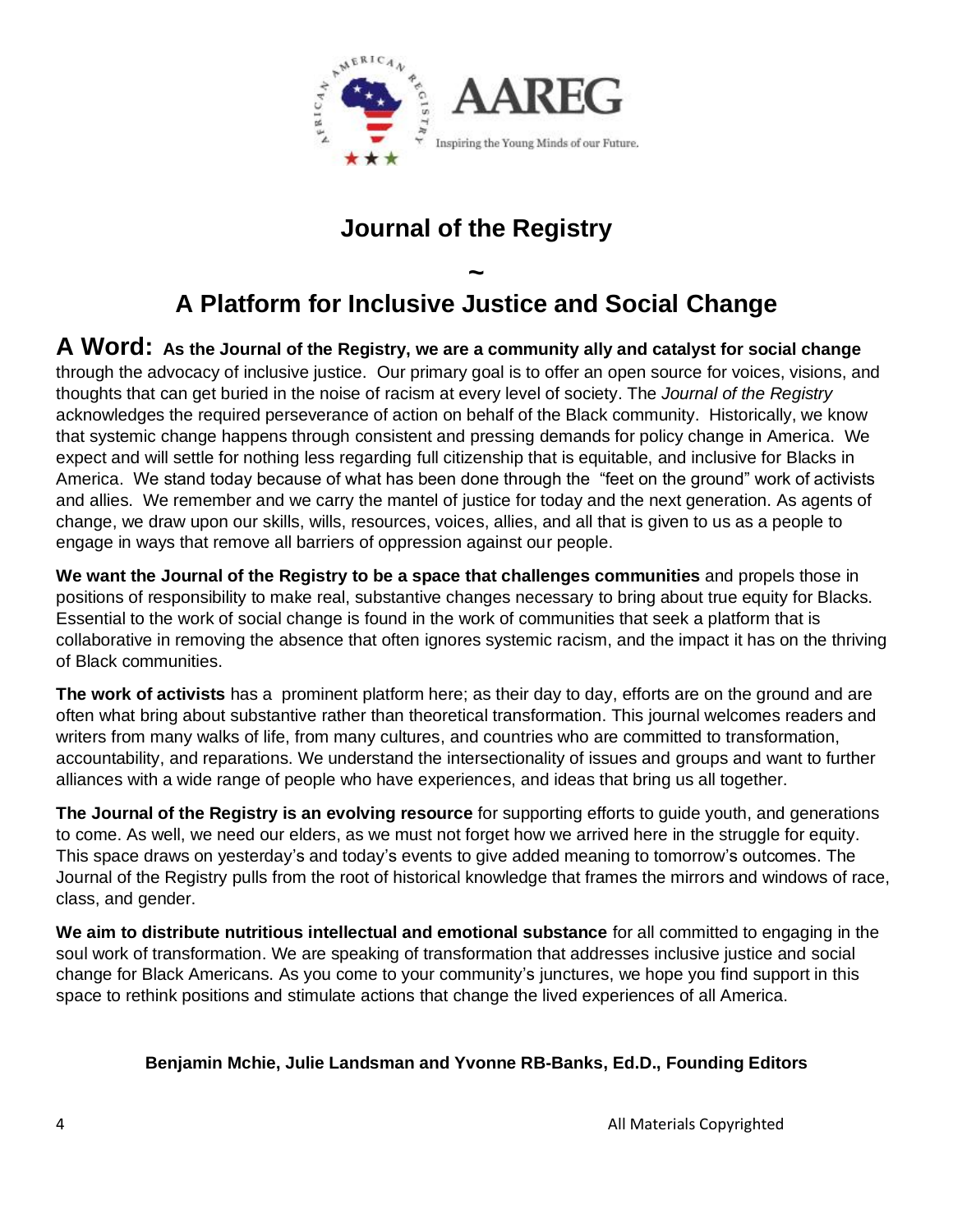# **America's Tagline Twin Dangers: Trauma and Denial Julie Landsman**

What are the results of living in a country where you know you are surrounded by a lack of truth, a preponderance of lies about the exact place you call home?

#### *One of the results of trauma is not being believed when you tell your story.*

I have worked with young women and even young men who have been abused by their parents or relatives. They have told me that the worst part was when a parent or guardian, did not believe this happened. It drove them out of the house and onto the streets, curling under park benches, sitting across from fountains, hiding in the back yards of strangers who would find them and bring them "home." Home to where their truth was denied, where they dreaded the creaking of hinges in the middle of the night as their door opened. **Trauma!**

After I was raped and when, many years later, I told my parents about it as it was to be published in my first memoir; my father would not speak to me. My mother said, simply, "Your father does not believe this could have happened." My heart stopped then, and I remembered at that moment, understanding why I did not tell them at the time of the rape what had been done to me. I sensed I would be denied. Even years later I felt abandoned.

5 **5** All Materials Copyrighted I tell you this because I believe that our kids in schools now--African American and Latino, Asian and Indigenous, are living with denial each day they sit in class. Each day their understanding of history, as taught to them by their teachers, elders, parents, church deacons, or neighborhood historians is denied. It is denied by its absence in their text, in the stories told, in the books chosen. It is not farreaching to say that the denial of racism, the insistence on "both sides" of horrors that have been visited on certain people groups for centuries, is a form of abandonment of our kids, ourselves, our parents, our communities. It is traumatic and all kids suffer and that includes White too.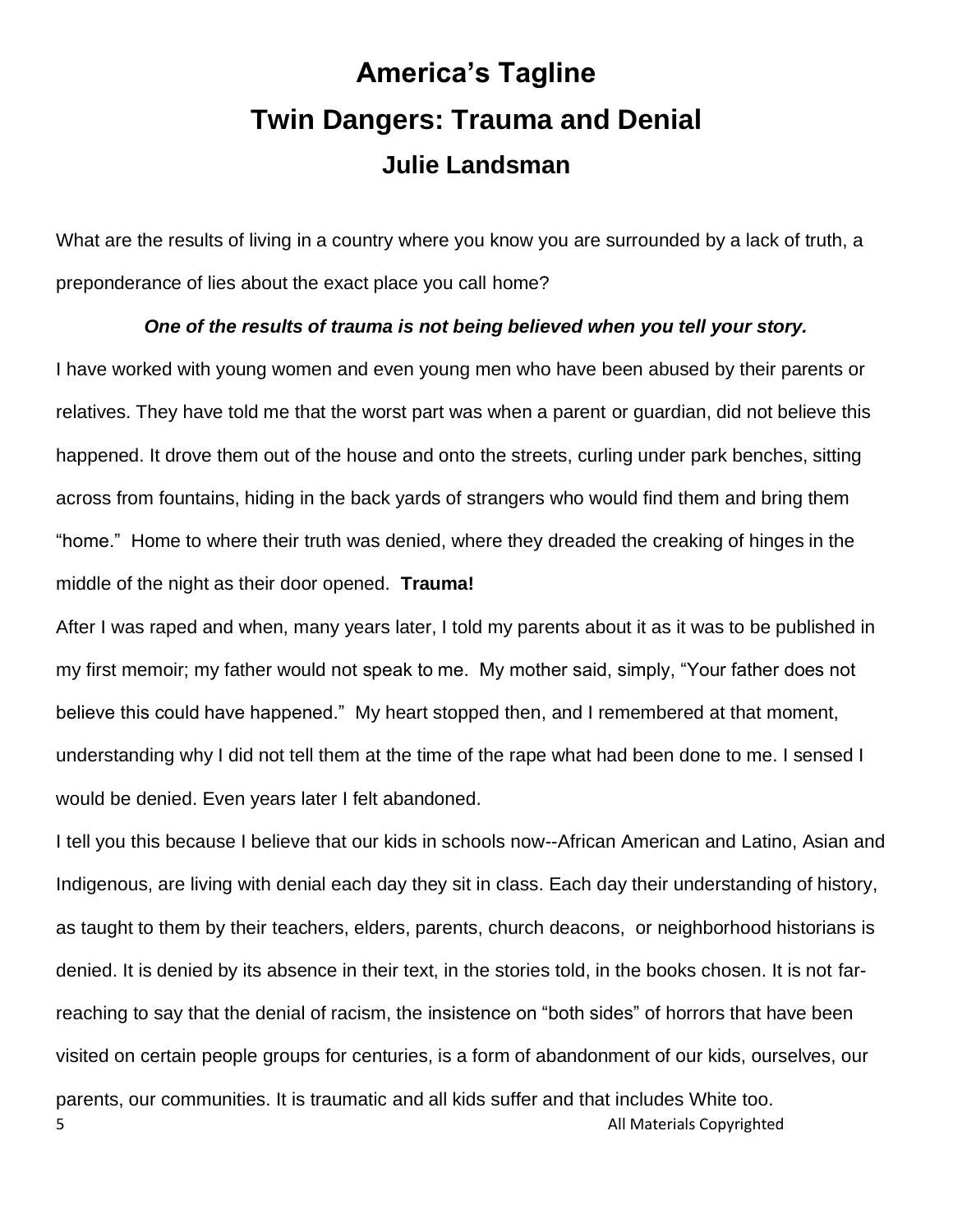At a local high school in the Twin-Cities, I sat in on a session on "Racism," at a Social Justice Day event. This was facilitated by a respected scholar, historian; a Black man, who put before the students a slide of a painting by a white painter depicting what was titled "The Trail of Tears." It showed Native American men on horseback, children, and mothers in wagons, young men walking alongside their mothers. Anthony Kennedy told the group of us that this painting was not accurate at all; In fact, it was a lie. On these death marches many starved, froze to death, while white men on horseback with whips pushed the group along. All of the Indigenous men and women walked none were given horses. Many did not make it, they died along the way. For those that did make the long walk, they were forced into reservations without shelter, on land that was often uninhabitable, and more starved.

#### *This was the historical reality.*

#### *This was what happened, not that popular painting we were looking at.*

One of the 10<sup>th</sup>-grade young men, a white student, looked up suddenly. He raised his hand and said, "Then there is a way to solve all this! All we have to do is find the truth. We have to tell the truth!" *He was ecstatic.* I often wonder what it would be like to teach in a country that did not deny its history of trauma brought on by systemic abuse, but rather told the truths of our past, and the trajectory from those truths to present-day racism; white supremacy. The young man who felt such relief, such joy even, when he believed that the solution was simple, for the truth was not oblivious. He was naive perhaps, and yet there was real truth in his belief that we could solve so much if we faced up to what we have done in the name of this place we call home.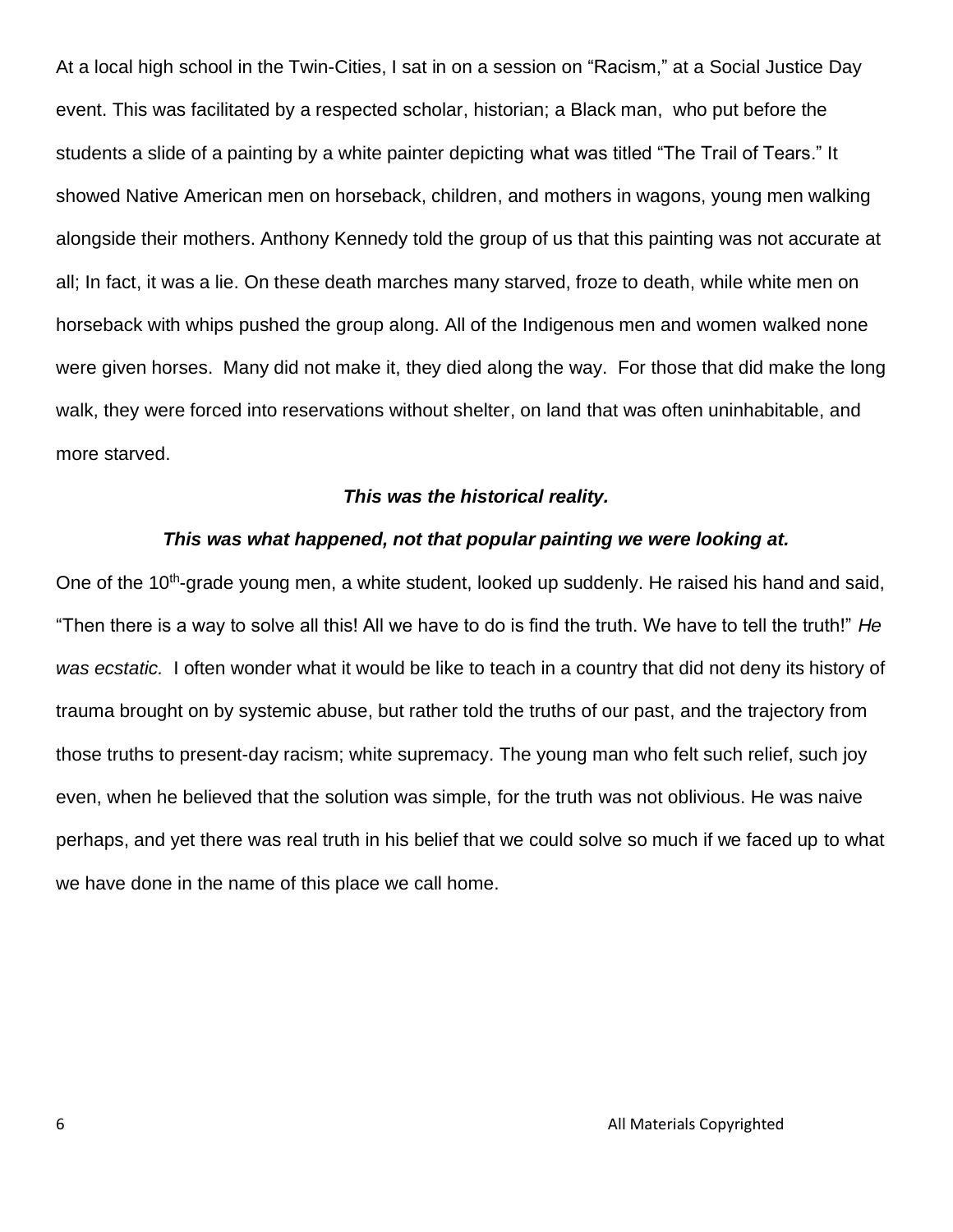*Critical Race Theory (EducationWeek, 2021)* has become today's buzzword that sidelines the work tied to voices like the young man who said, "just tell the truth." Critical race theory is an academic concept that is more than 40 years old. The core idea is that race is a social construct and that racism is not merely the product of individual bias or prejudice, but also something embedded in legal systems and policies that continues to hold a firm grip on the social construct of race. It is an accurate multi-perspectival view of our history; of America's history. Yet these days *Critical Race Theory* has become a code word that triggers anger in whites who do not want to be challenged to see what is real, and who need to feel secure in their enclaves of ignorance (chosen or not).

**It is important to address and outline the effects of denial of historical trauma,** as we struggle through these days of accusations, almost daily infractions on the concept of equity and inclusion, and the onslaught of school board bullying. During these times of social unrest, accusations are thrown at those who want to teach *truth* and find ways of healing. There is an intimate connection between trauma and denial; they bring a twin devastation. Our job as educators is to provide our students, our neighbors, our communities with what they need to stand up for *truth*, for what Critical Race Theory, has always had to offer us; which is a lens for seeing, understanding, and addressing *truth*.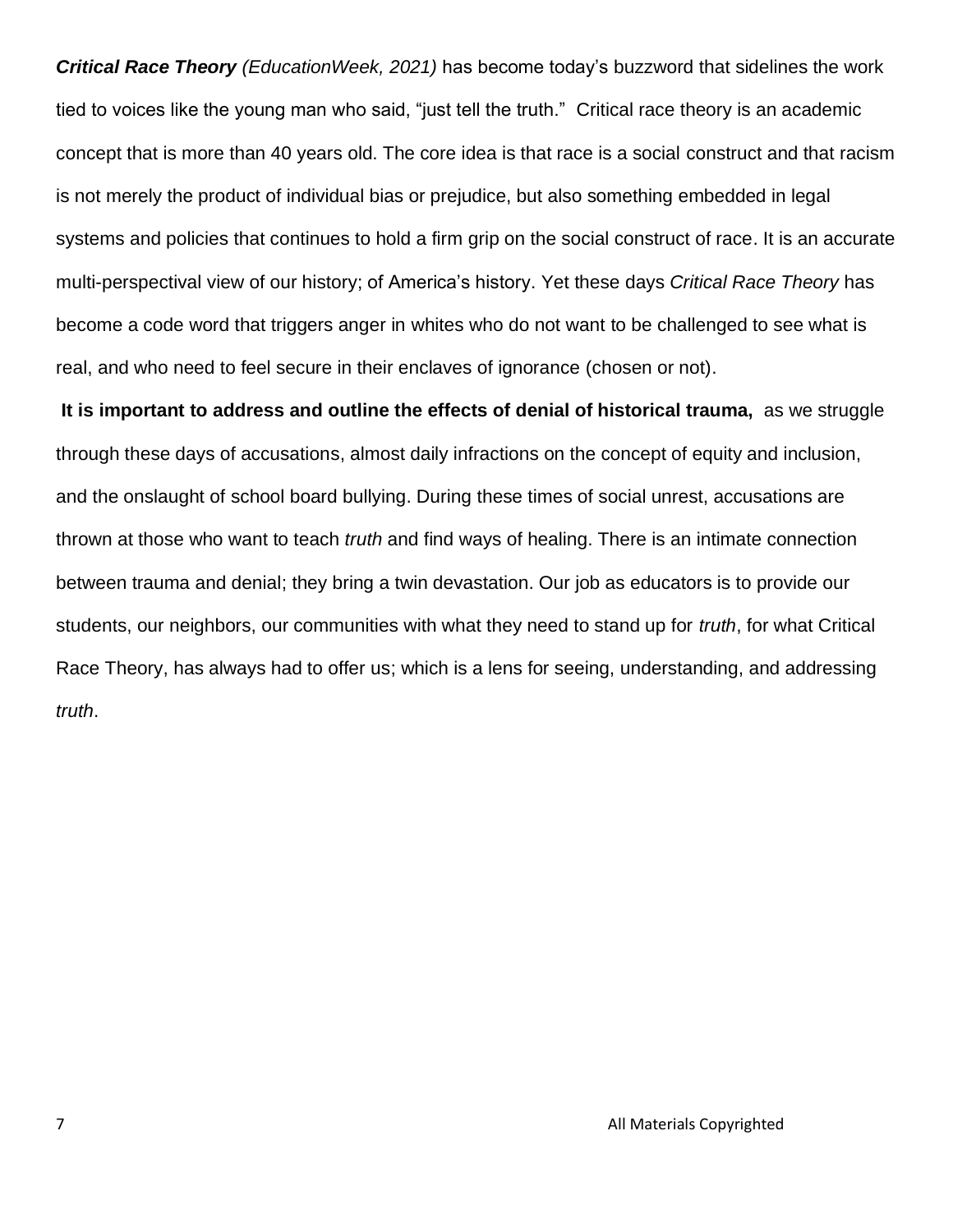

**Sankofa** is an African word from the Akan tribe in Ghana. The literal translation of the word and the symbol is *"it is not taboo to fetch what is at risk of being left behind."*

The word is derived from the words: **SAN** (return), **KO** (go), **FA** (look, seek and take).

The **Sankofa** symbolizes the Akan people's quest for knowledge among the Akan with the implication that the quest is based on critical examination and intelligent and patient investigation.

Above Copyright Reference: [Berea College](https://www.berea.edu/cgwc/the-power-of-sankofa/)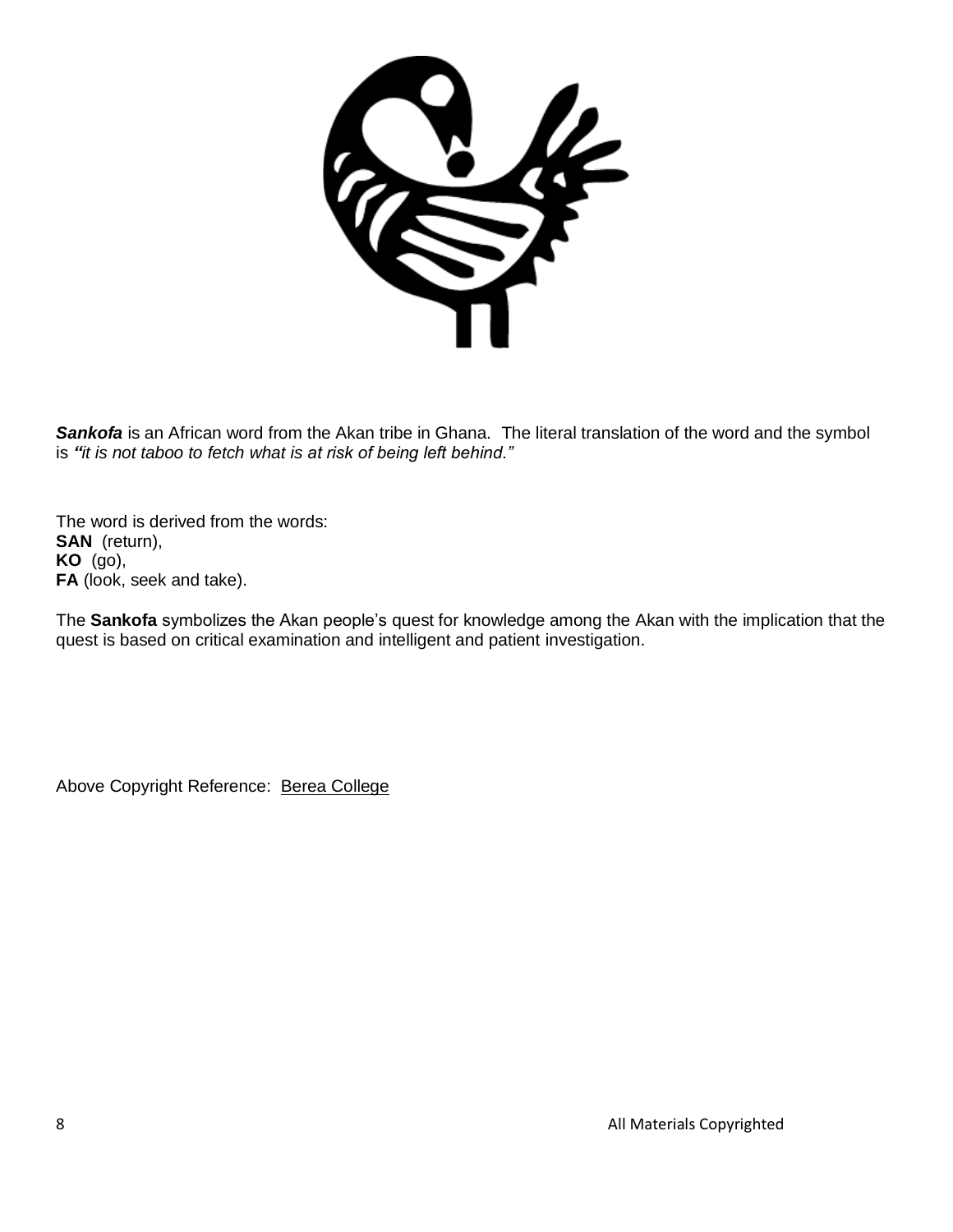# **Myths and Race in Argentina's Story of Identity …with Minnesota Musings Elena Izaksonas, Ph.D.**

**The myriad manifestations of racism in different cultures throughout the world never cease to amaze.** In the United States, it is widely acknowledged that racism in the south is palpably different than in the north, even as social outcomes appear to be similar. Living in Minnesota for over 30 years have undeniably increased my awareness of cultural dimensions of racism. In my view, Minnesota culture depends on shared understandings of what is 'good.' Being humble is good, being a good neighbor is good, being polite is good, giving somebody a ride who is stranded in a snowstorm is good. On the other hand, speaking up as an individual is not good, being different is not good, being loud is not good. Above all, wearing the wrong skin color is not good. Why? Not because it is specifically racist but because it deviates from the common understanding of what is good. Looking like others confers a special commonality on what is good and it therefore means that you belong; looking different means you do not belong. Those who hold power have a consistent theme as oppressors; they confer greater proximity to privilege for those who "belong." **The Minnesota cultural manifestation of racism is deadly** because when the common understanding of what is good is violated, cultural tools such as not responding, deflection, gaslighting; among other strategies, are deployed to silence those who are seen as different. When people are silenced, they are erased. Should you call attention to the existence of the other, that they have a story to tell, that they should be heard, then that is when the reactance level rises and is heightened to a deadly level. The construct that defines others as different does not permit justice to take place for it violates the common agreement of what is good. Witness the strong reluctance to deliver just and humane care without the use of police control. It is at this point

9 **All Materials Copyrighted**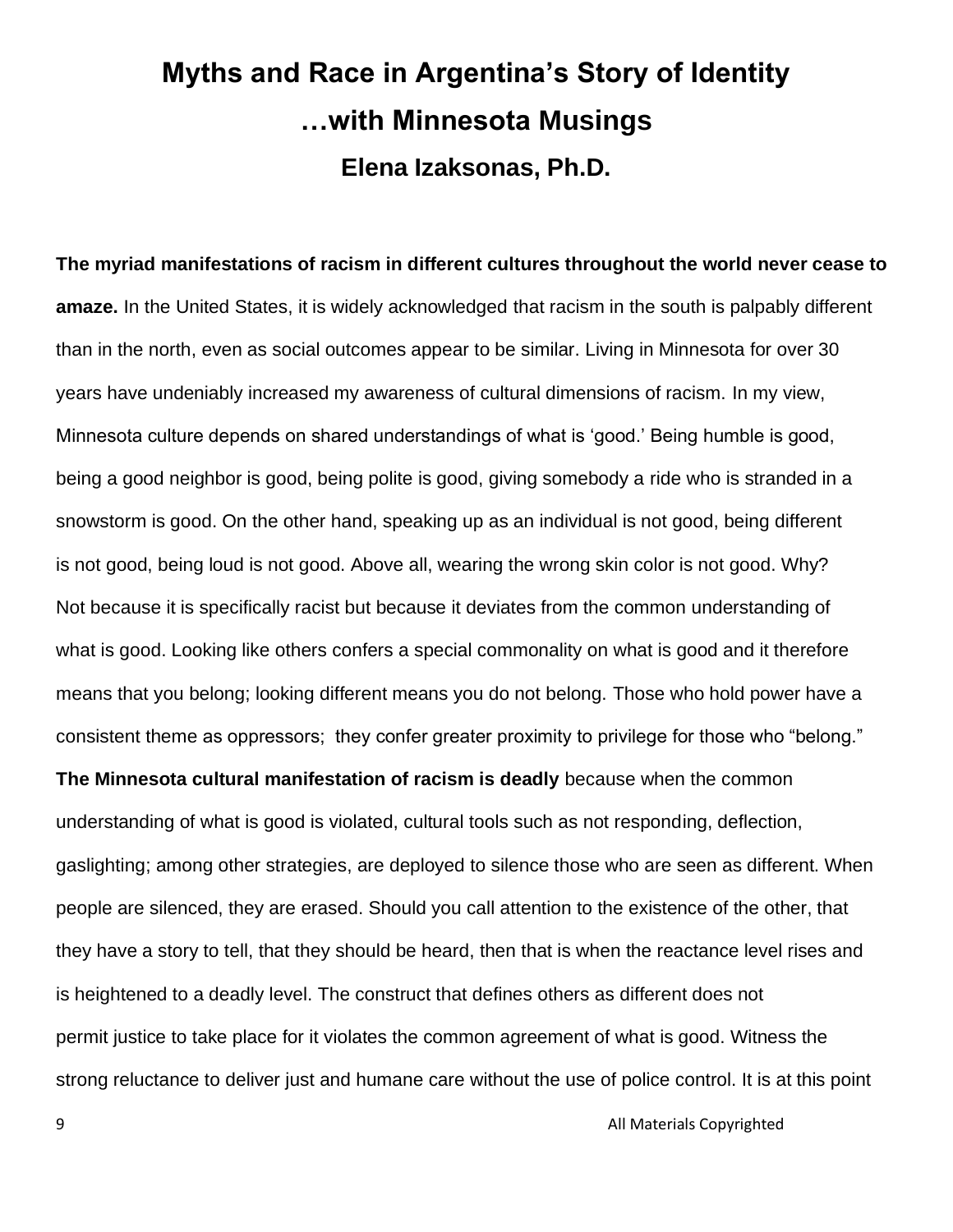when all the dog whistles can be heard loud and clear, especially on safety. Minnesotans are masters of obliqueness and dog whistles.

**While evidence of racism in the U.S. and specifically in Minnesota** is readily apparent through concrete indicators such as incarceration, poverty, housing, health outcomes, etc., cultural indicators of racism elsewhere in the world such as in Latin America, appear to be more nuanced. Scholars have come to recognize that Latin America displays different forms of racism, and several countries have their history of greater anti-black colonialism and enslavement from the African continent to a greater or less extent. Latin American scholarship has come to identify and recognize using historical inquiry the need to acknowledge in the present the 'forgotten' story of anti-Black colonialism and enslavement of people from the African continent.

**Argentina is a country that illustrates special blindness.** The culture and narrative of regionalism divide Buenos Aires from the interior and have a long history that embodies a particular type of racism that manifests itself through a quest for complete erasure and whitewashing (blanqueamiento) of Africans' existence. **The willful extinction of Afro Argentinians** was promoted and reinforced through national policy whose expressed purpose was to privilege white European thereby acquiring a white replacement identity by building a mythology that Afro-Argentinians do not exist; that is to say, through a national agreement of a big lie. Accordingly, this big lie or myth contends that there are no Black people in Argentina therefore, Argentinians cannot be racist. Many Blacks there were killed in Argentina's 19<sup>th</sup>-century wars, and whatever few were left, yellow fever killed most of them off. Everyone is in on this powerful myth. Other nations are convinced of it. They see Argentina as the most European of South American countries and pronounced Buenos Aires to be the Paris of South America. It is a willful, albeit artificial, extinction of a people. Everyone is in on it.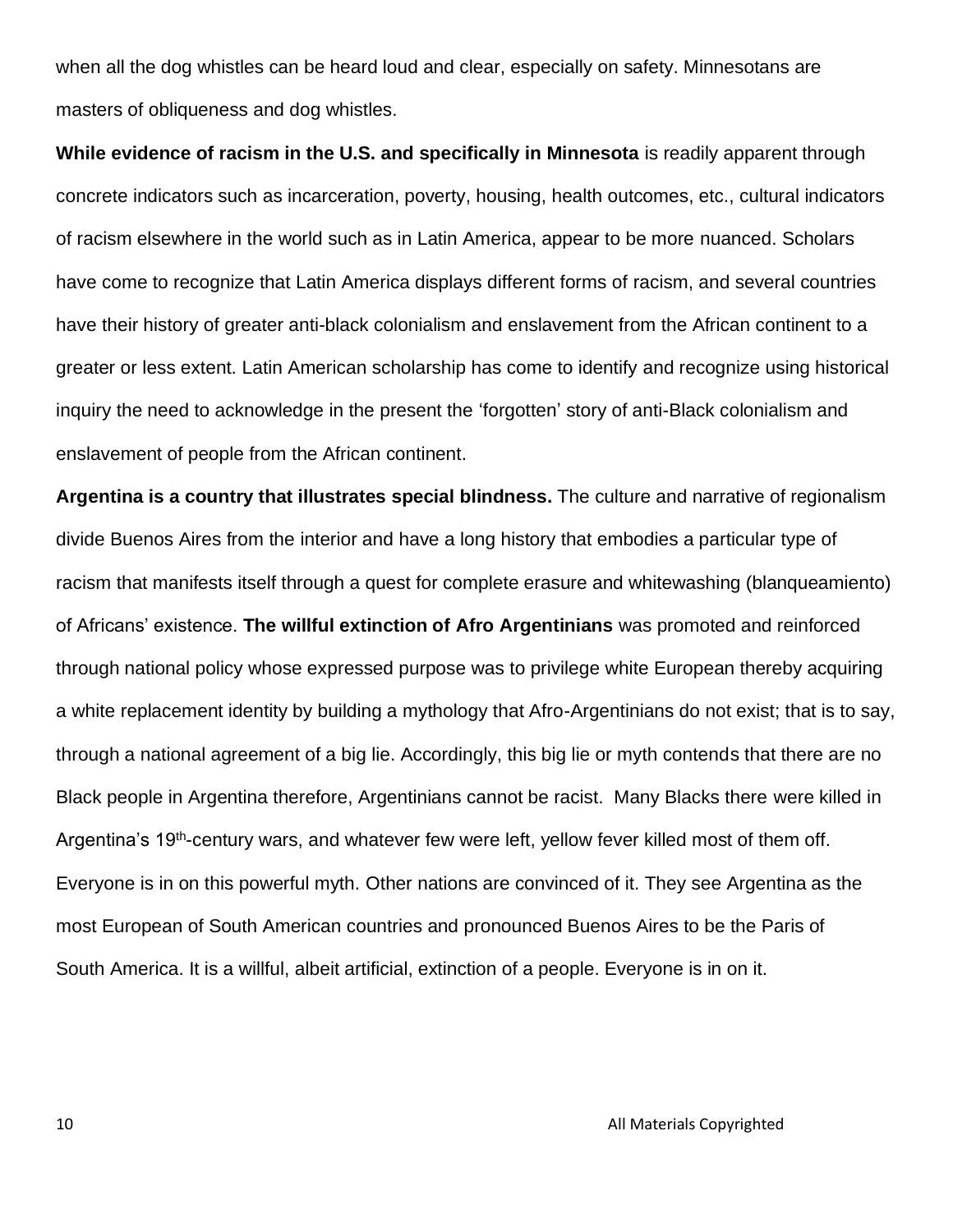**The history of enslavement in Argentina is well documented**, in fact at one point the population of enslaved persons was estimated to be about one-third of the total (Andrews, 1980). Colonial slavery under Spanish rule, was strongly aligned with the Catholic church, specifically with Jesuits; in the following of doctrine, disapproved of people living in close quarters without the sanction of marriage. Enslaved people did not have a say on whom they married or to whom their children were [born from] and/or given over to for life. Legal jurisprudence of slavery applied Justinian law, which divided people into 'slaves' and 'freemen,' and categorized freemen into 'ingenuos' (freeborn) and 'libertos' (freedmen). In **Justinian legal thinking**, liberty was conceptualized as the master giving life to the servant who therefore owed their freedom to the master. Living conditions varied from slavery in the United States due to enslaved persons working in relatively small households or estates or living in towns rather than on tobacco or cotton plantations. Many enslaved people in Argentina worked in towns and learned occupational trades, becoming shoemakers, bricklayers, blacksmiths, or seamstresses. All monies earned went to their master, for they were released from their work duties for a specific time during which they were allowed to earn money in exchange for their labor. As a result, many enslaved individuals could eventually earn sufficient income to purchase their freedom through manumission (Candioti, 2020).

**Argentina's history is fraught with actions to hold power.** For example, following the call for revolution and independence from Spain in 1810, the united provinces of Argentina, as they were then called, passed 'The Free Womb Laws' ('Libertad de vientres'); which specified that children born to enslaved mothers from January 31<sup>st,</sup> 1813, forward were free. However, such freedom was conditioned on the legal institution of patronage or Patrimonio and reinforced by the regulation (Reglamento), thus the relationship was framed as an apprenticeship that owed a debt to the master for 'training' and living expenses to the patron.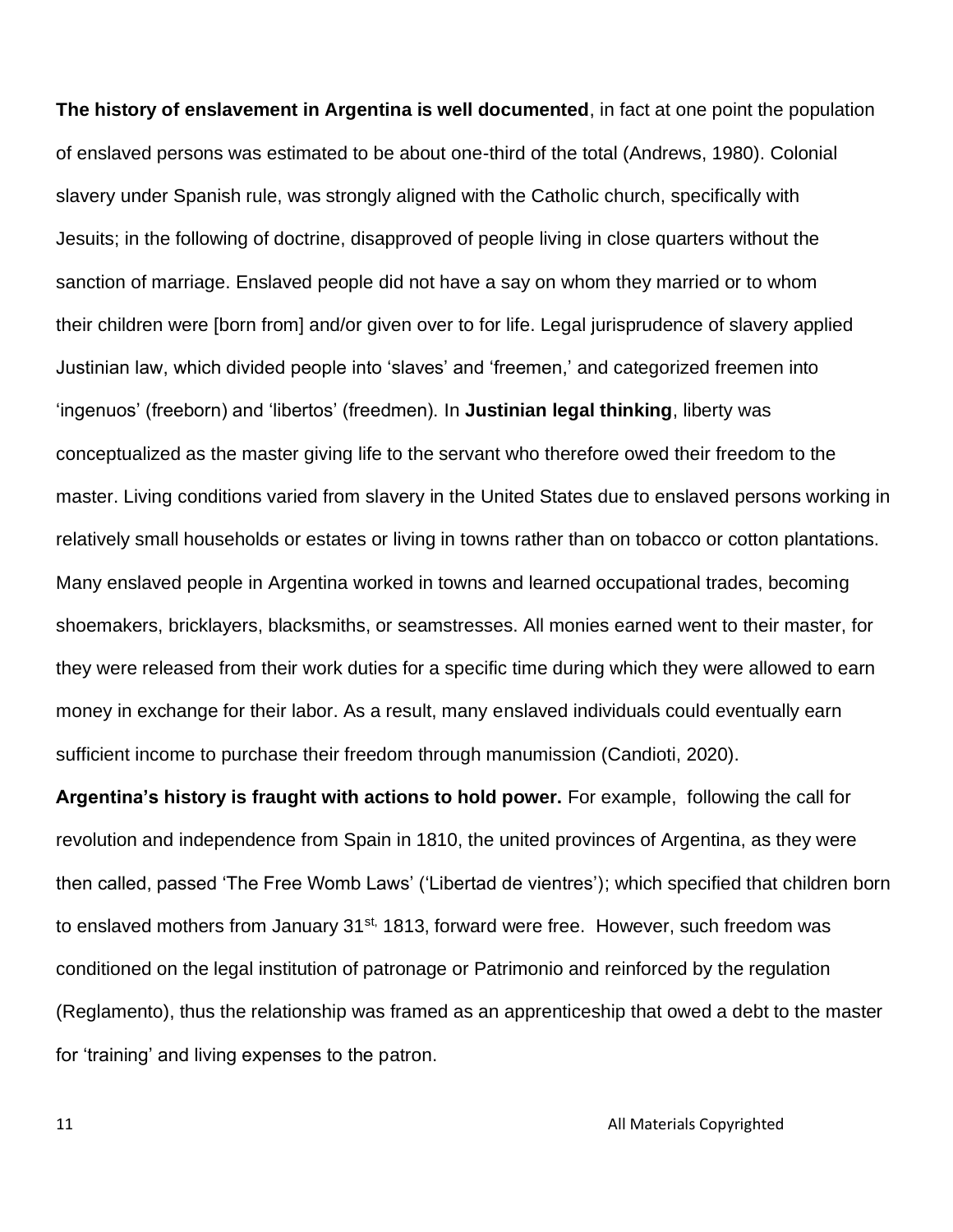Under this reglamento, few extricated themselves from the Patrimonio since it prolonged the period of labor for youth and their parents (e.g., to remain in the master's household to avoid family separation]; this despite the 1816 ban on the slave trade. At the beginning of the 19<sup>th</sup>-century and following the declaration of independence in 1816, Argentina was a loose confederation of regions whose first president Bernardino Rivadavia, was born into a family of African descent. We are informed of his dark-skinned heritage because his political opponents derisively dubbed him "Dr. Chocolate." However, he was labeled white in the 1810 census, thereby beginning the process of whitening and erasure of non-whites, a hallmark of Argentinian identity. Besides manumission and the Free Womb laws, the third path for enslaved persons to gain their freedom was to engage in a battle to fight in wars. But even though enslaved Afro-Argentinians served with distinction, and gave their lives to the country, once they became libertos (freedmen), the oppression continued to be enforced. Mitre's biography of General San Martín, the great Liberator, records how the famous Black hero Falucho who, after becoming commander of the 8th Regiment under general Manuel Belgrano in the struggle for independence in the northern Andes was admonished by San Martin to fight on saying: "Should the Spanish defeat us you shall be enslaved anew, and they will sell you for sugar." Despite Afro-Argentinians presence throughout the country, the continuous desire to erase their existence played an essential role in the formation of Argentinian identity; which saw its full expression in the contest between the capital and the interior. In the mid-19th century, following emancipation from Spain, two distinct factions emerged in public discourse represented by Federalists who believed that government power should be equally shared between the interior provinces and the capital while Unitarians held that power should be held and remain in the capital (Edwards, 2002). Their respective ideologies hold to this day and reveal much about the Argentinian psyche, in the same way, that Puritan discourse governs social policy in the U.S. Unlike Plymouth Rock, Argentina's origin myth is that its people arrived by boat; meaning European boats.

12 **All Materials Copyrighted**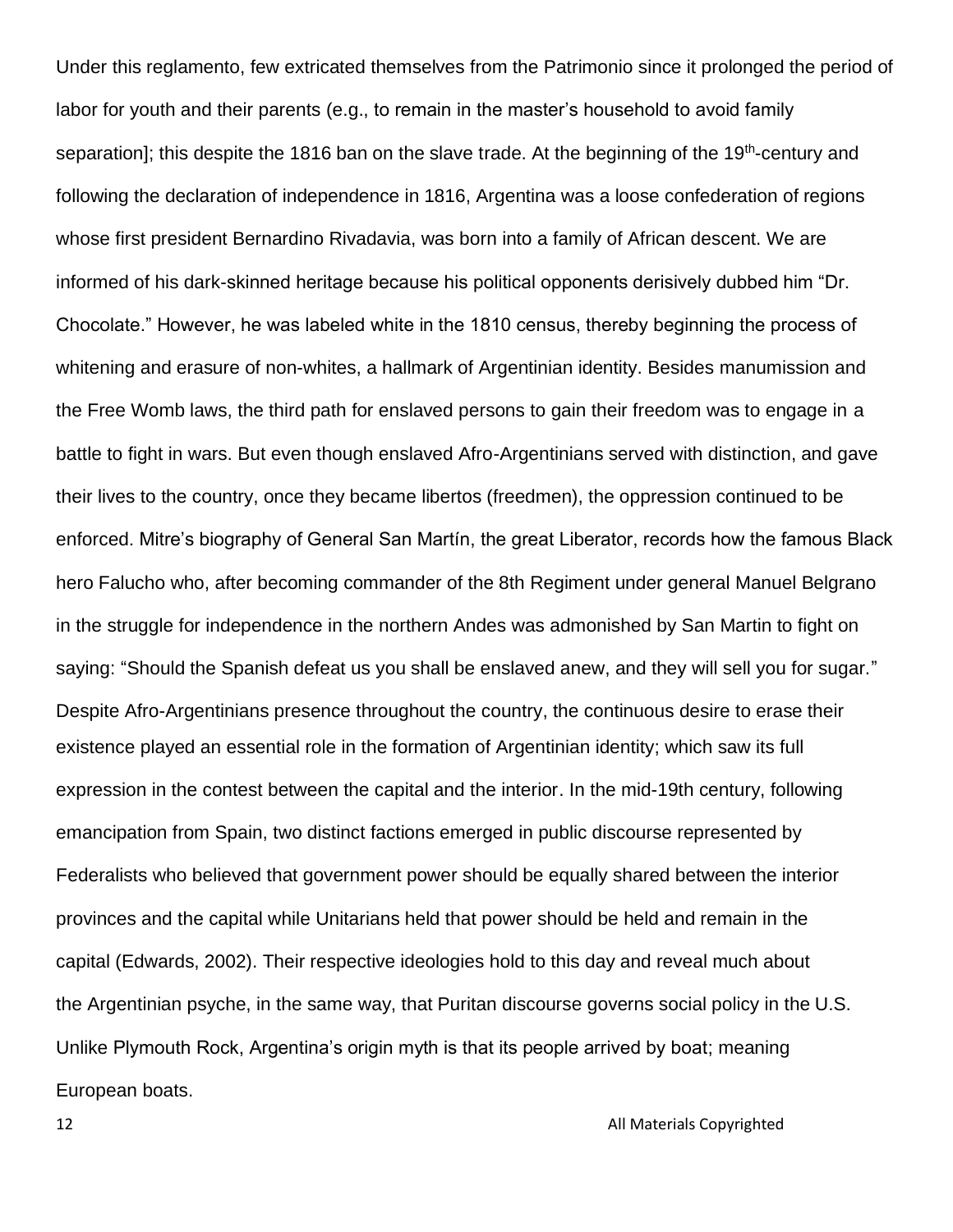The centrality of Afro-Argentinians' role in the country's **identity formation** is best understood in the context of two key personalities which dominated the mid-19th century discourse. Still felt today is the lasting influence of Juan Manuel Rosas, representing the Federalists, and Domingo Faustino Sarmiento, representing the Unitarians. Both men left an indelible stamp that dominates Argentina's self-image to the present. Their beliefs and actions parallel U.S. history; directly akin to the contrast between Jefferson and Jackson. The history of Argentine is steeped in the strategy of white men with power and money; like the US. Their actions are always structured to move forth in believing [a myth they created] that certain people are inferior to Europeans (e.g., white-looking people), and at the same time had [continue to have] no problem economically benefiting from the enforcement of the created myth. Like the U.S., Argentina took actions to sanction every oppressive endeavor possible; legal or otherwise to forge a new progressive nation. Specifically, Argentina did this by taking actions focused on replacing the population deemed inferior; which comprised those of African, Indigenous, and mixed bloodlines.

**Addressing universal racism today is an active mission** if a change is to come not only to Argentina, but other lands attempting to hold on to their past of oppression. There are clear signs of why activism is still needed to remove the oppression of the "Big Lie" about race; not only in Argentina and the US, about across the globe. As recently as 2019, former President Carlos Menem remarked while on a visit to Brazil: "In Argentina, Blacks do not exist. That is a Brazilian problem." (Cottrol, 2007). Argentina offers an instructive example of the power of colonizer ideation to dominate a national identity, the embeddedness of internalized oppression, and the price paid by those in lower castes due to their skin color. Yet in postmodernity, a trend has begun to emerge, which brings on the opportunity to offer counter stories on the cultural contributions of Afro-Argentinians by Afro-Argentinians to society (e.g., tango, milongas, chacareras, payadores (blues poetry), cofradias (mutual aid societies), and their protagonists).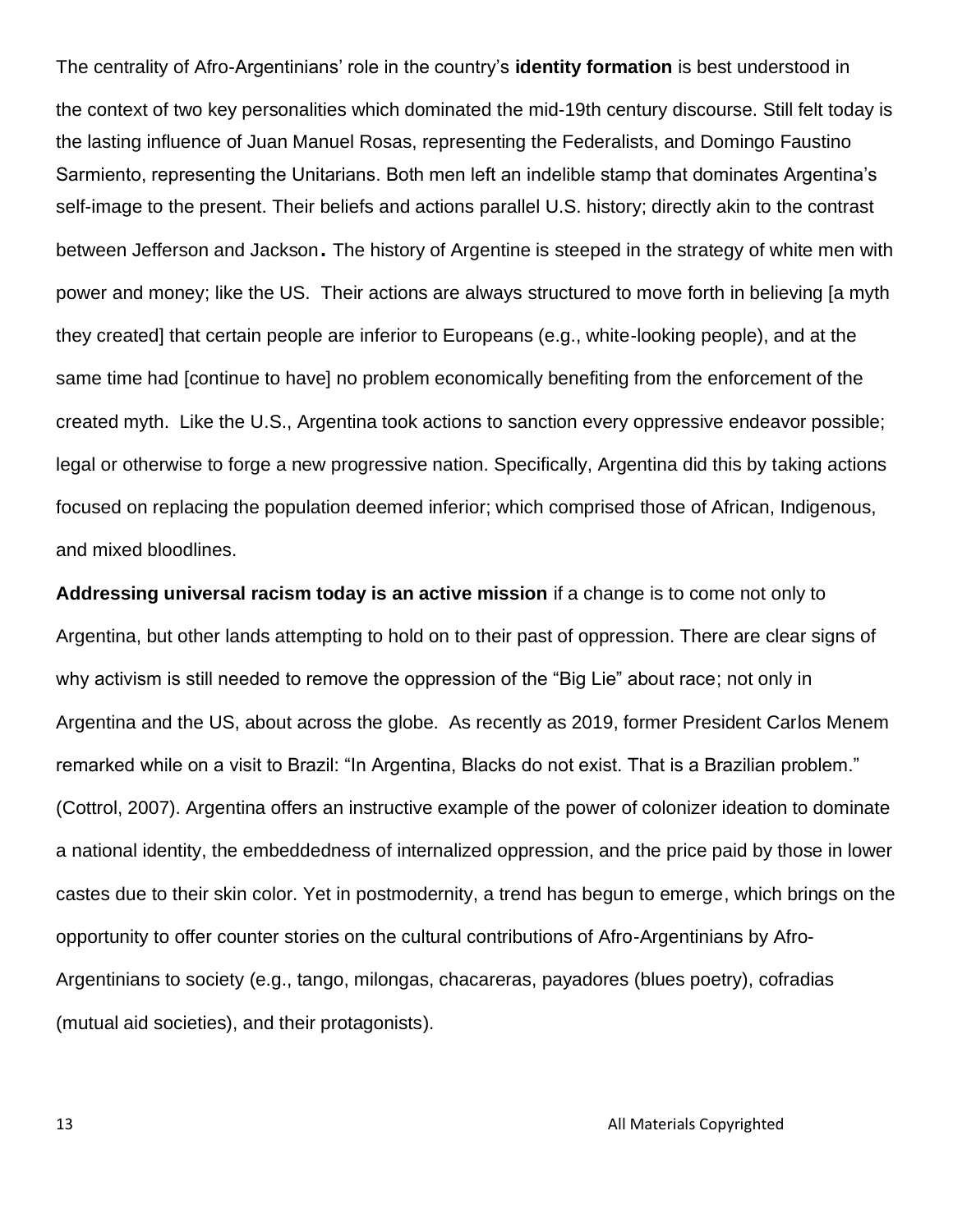#### **In 2007, the Instituto Argentino para la Igualdad, Diversidad e Integración (IARPIDI), was**

**established** in response to the "Systemic and permanent violation of human rights [involving] refugees, African-immigrants and Afro-descendants of the Argentine republic." IARPIDI conducts multiple educational advocacy and juridical activities to promote equal rights, and not discrimination.

#### **The activism of addressing systemic racism is more than academic, for me it is personal**.

When I immigrated from Argentina to the United States, I was the receiver of stereotypes and micro-aggressions about South American countries, and specifically about Argentina. In addition to my unwelcomed Spanish accent, I was asked how far Argentina was from Vietnam, about guerilla wars, about how our meat was of poor quality and was consistently told I should be grateful to be in the US. In an attempt to counter the biases, I would proudly declare that Argentina was a very European country, by which I meant that we were highly cultured, and sophisticated even more so than people in the U.S. In doing so, I reflected a very cherished view of myself as to a proud Argentinian. When I read recent newspaper accounts on racism in Argentina made evident in soccer tournaments, I found it disturbing which led me to an exploration of the issue. I had grown up thinking of Sarmiento as a hero who championed ideas and education for all. I grew up thinking of Rosas solely as a dictator without questioning his staying power. I have a life-long history of work for promoting social justice and anti-racism in the United States, and while I am aware of the contradictions that abound regarding racism among Latine communities, I did not question my assumptions about Argentina. I reflected the arrogant stereotype. In coming across new (to me) information I was caused to question my received Argentine education up until to high school regarding our national story on Afro-Argentinian populations. Leaning into my discomfort was essential, for I discovered a rich existence that was formerly hidden from me. Through it, I learned that the social geography of oppression comes in many forms, which shed light on racism's invisibility that comes through with false humility (Minnesota) as well as false hubris (Argentina).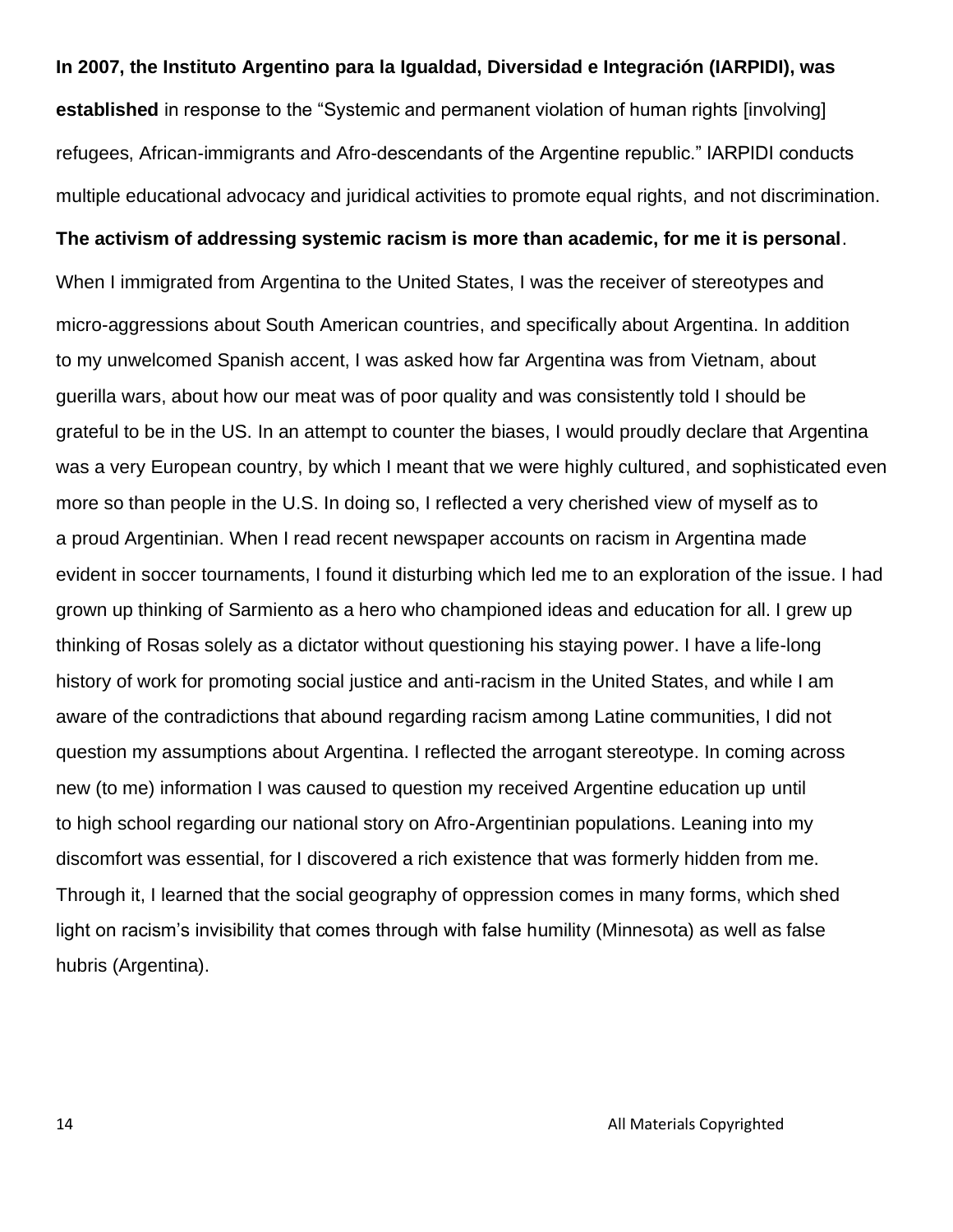**What to make of displays of subtle and not-so-subtle forms of racism** across different cultures? Recognition of these manifestations can be powerful; they engage our senses of observation and alert us to the existence of specific signals of denial. This is true for us either here at home (Minnesota) or when we travel abroad to potentially increase our awareness. But shall we rest solely on a newfound awareness? I believe awareness is insufficient. We must act to increase our personal responsibility for the signals we emit. We must act to bring awareness to others. We must educate. We must engage in conversations to make our world a welcoming one, where are all enriched by each other's experiences. For far too long, African American people and especially children who participate in educational systems have been made to feel like they are 'the other.' It is time to make for the reality that we all belong…equally.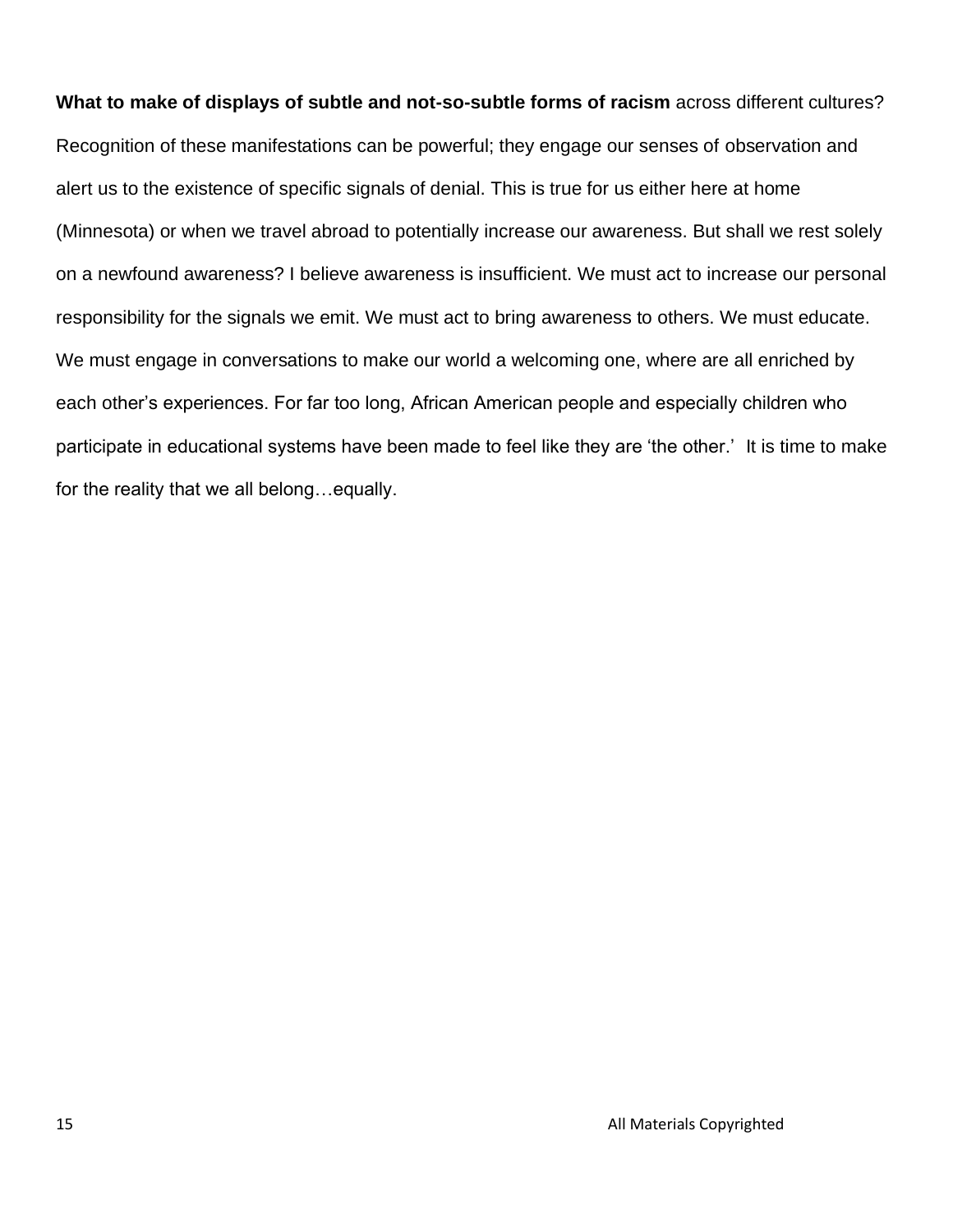## **Lessons Learned about Racism: Bring Diverse Perspectives**

## **Rosa Fagundes, Ph.D.**

This report has been created from numerous interviews conducted mostly via Zoom, email, Google Meet, and some in-person, during December 2021 and January 2022. Respondents have asked to remain anonymous. Most of them are **Brazilian citizens**, ranging from young adults to university professors, active and retired teachers, and a few recently arrived refugees from various African nations, as well as Syria, China, and Venezuela.

**First lesson learned:** "It is at school that the first experiences of racism take place."

'We need to engage in a conscious effort to offer an education that teaches all children not to be ashamed of having black skin, slanted eyes, or peaking with an accent."

"We are not all the same." If we think about the opportunities for access for the white and black populations in Brazil, we see that they are not the same. To reinforce the importance of combating racism at schools, the following statement relates to an education that looks at ethnic-racial issues. "We must engage to provide an education for children and young people. We need to teach them that they don't have to feel ashamed or suffer for having black skin on their bodies"

One respondent emphasized that the expressions **"we are all the same"** or "**we are all of the human race**" create harmful consequences. Primarily, because they constitute expressions that, by saying them, it seems that we are securing ourselves in something that characterizes us as human and, secondly, because they lead to the silencing of the debate. **The black population is not treated equally.** Just look at the rates of access to education, health, and other public services among ethnic-racial groups.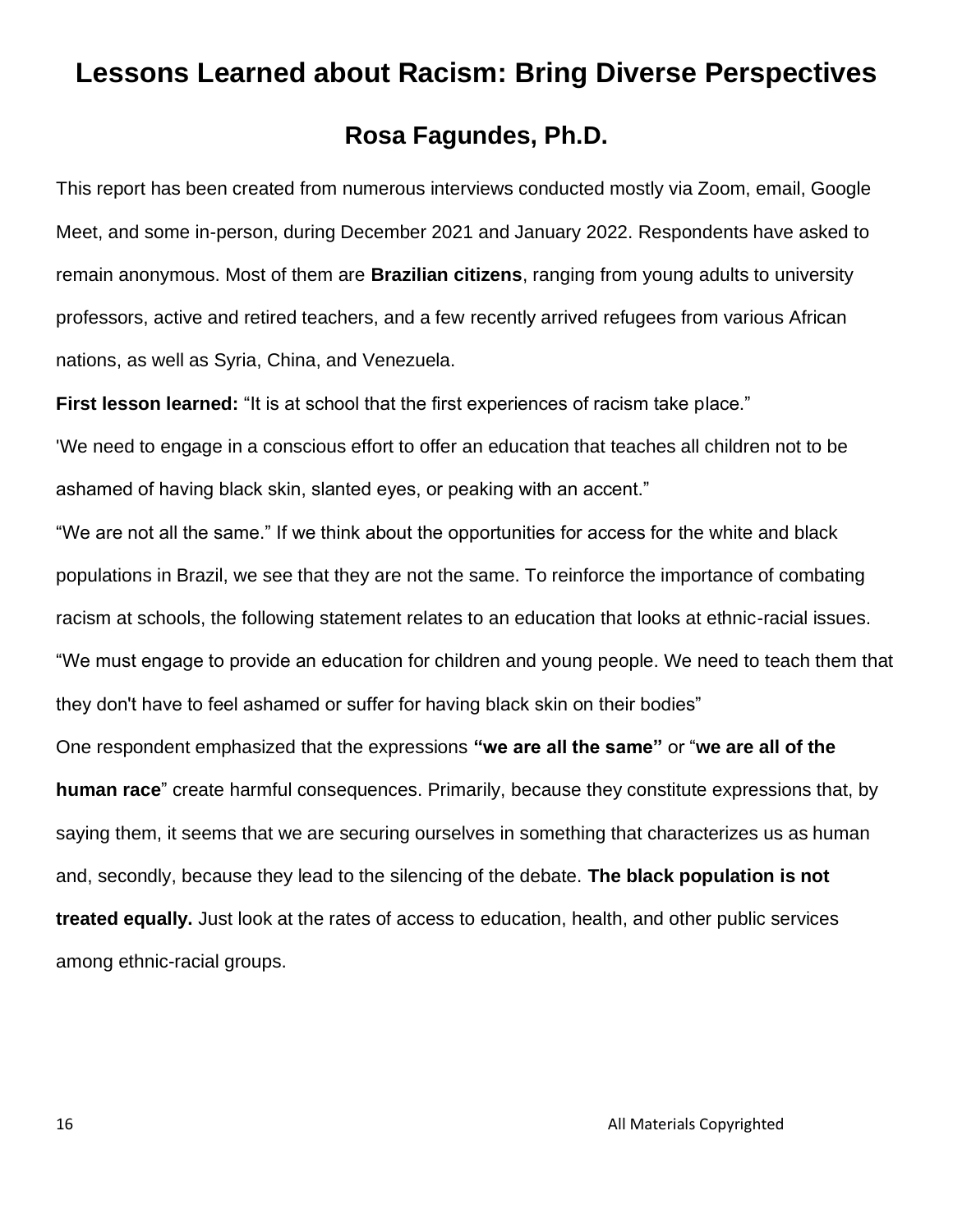#### **Second lesson learned**: "How do children enter this debate?"

In the case of children, it is important to recognize that they do see differences and that they may not know how to verbalize them. Many researchers have pointed out that most of the first experiences of racism occur in the space of the school and early childhood education. They need to be affirmed that it's okay to be different and that people are different from each other. We have different sizes, hair, and skin colors and that shouldn't be a problem. Differences should be valued. The impact on the identity construction of black children is distorted, causing harmful effects on the way they relate to their ethnic-racial belonging.

In Brazil, law 10.639/03 **requires the teaching of Afro-Brazilian and African history** and culture in all schools, public and private, from elementary school to high school. How to ensure law enforcement and encourage children to be connected with their culture and roots? The theme of ethnic-racial relations must be built organically at schools. It is not enough to let the theme appear only on commemorative dates, parties, and events in which African and Afro-Brazilian foods are interesting but cannot be the centrality of pedagogical practice.

The work on ethnic-racial relations must be present in the planning of the school year, related to the areas of knowledge. When we read stories to children, how many of them have black characters? Policies aimed at the development of specific teaching materials and the development of training courses on the subject are very positive and should be encouraged. Teachers need to be motivated to participate in these training courses and should share the debates in the school's pedagogical meetings. Paying attention to legislation on the education of ethnic-racial relations is also essential and fundamental for racism to be eradicated.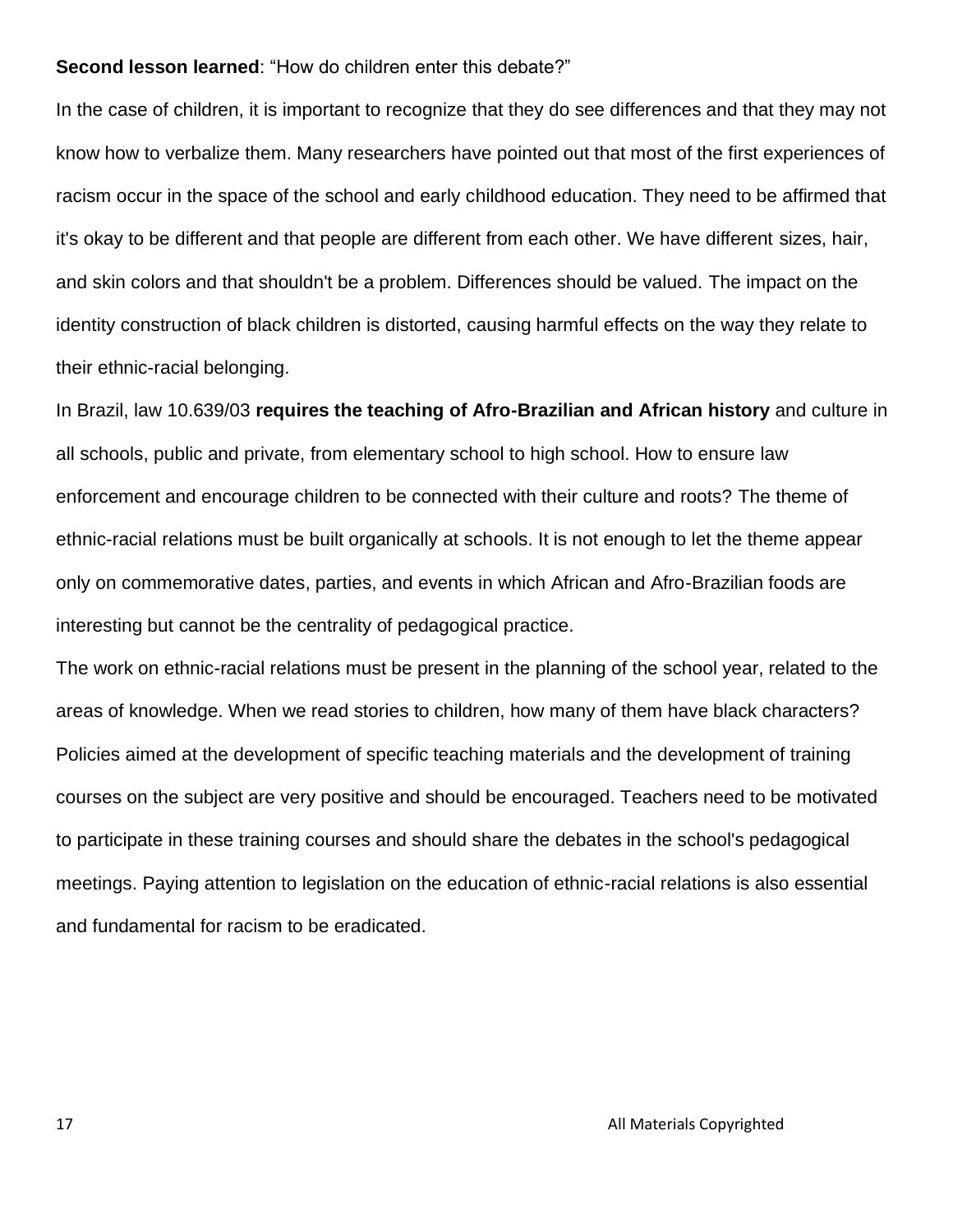Some of the ways to **mediate conflicts involving race issues between children,** both in the family and at school start with teachers having a foundation of global history and people groups. The premise is that teachers cannot teach about the history of African peoples, the black diaspora [or any other group] without understanding the experiences lived by these groups. The structure and functionality of Brazilian racism and its perpetuation in the school environment should not be ignored: such a stance requires that we have an understanding of the importance of also considering the individual experiences that students bring to school. Research shows that jokes, pranks, insults, and derogatory nicknames of a racial nature are the most common causes of racism in the school environment.

#### **The role of the teacher is fundamental in establishing an anti-racism process at school.**

Unfortunately, cases of racism still occur in classrooms where the teacher is silent after an incident of racism. We must learn to identify this type of racism and ask ourselves, whether as citizens or teachers: "what do we do when we see racist jokes and expressions among children and young people?" The reaction must be immediate; racist acts cannot be allowed at school! To be silent in the face of a racist joke is a choice that reflects not only the evidence of total unpreparedness for the teaching practice, but above all, it shows support to racism, which is intolerable.

**18 All Materials Copyrighted Third lesson learned**: "It is evident that racism has a significant impact on school dropout." What are some of the good practices from schools and communities that have managed to reduce these numbers? It is essential that everyone who inhabits the school space be aware of the specificities of Brazilian racism. Teachers need to understand the context of the school in which they work and the students they serve. The school must be built as a space where the surrounding community can attend. Having the possibility for people from the community to get together at school to talk about racism can be stimulating for students. Low performance is a direct reflection of structural racism within the school. A school and a teacher that does not value the ethnic-racial profile of their students create a lack of interest in education.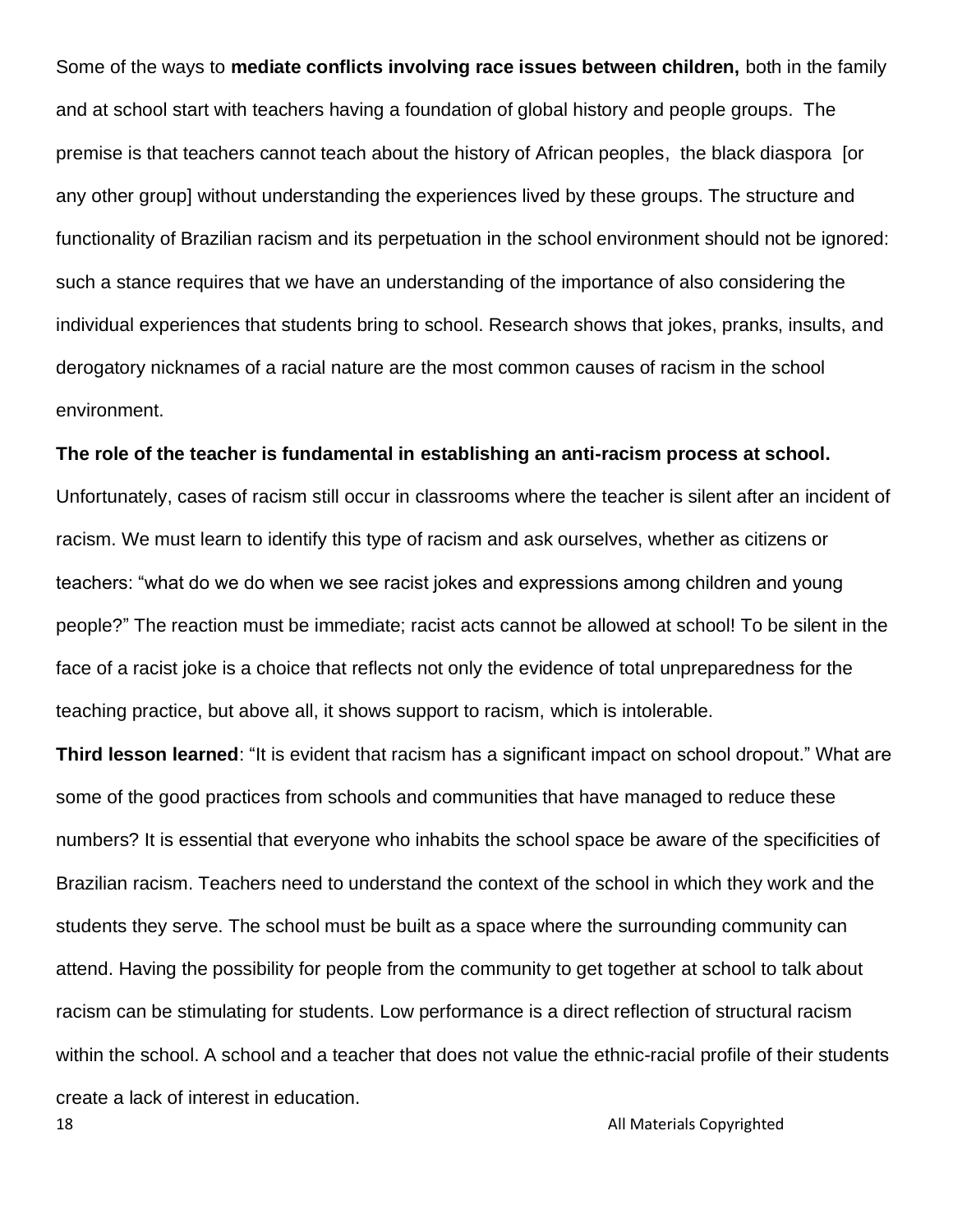Some research indicates that when a black or poor child does terribly in school, the teacher abandons him/her and stops teaching him/her faster than the other children. There is a low expectation about that black or poor child (who is failing to learn). Teachers can select specific themes from the cultural production of black/poor populations, such as stories, songs, and other African and Afro-Brazilian cultural expressions, and relate them to what children and young people enjoy reading and listening to that stimulate their learning. Literary production has always been a way of intellectual expression in the creative thought of the black population. The cultural exchanges between African and Brazilian writers bring specificities to both productions. The teacher can act in ways that encourage students to exhibit their cultural productions. Teachers must build in their practice creative elements that value differences.

**Fourth lesson learned**: "What other harm do children who suffer from situations of racism have?" To start, teachers must know how to identify practices that express stereotypes, prejudices, and discrimination, which is directly associated with the creation of work methodologies based on the eradication of racism. This has been one of the biggest challenges encountered in the field of teacher training in the education of ethnic-racial relations. Among the greatest difficulties of teachers stands out the question of how to approach the theme. Fundamentally, a political stance is needed to confront racism, it is not enough just to recognize its existence, but to dedicate oneself to understanding its complexity as structuring of social relations.

Another essential measure is to break the stereotypes that teachers have about specific student groups. One of the most complex issues around ethnic-racial relations in schools and early childhood education spaces refers to religions. Many children and young people belonging to African-based religions are constant targets of jokes from both peers and teachers. Their religious beliefs are disqualified by others, and this has created serious personal conflicts; especially at school. It is essential that everyone who has religion can live it fully, and this condition is fundamental for any respectful relationship.

19 **All Materials Copyrighted**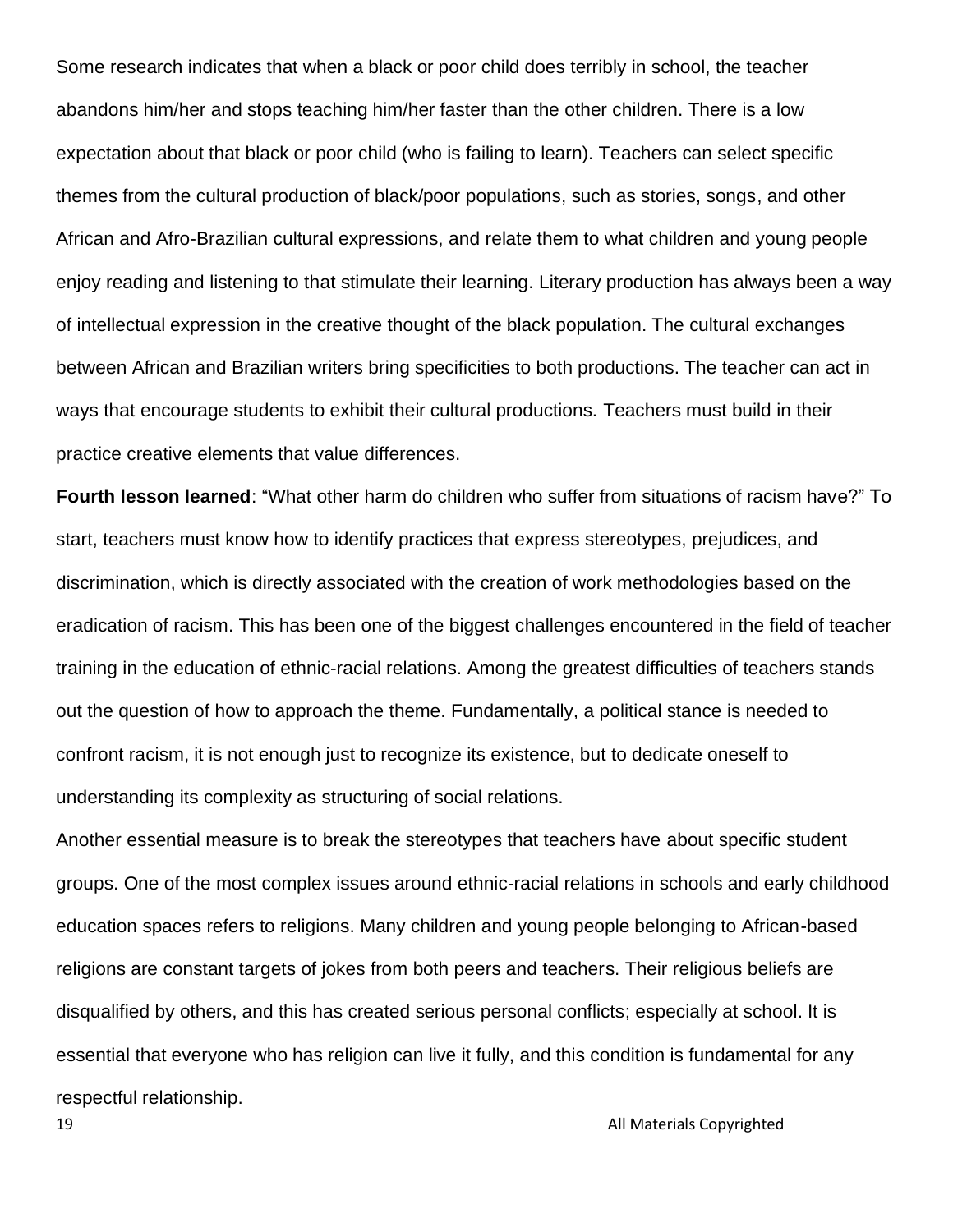**Fifth lesson learned**: "The way we refer to black children and youth is also fundamental. Nicknames and ways of referring to children by skin color, hair type, or body type is unacceptable behavior." How can the media, advertising, and communication contribute to change this scenario and, at the same time, be harmful? Racist jokes and jokes are a way of expressing Brazilian racism. The belief in the existence of "Brazilian racism" can be characterized by the propagated idea that racism in Brazil manifests itself in a "subtle and veiled" way. In the case of Brazilian society, this process can be understood by analyzing the experiences of black slavery through the lens of whites that imprinted a racial framework on social relations. For example, the joke, when substituted for "ah, it's just a joke" intends to remove its racist charge, as the echo of the sound of laughter forges a disarmed environment, leaving only the one who feels offended (the one who does not participate in the laughter) the mark of a "person who has no sense of humor." How racist images are present in films, music, and marketing images intensely conveyed by television and media are in the service of racism delivery. Collectively, their effects are disastrous in the lives of black children and young people, who often wish to change their own bodies to escape this inferior place.

Many examples of micro/macro-aggressions happen daily, are reported daily, and warrant that adults, teachers, and others especially remain alert [resilient] to prevent speeches about racism from falling into common sense [practices], removing its importance. The debate often resides in a banal comparison that relates racial prejudice to other types of prejudice existing in society, such as focusing on people who have a certain body outside what is considered the norm (such as height, weight) or about socioeconomic conditions (e.g., class or CASTE). **There are still many lessons to learn starting with the difference between the issue of racism and discrimination.** There are different types of prejudice, and it is essential to separate them, identify them, as they all lead to various forms of socialized oppression.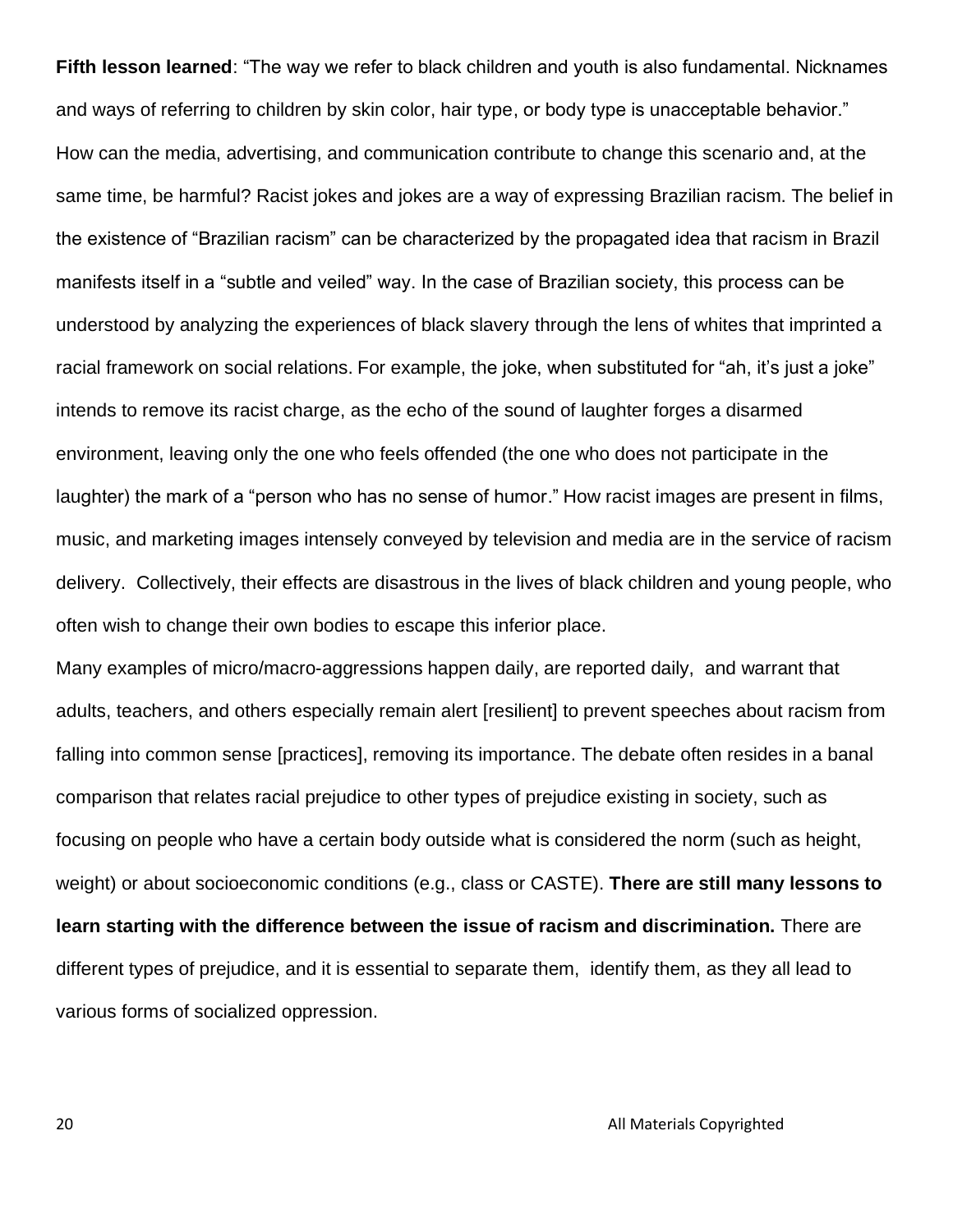## **Racial Trauma in America**

## **Benjamin Mchie**

**This writing addresses black and non-white trauma in America**. It describes the unity of physical, emotional, and traumatic responses to racial and economic societal status. I will also share my personal managing methods of the pain.

**Racial trauma,** or **race-based traumatic stress (RBTS),** is the mental and emotional injury caused by racism, ethnic discrimination, and hate crimes. Medically described, a traumatic episode can overwhelm the nervous system because of actual or perceived danger. In 2020, Mental Health America chronicled that anyone suffering from an emotionally painful, sudden, and uncontrollable racist encounter is at risk of experiencing race-based traumatic stress.

**Mental health expert** [Sylvia Drew Ivie](https://aaregistry.org/video/post-tramatic-slave-syndrome-sylvia-drew-ivie/) feels openness to the experience can be beneficial. Experiences, such as mindfulness, openness is accepting a reality to embrace or confront it and find closure. Mindfulness is the primary human gift to be fully present, aware of where and what one is doing, and not overly reactive or overwhelmed by what's going on around us.In America, black, indigenous, and non-white people are the most vulnerable to racial trauma due to living under a system of white supremacy. Race-based discrimination can have detrimental psychological impacts on individuals and their wider communities. In some, prolonged incidents of racism can lead to symptoms like those experienced with posttraumatic stress disorder (PTSD). Indicators like depression, anger, recurring thoughts of the episode, physical reactions (headaches, chest pains, insomnia), hypervigilance, low self-esteem, and mentally distancing from the traumatic events. Hypervigilance is the state of constantly assessing potential threats around oneself, often resulting from trauma. People who have been in combat, have survived abuse, or have posttraumatic stress disorder **(PTSD)** can display hypervigilance.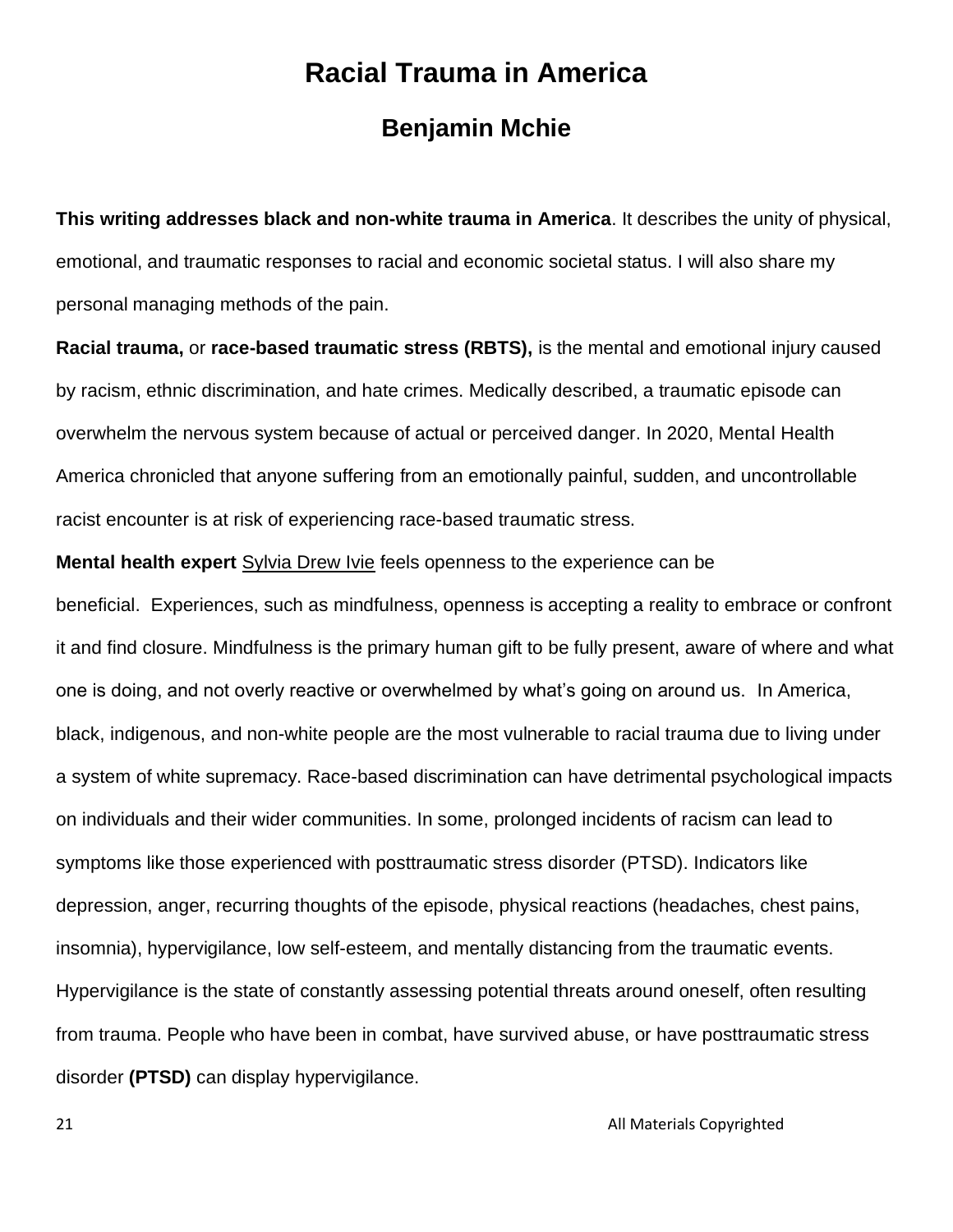While some or all these symptoms may be present in someone with RBTS, indicators can differ across cultural groups. It is essential to understand that RBTS is not considered a mental health disorder. Instead, **RBTS is a mental injury due to living with racism or its episodes**. Racist verbal communication causes much trauma, mainly oppressing an individual or group using absolute or 'all or nothing language. In all or nothing communicating, there is no grey area. There is no room for improvement or understanding. Examples are similar to statements, such as no Black person could ever become president, or all Mexicans are a rapist. Therefore, using words like **everybody, no, nonmatter, all, or always** stifles growth and hinders innovation. When threatened, living organisms respond to trauma in four primary ways: physical distance, emotional withdrawal, freeze, and aggression.

**Trauma occurs in two phases:** the provocation phase and the recovery phase**.** Our nervous system ramps up to respond and manage the threat in **the provocation phase**. Our sense of time narrows to the present, and we can lose our focus on the future. We become less empathetic and self-centered and shift to fight-flight and other primitive responses. An example is experiencing racial harm, and we quit looking for resolution or why this happened for a hopeful solution because the pain is so great. The **recovery phase** of trauma is how we cope with danger once it is over. Some of us become more confident about managing future threats and challenges and gain improved coping skills. We function better after recovery than before the trauma and find ways to use the traumatic experience to make life more purposeful.

**Racialized trauma** comes from other people or a broader system. It can result from racism enacted on you directly and transmitted intergenerationally, such as reading about [J. Thomas Shipp and](https://aaregistry.org/story/the-lynching-of-j-thomas-shipp-and-abraham-s-smith-occurs/)  [Abraham Smith,](https://aaregistry.org/story/the-lynching-of-j-thomas-shipp-and-abraham-s-smith-occurs/) the [Tulsa Massacre](https://aaregistry.org/story/race-riot-in-tulsa-oklahoma/) or seeing on newscasts repeated the murder of nine blacks during a bible study in Charleston, South Carolina, or the killing of Trayvon Martin, and the acquittal of his murderer George Zimmerman.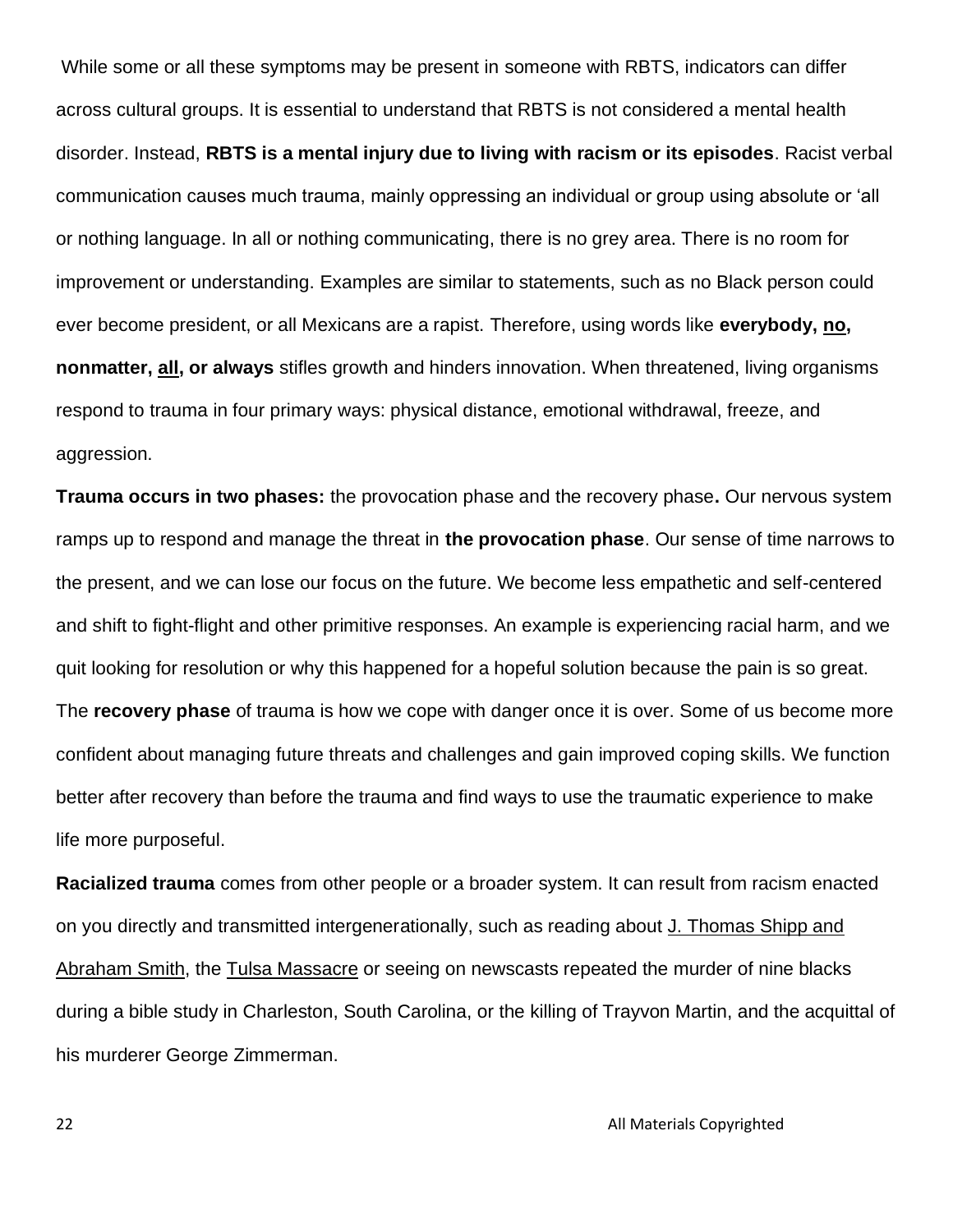**Sources of race-based trauma** include the daily impact from a society of structural racism or individual racist incidents: being heavily policed, facing barriers to homeownership due to inequitable policies, or other microaggressions. For example, viewing videos of brutal police killings of Black people, such as the video of the murder of George Floyd, can cause traumatic stress reactions in the people who see this, especially in Blacks. Or the fact that of Latinx youth who immigrate to the U.S., two-thirds report experiencing one traumatic event, with the most common of these events traumatic during and post-migration when witnessing a violent event or physical assault in detention or arrest. Many Native American children are traumatized by the high rates of homicide, suicide, and unintentional injury experienced in their communities. This constant bombardment [either direct or indirect] has a detrimental impact on the mental health of America's non-white citizens.

**Current Data of Singular Racism:** The Heinz Endowments found that police in the U.S. killed 164 Black people in the first eight months of 2020 and over 300 whites**.** Considering Blacks are only 13 % of the population, and less than 2% of officers were charged overall, these statistics are alarming. Also, following the COVID-19 outbreak in the U.S., there were nearly 1,500 reported incidents of anti-Asian racism in just one month. In 2018, 38 percent of Latinx people were verbally attacked for speaking Spanish, were told to "go back to their countries," called racial slurs, or mistreated. Also, for one year, Twitter saw 4.2 million anti-Semitic tweets in just the English language alone. Such statistics tell what is behind race-based trauma.

23 **All Materials Copyrighted Data** shows that black people make up 12 percent of America's population but around 43 percent of the total prison population. From the Japanese internment era of the 1940s to the reemergence of Asian Hate since the pandemic, America's trauma targets non-whiteness in general. **J**im Crow segregation's residue has made black people less likely than whites to hold jobs that offer retirement savings creating a persistent wealth gap between both communities. Deliberate cultural disrespect and geographical isolation have created barriers in Native American communities. Rates of suicide in these communities are 3.5x higher than racial/ethnic groups with the lowest rates of suicide.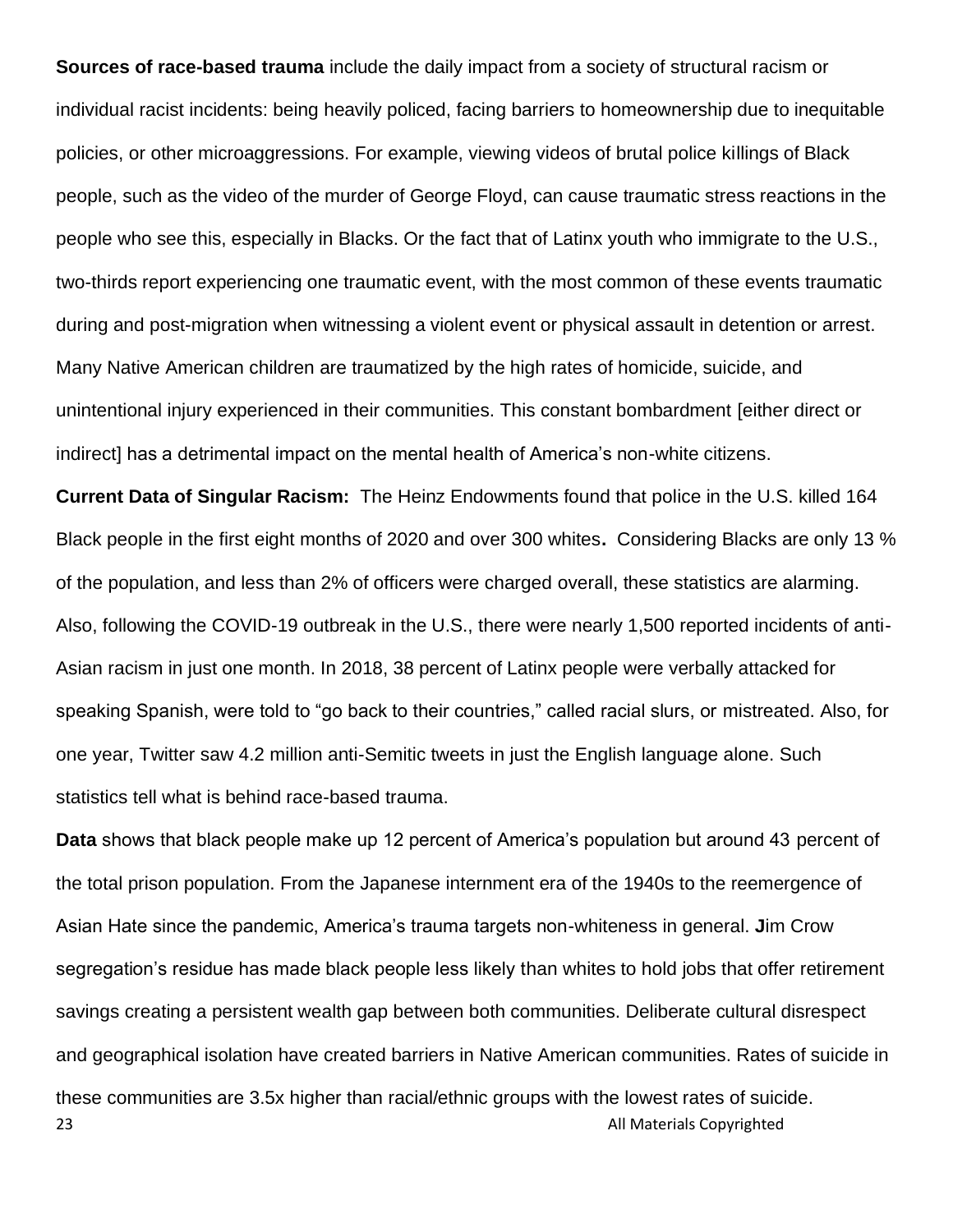#### **Indirect Traumatic Sources**

Traumatic sources are the socialized actions (policies, practices, comments, omissions, habits, etc.), that impact all who live with systemic racism and individual racist actions. These secondhand traumatic bases can have an equally harmful impact on the mental health of non-whites as direct traumatic sources**.** Lost is a sense of hope for a person, family, or community. Alcohol, drug abuse, household stress, disillusion, and lower self-worth produce multiple victims in these non-white groups.

#### **Examples of Transmitted Sources**

Transmitted traumatic sources refer to the traumatic causes from one generation to the next. These sources can come from historically racist sources or personal traumas passed down **within** families and communities. The chattel enslavement of Africans in the United States as tangible property, threats to the descendants of Holocaust survivors, the historical experiences shared by Native Americans, such as the taking of their children into boarding schools, the trail of tears, massacres, violent removal from their tribal lands, are sample representations of severe communal losses and rooted sources of historical traumatic stress.

#### **The Eternal Victim of Racial Trauma?**

**If you are not white or identify as non-white** and have experienced racism, you may be able to self-assess **for** many of the signs of RBTS. A **more** formal diagnosis of RBTS requires assessment by a qualified mental health professional. If you believe you may be suffering from race-based traumatic stress, it is crucial to seek a multicultural or racial trauma-informed therapist. Many blacks tend to first talk to friends and family when they have an emotional issue, then they'll go to a church, maybe talk to their pastor then, and after all of that, then they'll go to see a therapist. On the other side of the coin of help, the scarcity of Black mental health professionals in the U.S. is now an acute problem, says [Dr. Altha Stewart,](https://www.psychiatry.org/about-apa/meet-our-organization/board-of-trustees/altha-stewart#:~:text=Altha%20J.,Annual%20Meeting%20in%20May%2C%202018.) a Memphis psychiatrist who became the first Black president of the American Psychiatric Association two years ago.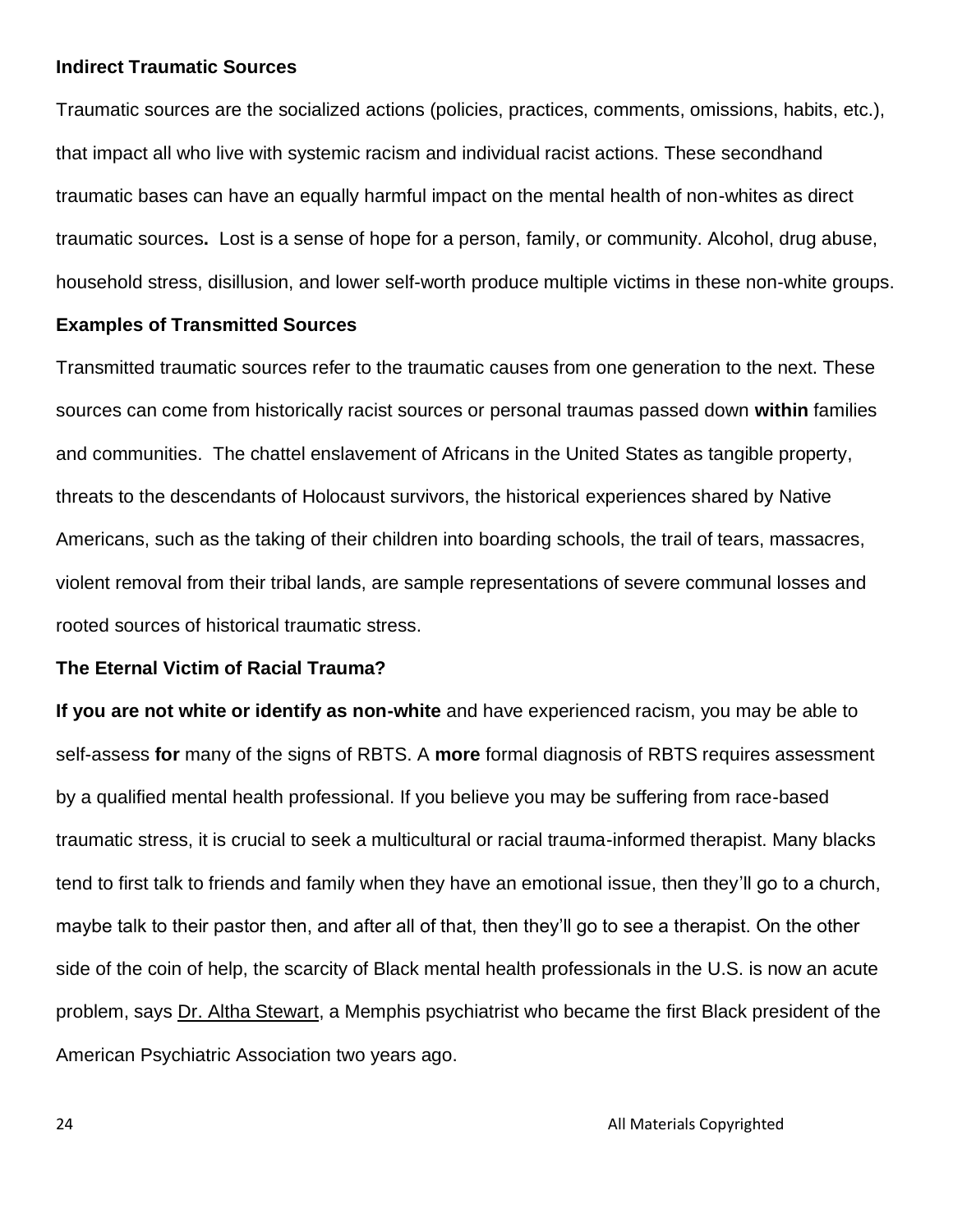#### **If you are non-white, and yet do not identify as such, you risk cognitive dissonance** and its

trauma. Cognitive dissonance refers to the mental conflict when a person's behaviors and beliefs clash.It may also happen when a person holds two thoughts that contradict one another. Mindfulness and acceptance of the reality of racism can pay emotional dividends. As mentioned earlier, mindfulness is the essential human ability to be fully present, aware of where we are and what we're doing, and not overly reactive or become overwhelmed by what's going on around us; as Shakespeare's Hamlet said, To Thine Own Self Be True. Surviving to live an emotionally comfortable life takes the eternal victim status away.

**There are casualties of racist trauma that sometimes cannot be avoided**. On November 6, 2021, the death of Isabella Tichenor, a 10-year-old Black and autistic student in Utah, prompted more scrutiny for a school district that the Justice Department had already investigated. It also became a stark reminder of the toll that racist bullying can take on students' mental health. The parents of Isabella "Izzy" Tichenor said she was being traumatized by classmates. Some told her she stank, and they used the n-word, the family's attorney Tyler Ayres said. The parents reported the bullying to multiple school officials at Foxboro Elementary in Farmington, Utah, but they felt like nothing was done. Izzy's death by suicide left her community shocked and led the Davis School District to launch an independent investigation that remains ongoing. The girl's death came weeks after the Justice Department detailed a disturbing pattern where Black and Asian American students at the Davis School District were harassed and traumatized for years. Officials deliberately ignored complaints from parents and students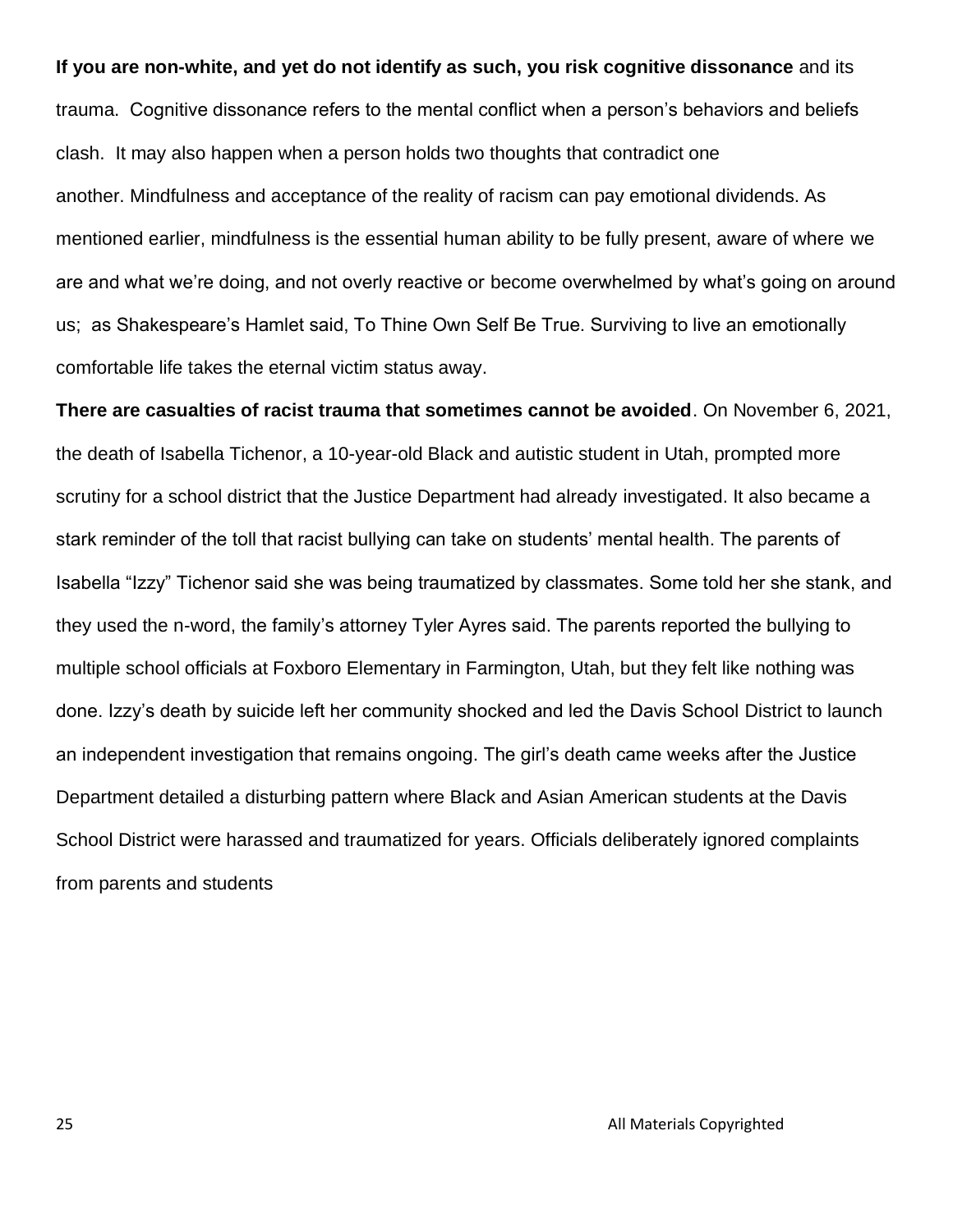**The traumatic trickery of American whiteness.** In 1964, James [Baldwin](https://aaregistry.org/story/author-james-baldwin-a-leading-black-writer-and-critic/) lamented that most whites failed to achieve the most basic form of empathy for blacks: they could not grasp their humanity. Basic empathy entails recognizing that *"in talking to a black man, he is talking to another man like himself."* [Martin Luther King Jr.](https://aaregistry.org/story/dr-king-pens-birmingham-letter/) grieved the lack of empathy of white moderates while sitting in a Birmingham jail: *"I suppose I should have realized that few members of the oppressor race can understand the deep groans and passionate yearnings of the oppressed; race."* Social psychologist and civil rights activist [Kenneth B. Clark](https://aaregistry.org/story/kenneth-b-clark-pioneering-educator-and-psychologist/) championed empathy for decades. Clark first called for empathy in a 1965 *New York Times* opinion piece, "Delusions of the White Liberal." He explained that liberals were often more problematic than bigots due to their guilt, conflicting loyalties, and acquiescence in the flagrant system of racial injustice. What they lacked, Clark declared, was empathy. Empathy is not sentimentality nor pity and doesn't come from a feeling of superiority on the part of whites. Empathy instead constitutes the basis for mutual understanding that crosses racial lines, rooted in the underlying resemblance of the human condition. These values of racial superiority and the traumatic results are tough to avoid; empathy's roadmap of compassion can address racial dominance. Empathy is the unique capacity of the human being to feel the experiences, needs, aspirations, frustrations, sorrows, joys, anxieties, hurt, or hunger of others as if they were their own. With added class-based blaming and gaslighting, more whites attempt to escape from their conflict with their color. The attack on Critical Race Theory in education is but one 21st century example of this trickery and fraud.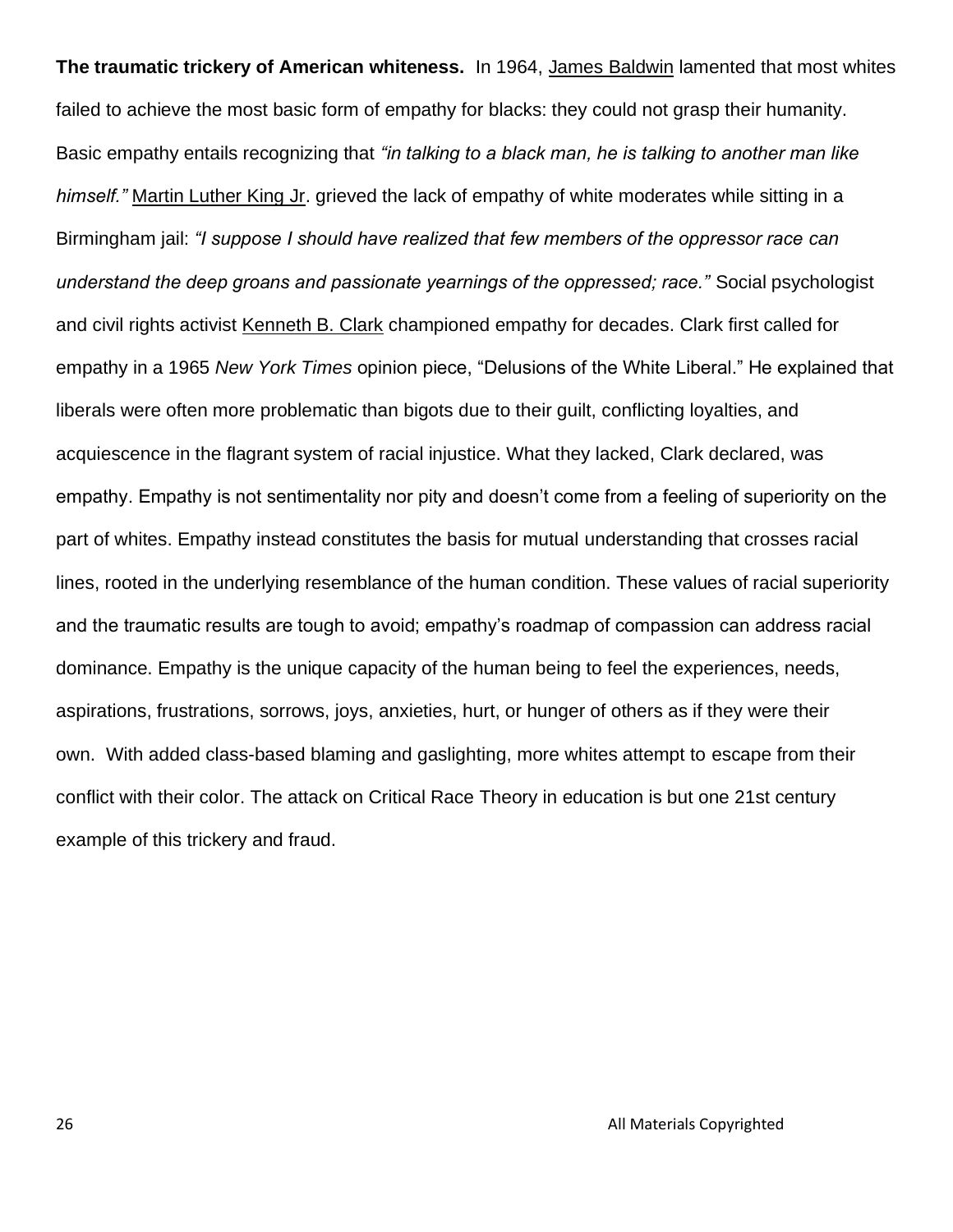#### **How do I live with my racial trauma?**

I have learned much amid **my trauma in America** in the last twenty years, including living a personal Sankofa theme. Defined, Sankofa is an African word from the [Akan](https://aaregistry.org/story/the-akan-african-community-a-story/) community in [Ghana.](https://aaregistry.org/story/ghana-achieves-freedom/) The literal translation of the word and the symbol is *"it is not taboo to fetch what is at risk of being left behind."* The words mean SAN (return), KO (go), FA (look, seek and take).As a historian, I know the facts: how hard my ancestors had it compared to this present time, and I gain solace by hearing their voices, reading their words, seeing their art, and realizing their determined spirit. I also know that we are not a perfect community and can do more for each other and the world. Another thing I have realized and accepted over these years is a deep acceptance that the [American Civil](https://aaregistry.org/story/civil-rights-a-brief-history/)  [Rights](https://aaregistry.org/story/civil-rights-a-brief-history/) movement may never be over. I often exercise (walk and bike) and am a committed vegetarian and dedicated yoga student. Finally, because white people generally don't get along with themselves, how can I expect them to get along with me. Healing my trauma has lowered my expectation of empathy for them, yet it keeps me open for signs of their potential change to heal themselves and coexist as human beings. America's racism is a pandemic, and the Black community gets the most of my constructive critique, compassion, and encouragement.

#### **National Trauma Hotline:**

Call **1-800-273-8255**, press "1"; text 838255; or chat online to connect with 24/7 support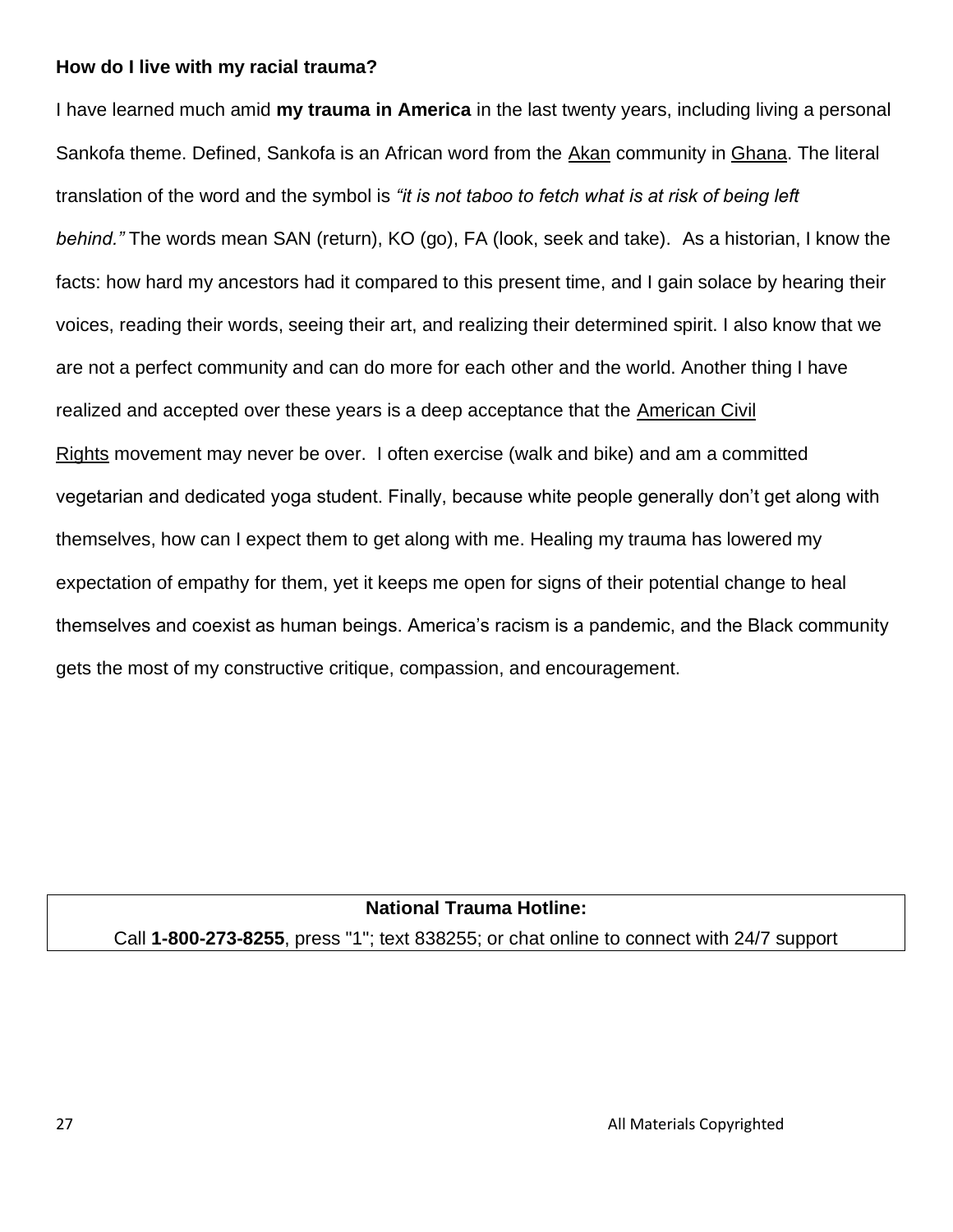## **After COVID Then What? Positioning Higher Education to Lead Equitably Through PLA Instruction Design**

### **Alicia Ayodele, Ph.D.**

**The COVID-19 crisis has made it even more apparent that changes are necessary** within higher education if students are to emerge from this experience academically successful. With a vision of how instructional adaptions can lead to academic success higher education can address the question of "After COVID Then What?" The current crisis associated with the pandemic is an opportunity for higher education to lead with equitable intent, and that intent must include strategies that support BIPOC students. The effects of the pandemic on college students' learning experiences are surfacing and are well documented and cited cross-culturally (Cifuentes-Faura, Obor, To, & Al-Naabi, 2021). Institutions of higher education need to adapt, not only to improve student traditional learning outcomes but to meet the needs of a new generation of students; impacted by the pandemic on multiple levels; (e.g., social, emotional, and economically given the number of students losing family members to the virus).

28 **All Materials Copyrighted Research is already surfacing on how the current population of college students has been traumatized**, and how BIPOC students are expressing how the impact of dual pandemics is stifling their college experience (e.g., COVID-19 and racial inequity). The Pew Research Center (2019) outlined demographics that show how college students continue to become more diverse, however, faculty and staff who could support them, demographically still lag in terms of reflecting such representation. The messaging, the challenge, seen in research, appears to be that higher education is not intentionally addressing the implications of such demographic changes. The needs of diverse students across campuses are systemic and the onset of COVID has only amplified the challenges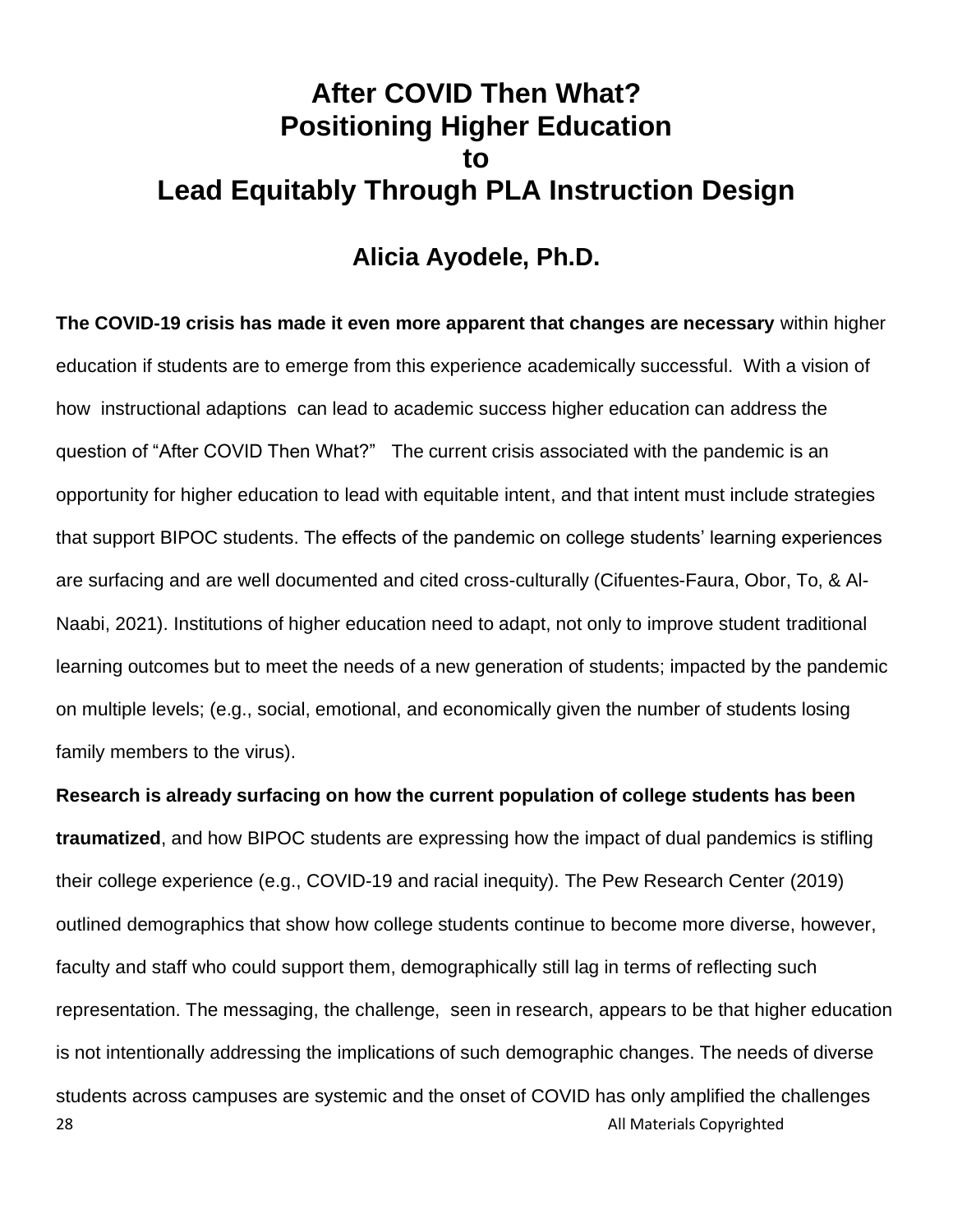they face. It is noted and should be acknowledged that the voices of the small percentage of BIPOC faculty and staff, respectfully, across universities' campuses, come with care and support. This group often positions themselves to siege the opportunity to promote equity within BIPOC students' educational experiences when they arrive on campus. A particular notation in the research centers on students of African ancestry, and the need from campuses to be intentional in ensuring there is a commitment to targeted resources, designed to address the impact of systemic barriers. It is with these efforts that diverse students' experiences will improve in ways that allow them to whether the impact of "dual" pandemics. COVID is a stern reminder of the immediacy of such actions (Norze & Twijukye, 2021). BIPOC students have been arriving on campuses over the past few years, immersed in the *muck* of the day-to-day social, health, and political turmoil brought on by America's systemic racism. Navigating such experiences will require intentional support and resources being targeted by higher education leaders for this already marginalized population of students.

**Navigating questions about how to improve BIPOC students' college experience** is tied to cultural representation, equity, and a sense of belonging. Culturally relevant suggestions for how to improve diverse students' educational experiences can be found in the work of organizations; such as the State University of New York's Purchase College. The University has a model that offers resources designed specifically to support BIPOC students (Resources for BIPOC students, n.d.). The surging pandemics (both racial and medical) are making urgent the need for access to educational content that is designed or redesigned to ensure that students facing challenges can continue on a path toward academic success. The viability of what happens after COVID is tied to what happens during COVID across higher education. The work of learning institutions should center on the overall social, economic, and political implications they make based on how BIPOC students are faring in their academic experiences currently.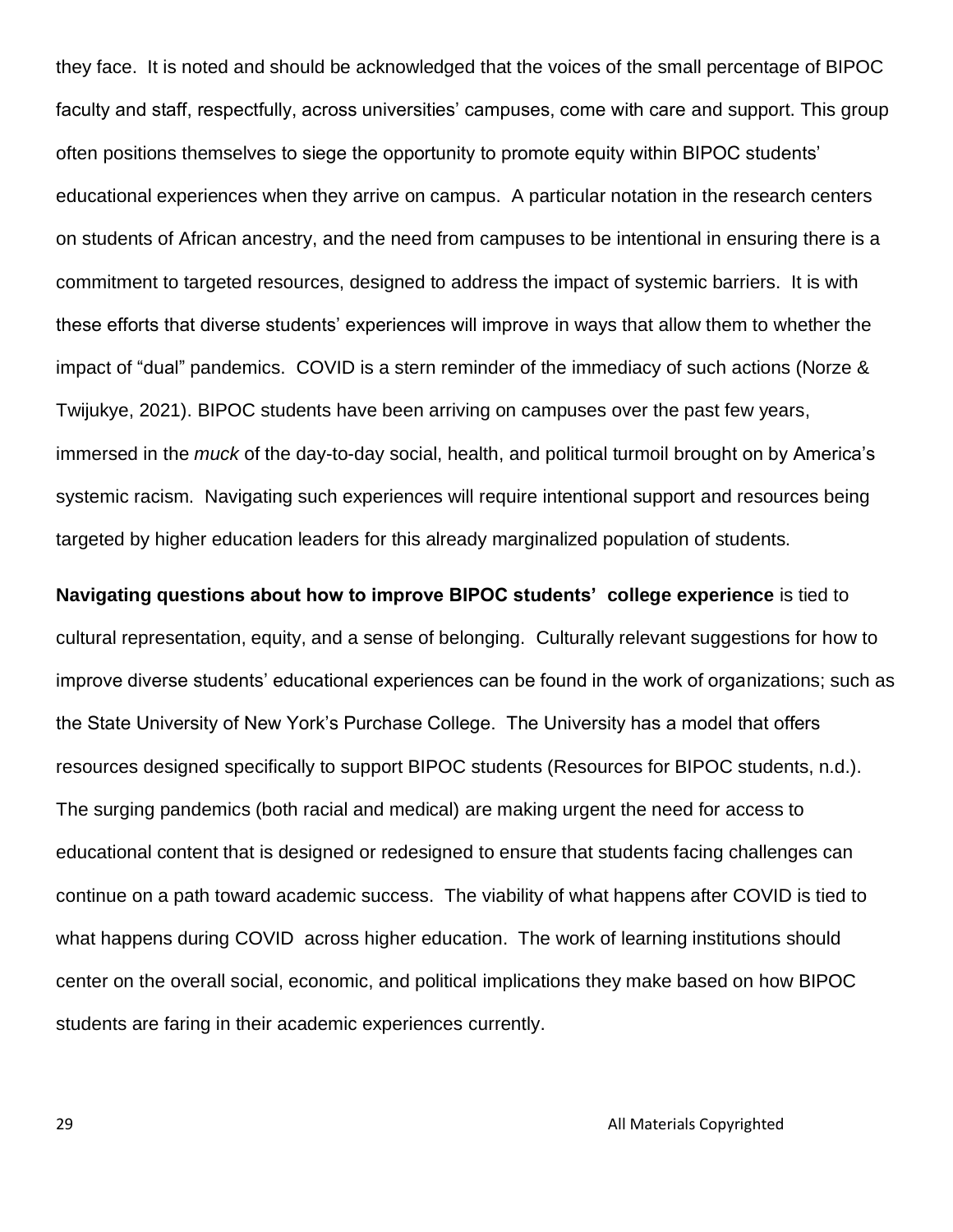With the opening and closing of campuses, students are experiencing a lack of access. So, the question becomes what the repercussions of less BIPOC representation in academic fields having, on career paths, after COVID; because higher education did not step up to meet the challenge. Such decisions ripple throughout all aspects of society.

**Part of the answer can be found in the current pandemic crisis** when seen the crisis is seen as an opportunity. Creating a practical way for supporting BIPOC students, which allows for inclusive instructional environments that can be accessed equitably during what looks like a future with COVID appears to be a responsible action for leaders in higher education. Seeking access to course designs that foster intentional course designs (e.g., materials and delivery methods) with particular attention to the ever-increasing interest of students in distance learning.

#### **Success and Accessible Equitable Course Content**

**Tapping into examples of course content based on actual courses constructed for traditional learning platforms can be an excellent starting place for successful change during this pandemic.** Tradition college curriculum historically reflects no representation of diverse students' lived experiences. Unfortunately, non-inclusive material is commonly utilized in all content-subject matters, despite research that suggests the opposite keeps diverse students successfully connected to their fields of study. Research supports the benefit of incorporating course content from diverse perspectives to foster a more comprehensive view of the field and improve student outcomes. This work is becoming even more important as more and more educational institutions take on the business of designing accessible degrees for online learning platforms due to COVID.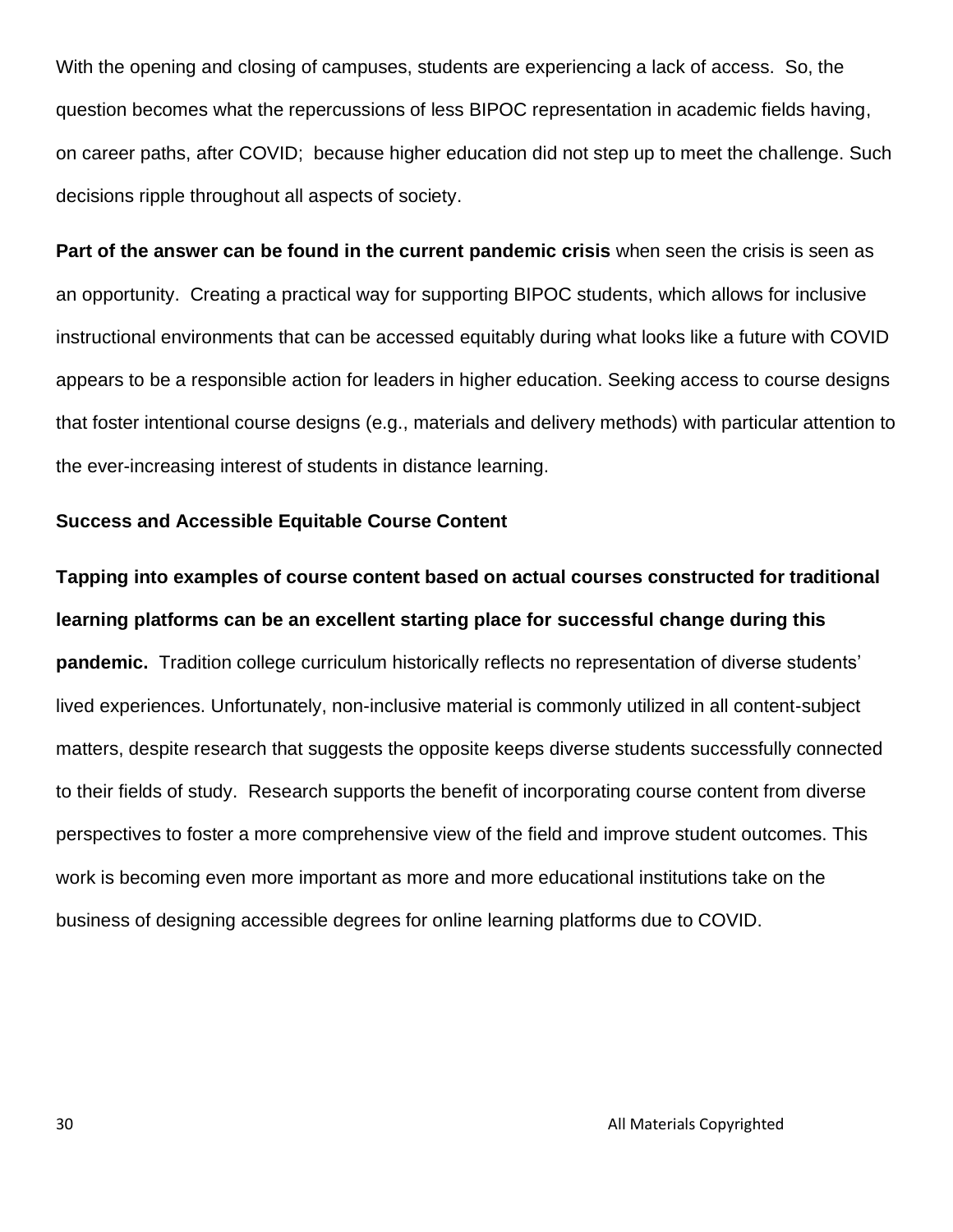Using the work of Chimpian, 2018, on **what benefits the success of women across their academic career offers insight into what can support BIPOC learners.** Chimpian outlines that "to improve access and equity across gender lines from kindergarten through the workforce, we need considerably more social questioning and self-assessment of biases about women's abilities." This type of research offers insight into the needs of other underrepresented populations in college curriculum development. Education, especially higher education has an important role in disseminating knowledge and designing learning that engages, addresses current and historical trends that deter BIPOC students' success across their academic careers. **It is of equal importance**  for higher education in the designing of courses to study and apply knowledge about the intellectual contributions of BIPOC populations; again, following Chimpian's research on women. Doing so, according to Wells, Fox, & Cordova-Corbo (2016), will improve students' outcomes based on the fact that "There is increasing evidence that diversity makes us smarter."

In the 1970s, "several professional organizations–such as the National Council for Social Studies, the National Council of Teachers of English, and the American Association of Colleges for Teacher Education–issued policy statements and publications that **encouraged the integration of [multi- ]ethnic content into the school and teacher education curriculum**" (Banks & Ambrosia, n.d.). COVID has not changed this need, it has in fact brought forth the urgency in determining how to address the needs of diverse students across all curriculum programs inequitable ways. With the raging onset of various themes of COVID, this seems to be the beginning of the challenges for higher education.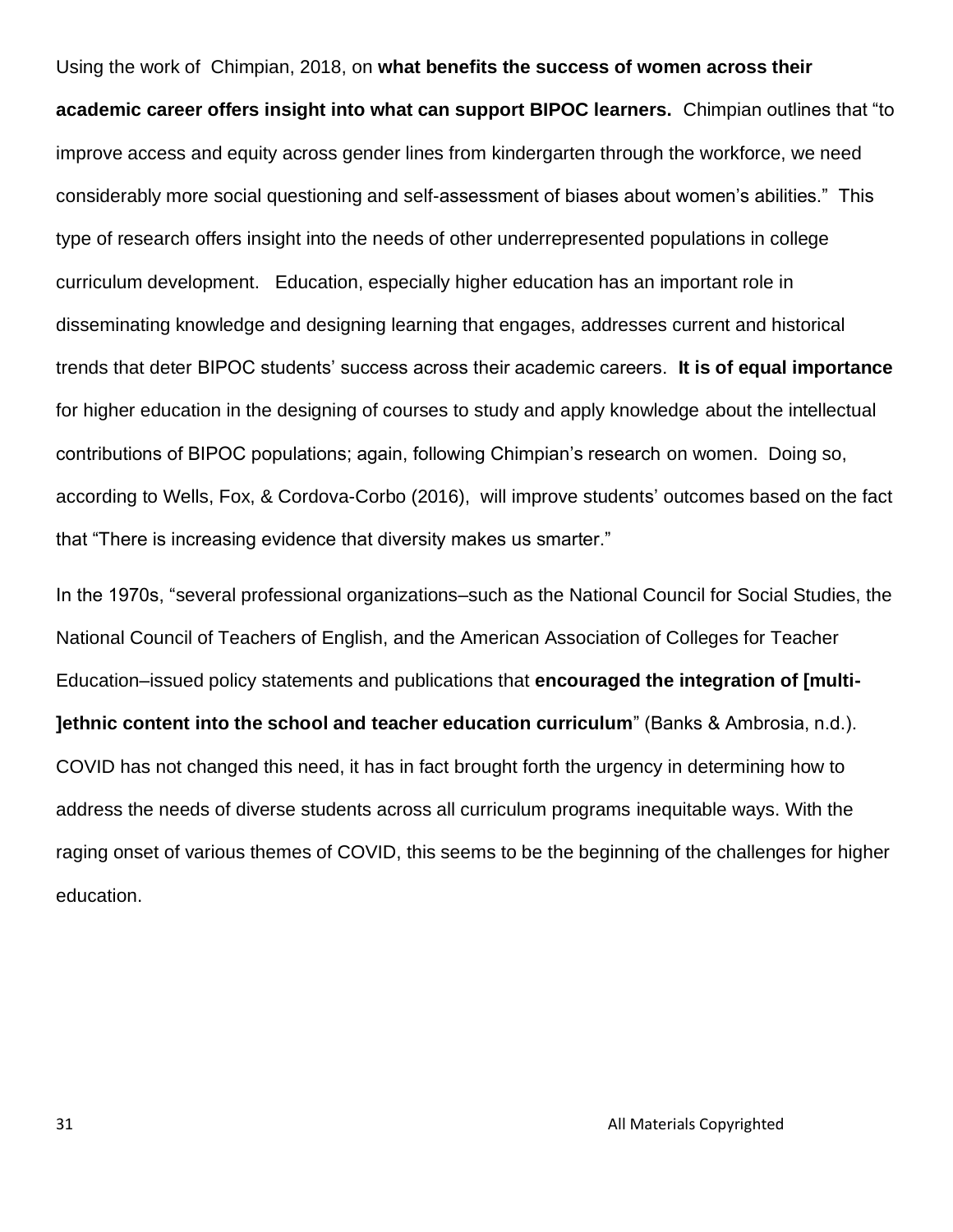#### **Equitable Course Delivery and PLA**

**The topic of equitable course delivery** is not a new topic. Figure 1 below highlights the benefit of curriculum models based on a real prior learning assessment (PLA) program. The pandemic offers higher education a starting point for drawing upon the benefits of PLA, as college students are seeking new ways of earning degrees. A review of such a course shows how specific engagements prepare students to develop and submit a portfolio of prior learning/work experiences to receive college credit. PLA models seem especially beneficial to the online learning platform since PLA measures the benefits of learning outside of a traditional [face-to-face classroom] academic environment. "PLA is the evaluation and assessment of an individual's life learning for college credit, certification, or advanced standing toward further education or training" (Youngstown University, 2021). PLA benefits to course design for BIPOC colleges students seeking academic success is tied to how PLA has been described as a way to provide access to underrepresented and non-traditional students by reducing the time and money required to complete a degree once a student's work experience is considered. (Youngstown University, 2021).

**The financial and health-related effects of COVID-19** exacerbated an already difficult learning environment for diverse students in college trying to complete the coursework. It is difficult to account for every situation that arises, particularly in the present circumstances, however, considerations can be taken in the design of a course to shape it in ways that make delivery helpful and contribute to student success. The work of a commissioned task force on the benefits of PLA programs is a rich resource for understanding and supporting such a model to improve outcomes for students; especially with the devastating impact, COVID is producing.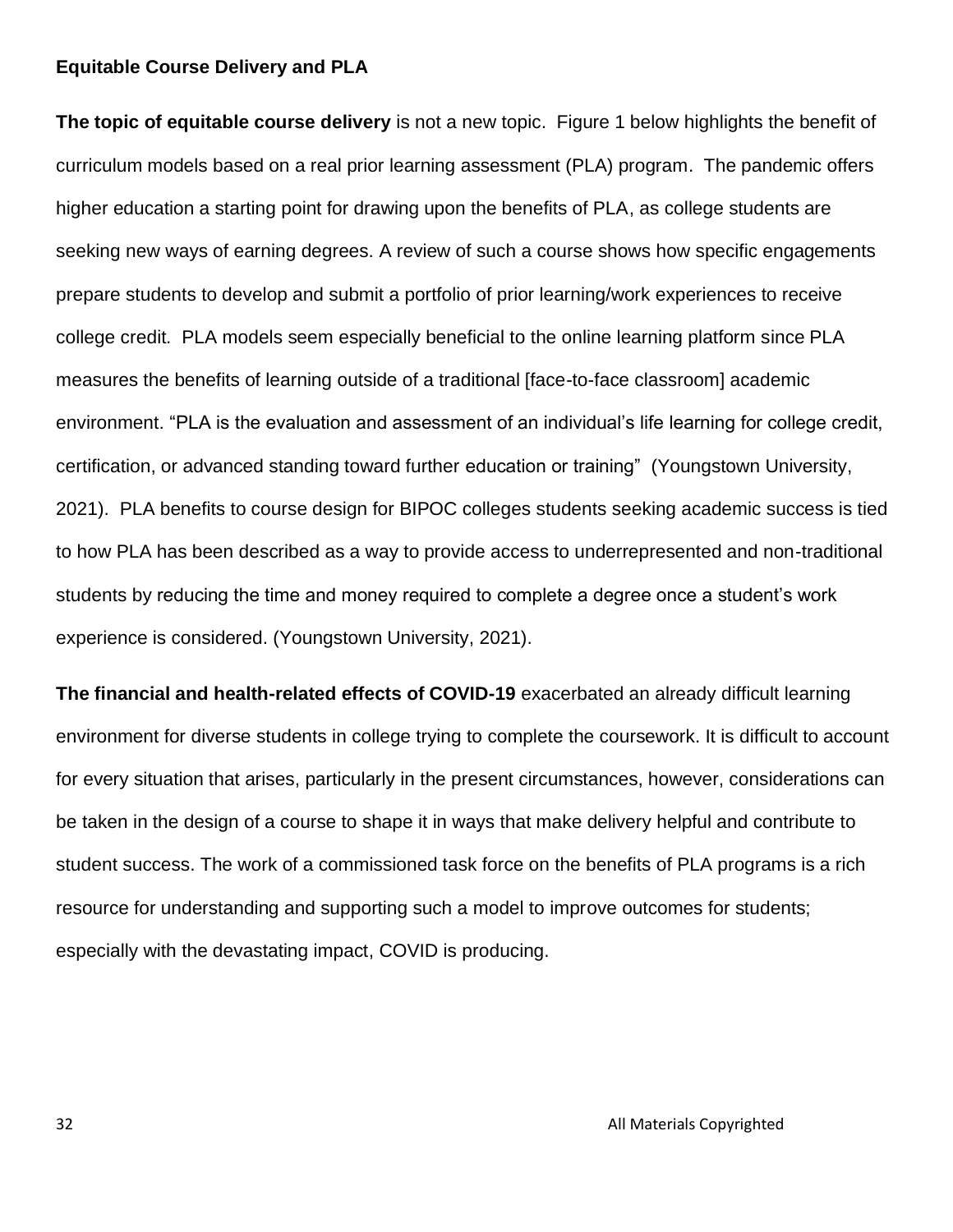**Higher education only needs to look at the rippling impact of** the now multiple variances of the virus across society to gain a sense of the overwhelming challenges BIPOC students are facing. Students should be able to look to higher education to meet such events with a creative and forwardthinking mindset that relates to their educational pursuits directly in ways that produce positive longlasting change.

**Adapting to COVID** in learning spaces across America's institutions of higher education by designing, using, and implementing course content structured and delivered through the PLA lens would mean that educators intentionally took this opportunity to deliver the best-engaged learning outcomes for BIPOC students. It would mean that efforts were developed, implemented, targeted, and resourced to produce equitably accessible courses. Such efforts would improve learning outcomes during these times of unpredictability and beyond.

**Getting it done.** Figure 1 [below] offers higher education an example of how equitable course content and delivery can be redesigned from a traditional college course and incorporated within an online course model. This model measures the effectiveness of content and delivery designed to improve outcomes for underrepresented student groups (e.g., BIPOC). Figure 1 can be generalized to other courses, for surely the forces of COVID will continue to provide institutions with much data to apply to the rationale for increasing the implementation of designing courses that are equitable and culturally engaging for online learning.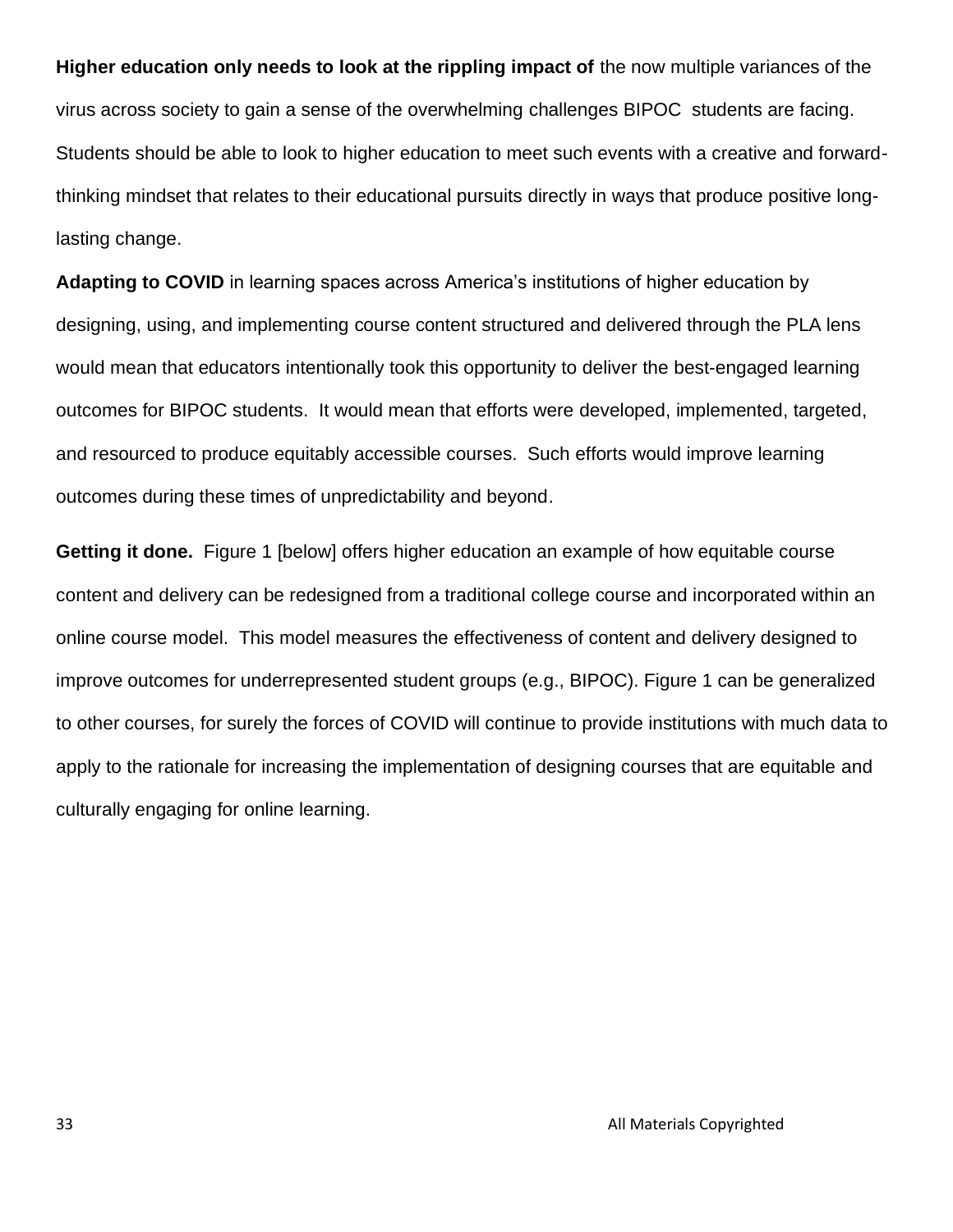| <b>Process</b>                    | <b>Course Content</b>                                                                                       | <b>Course Delivery</b>                                                                                      |
|-----------------------------------|-------------------------------------------------------------------------------------------------------------|-------------------------------------------------------------------------------------------------------------|
| <b>Rationale</b>                  | Incorporating diverse                                                                                       | Incorporating inclusive                                                                                     |
|                                   | perspectives improves student<br>outcomes                                                                   | practices improves student<br>outcomes                                                                      |
| <b>Scope</b>                      | Materials used for instruction                                                                              | Accessibility of course and                                                                                 |
|                                   |                                                                                                             | support services                                                                                            |
| <b>Deliverables</b>               | List of items to be<br>removed/replaced                                                                     | Adaptation of methods for<br>accepting coursework that do<br>not solely rely on writing                     |
|                                   | In-depth research of texts,<br>visuals, activities, etc. that<br>properly represent diverse<br>perspectives | Information resources for<br>student success (writing<br>center, tutoring, technology,<br>and ELL services) |
|                                   | Accessibility of new diverse<br>content and textbook(s) to<br>students                                      | Availability of smaller course<br>modules instead of full<br>semester courses                               |
|                                   |                                                                                                             | Availability of multiple<br>course sections per year<br>instead of 1-2 times per year                       |
| <b>Assessment Data Collection</b> | Pre/post assessment of course<br>objectives related to diverse<br>content                                   | Pass/Fail rates                                                                                             |
|                                   | Comparison of course<br>evaluation scores in previous<br>versus new version of the<br>course                | Average grades                                                                                              |
|                                   | Interview select students<br>about their interaction with<br>new course materials                           | Retention/Withdrawal rates                                                                                  |
|                                   | Survey/Interview with<br>Diversity & Inclusion<br>staff/faculty for feedback on<br>new course materials     | Middle/End of Course<br>evaluation responses<br>regarding deliverables in the<br>above rows                 |

Figure 1. Implementation and Assessment Process for Equitable Course Content and Delivery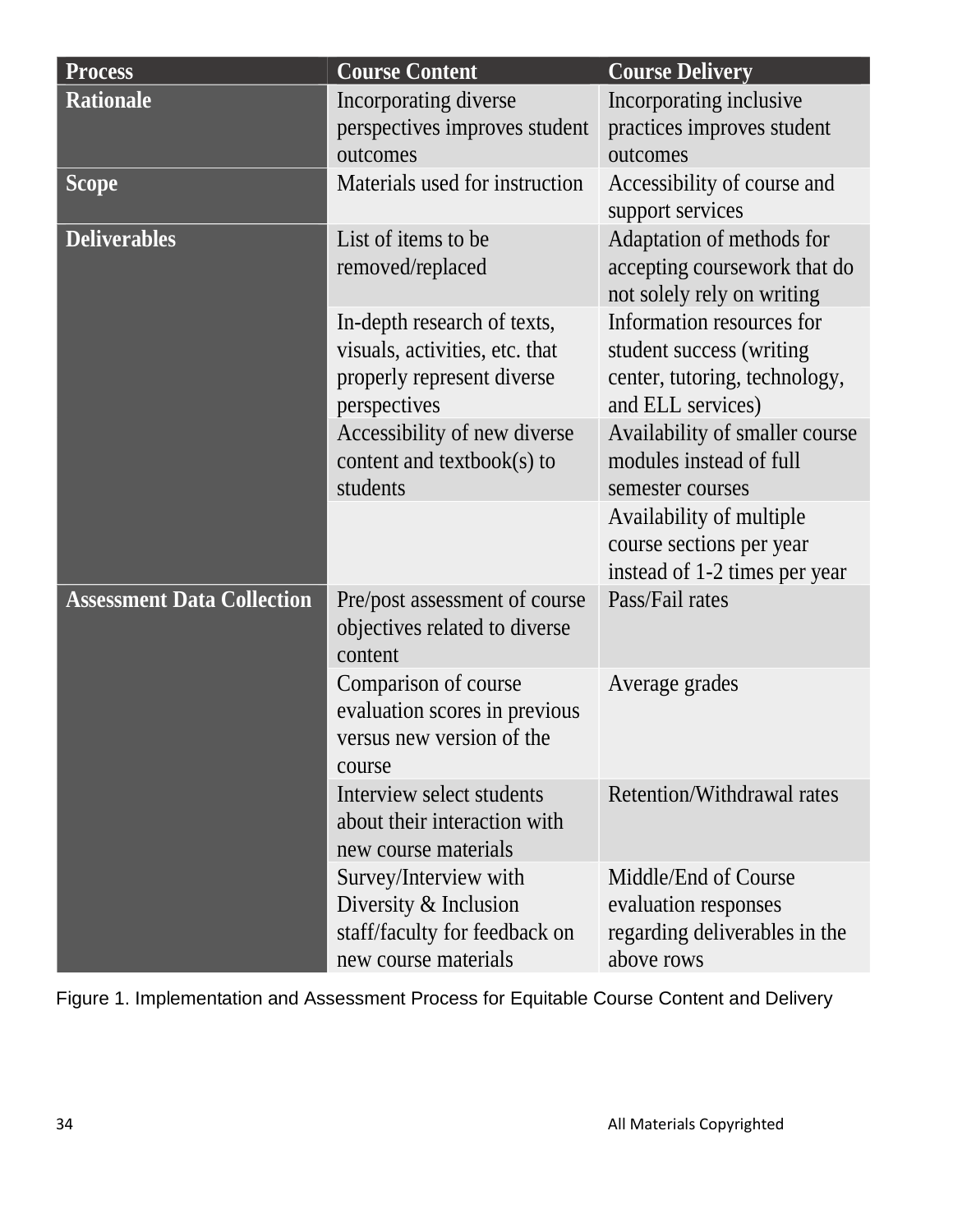#### **The development of equitable course content and accessible delivery methods is an essential**

**topic** that COVID has pushed to the surface of priorities across university campuses. A topic of such importance is reinforced daily as media reports carrying the news of the impact of the virus on education. Therefore, the choice to position higher education in ways that focuses on developing the PLA course model is really not a choice anymore.

**Higher education is a symbol of influence, reassurance**, especially in times of crisis; and that image is no different during this fight against COVID. On the other side of the pandemic, measurable action will be assessed to see what was done now when students; BIPOC students had the most need. The most significant action that can be measured is how higher education positioned itself to support all communities of students to continue on a path of academic success and degree completion during the pandemic.

**The membership of higher education is poised** to address so many of the historical challenges faced by BIPOC students coming to their doors. This has never been truer than now as the crisis of the dual pandemics surge and swells around the daily lives of everyone. The field of higher education has an opportunity to demonstrate how to adapt for success and move forward with learning models that are for the betterment of all students. Facing the question of "After COVID Then What?" offers higher education opportunity that is unique for adapting to current challenges through creative instructional design that is intentionally equitable and accessible. This is the current work of leaders in higher education in answering the question.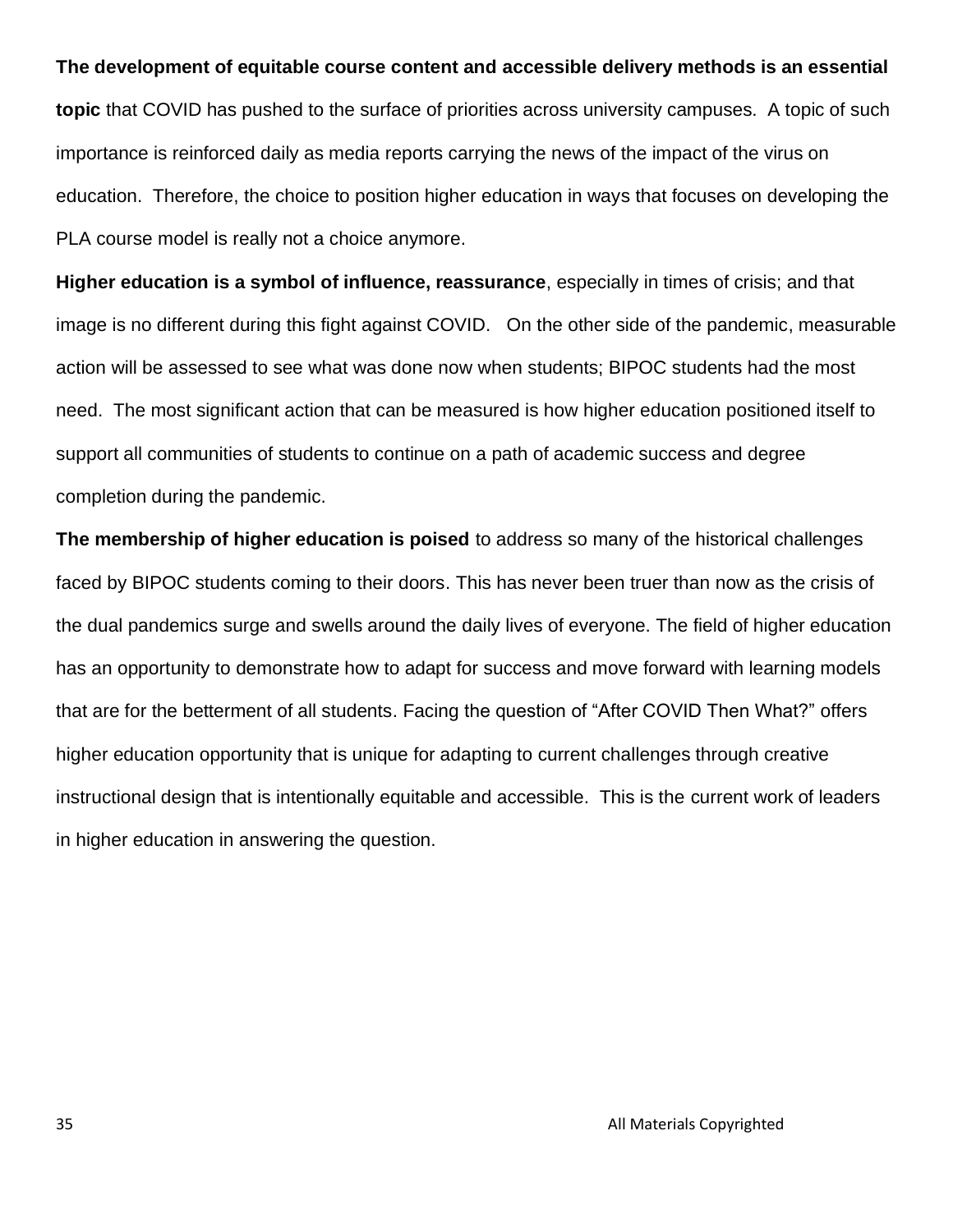## **ENDCAP**

## **Voices of Authors Through the Lens of Race, Personal Stories, Global Racism, Education, and Family**

## **Yvonne RB-Banks, Ed.D**

This edition invited a broad view of the world through seeking scholars with global lived firsthand perspectives. They came barring insight into a world that uses race to codify the experiences of citizens; beyond the USA. Other voices that have been strong in this work of anti-racism over the years have tied the experiences of high-school students with the experiences of post-secondary students highlighting the need for us as a society to simply tell the truth. Practical solutions for what college BIPOC populations are facing immediately and the impact on their social/economic future opportunities have been made real; unless educational models are adapted to their needs. College students are facing systemic unknowns, and higher education has a responsibility to address what they are currently living under; in the grips of an ever-evolving global pandemics.

The authors' voice in this edition reminds us of the personal and numerous unpredictable changes beyond our day-to-day control. Even though written by separate individuals, we can see a common thread that weaves through the legacy of historical efforts to keep oppression anchored. We can see through the narratives how false histories continue to feed racism on a global scale. Each author in this edition expressed a passion to contribute because living with harm in this world cannot be an option. Their work, as well as their words, remind us that racism only exists because of the selected privilege that the tool of a social caste model created, and is only based on a systemic plague tied to the color of one's skin.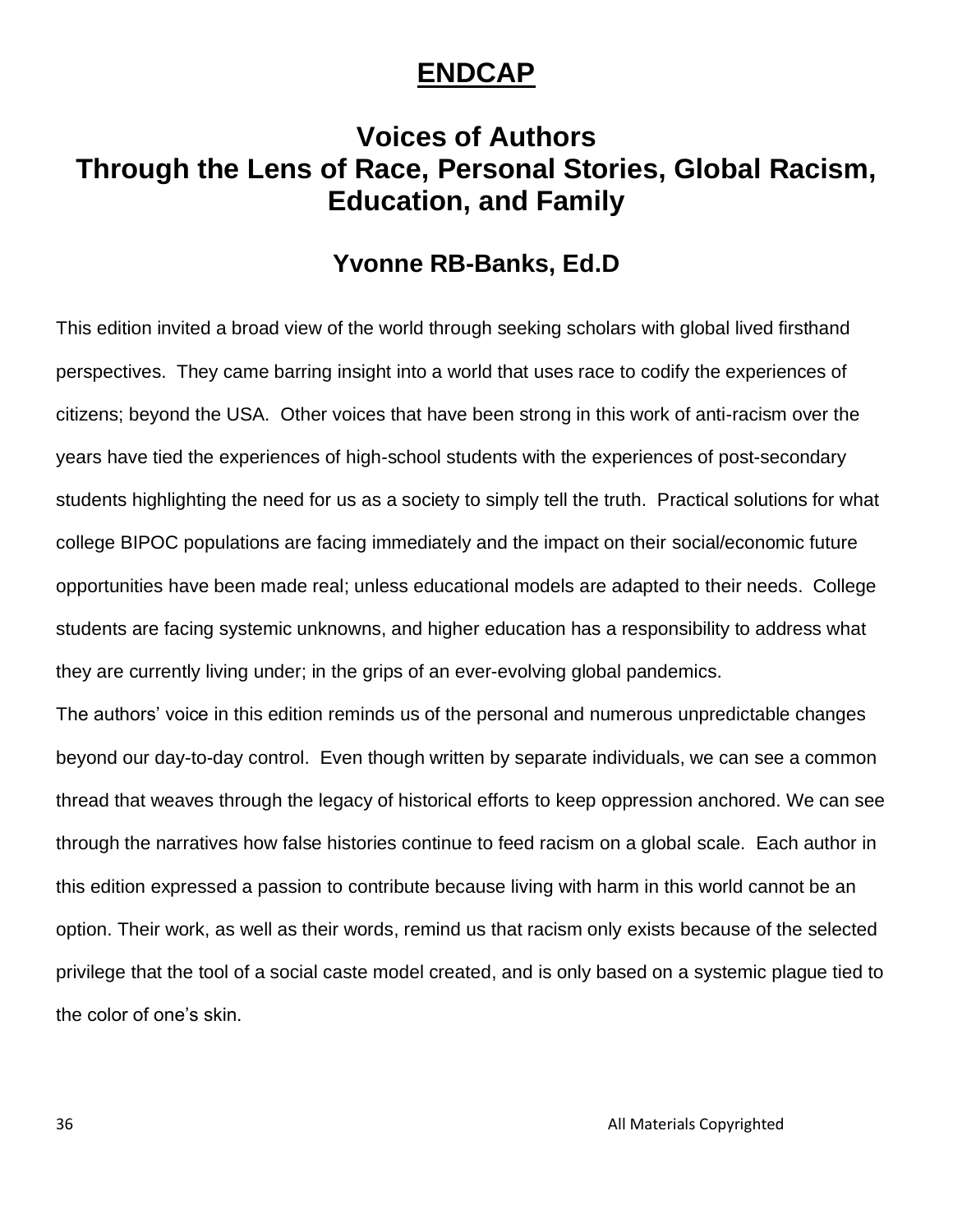This edition offers voices which are local, national, and international; from a variety of educational experiences and disciplines. Yet their voices collectively reflect the global impact of what happens in a world, a society, a life that is formed on a platform of human oppression. We can hear through the authors' sharing how past choices across many societies, across the world are mirrors of America as we see too their outcomes as a result of building their economic wealth through the breeding/holding of humans (e.g., slavery, denial of human rights, indentured servitude). We experience through the authors' writings, why latching on to a "Big Lie," continues to be the weapon of choice for powerholders across the world when it comes to race and politics. Key points made in several of the writings highlighted how governments in their historical narratives selected to ignore better options to deconstruct systems of oppression. Instead, they held on to myths, denial, and many other forms of oppression to inflict trauma that carries over from one generation to the next.

COVID, instead of bringing nations together to protect citizens in this crisis; we see nations, neighborhoods, and faith communities being torn apart by the longstanding destructive tool of socio/economic and racial oppression across the globe. The pandemic has quickly replicated many horrors from past historical practices when it comes to *differences*. Research supports that political and economic structures around the world appear to be anchoring down on their rooted [past] established practices of racism and/or social/economic discrimination. Amid COVID the discriminatory lens shines bright; as it was stated that "with COVID spreads racism…" (examples: resource distributions tied to vaccines, educational and child-care support, food/housing, travel bans, health care, and the much-needed access to social/emotional interventions in the face of global trauma tied to grief and loss). The lens of the authors here allows us to experience unity in the personal and professional advocacy that is required in the commitment to deconstructing social/economic and racial injustice.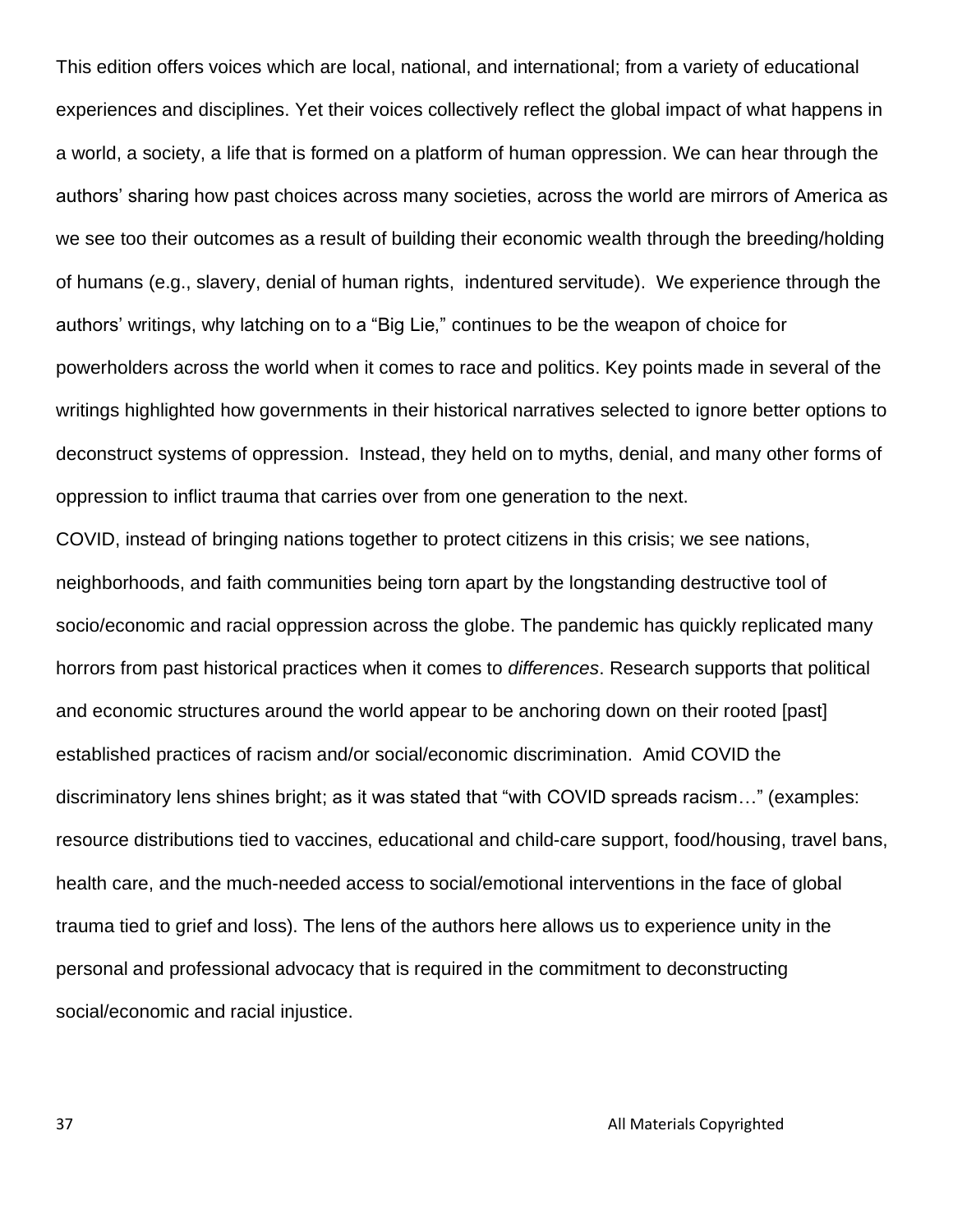## **Resources**

Make it Plain, [https://www.youtube.com/watch?v=csWByunwVI8](https://nam02.safelinks.protection.outlook.com/?url=https%3A%2F%2Fwww.youtube.com%2Fwatch%3Fv%3DcsWByunwVI8&data=04%7C01%7Cyvonne.rb-banks%40metrostate.edu%7C26ddae320d82482a2fde08d9dc68e8fa%7C5011c7c60ab446ab9ef4fae74a921a7f%7C0%7C0%7C637783165406467602%7CUnknown%7CTWFpbGZsb3d8eyJWIjoiMC4wLjAwMDAiLCJQIjoiV2luMzIiLCJBTiI6Ik1haWwiLCJXVCI6Mn0%3D%7C3000&sdata=tOYI8JJAAGWQs3m8HLPtNNRAEE063xBeUq0Uqh%2Fwriw%3D&reserved=0)

Eyes on The Prize, [https://www.pbs.org/wgbh/americanexperience/films/eyesontheprize/](https://nam02.safelinks.protection.outlook.com/?url=https%3A%2F%2Fwww.pbs.org%2Fwgbh%2Famericanexperience%2Ffilms%2Feyesontheprize%2F&data=04%7C01%7Cyvonne.rb-banks%40metrostate.edu%7C26ddae320d82482a2fde08d9dc68e8fa%7C5011c7c60ab446ab9ef4fae74a921a7f%7C0%7C0%7C637783165406467602%7CUnknown%7CTWFpbGZsb3d8eyJWIjoiMC4wLjAwMDAiLCJQIjoiV2luMzIiLCJBTiI6Ik1haWwiLCJXVCI6Mn0%3D%7C3000&sdata=mSaltoqP7I%2B9CglA4BERywfpNTSBnduIRaKi6JKczdY%3D&reserved=0)

Black in America Again, [https://www.youtube.com/watch?v=WMNyCNdgayE](https://nam02.safelinks.protection.outlook.com/?url=https%3A%2F%2Fwww.youtube.com%2Fwatch%3Fv%3DWMNyCNdgayE&data=04%7C01%7Cyvonne.rb-banks%40metrostate.edu%7C26ddae320d82482a2fde08d9dc68e8fa%7C5011c7c60ab446ab9ef4fae74a921a7f%7C0%7C0%7C637783165406467602%7CUnknown%7CTWFpbGZsb3d8eyJWIjoiMC4wLjAwMDAiLCJQIjoiV2luMzIiLCJBTiI6Ik1haWwiLCJXVCI6Mn0%3D%7C3000&sdata=R8XIkDLvXKzFOuaAG%2BxVBgvEb%2F8efU9w7sWglmCAF78%3D&reserved=0)

Esau MaCaulley. Reading While Black: African American Biblical Interpretation as an Exercise in Hope. September 1, 2020

<https://symbolsage.com/healing-symbols-and-meaning/>

*Women of the Movement* is an American [historical drama](https://en.wikipedia.org/wiki/Historical_drama) [miniseries](https://en.wikipedia.org/wiki/Miniseries) that premiered on [ABC](https://en.wikipedia.org/wiki/American_Broadcasting_Company) on January 6, 2022. Created and written by Marissa Jo Cerar and directed by [Gina Prince-Bythewood,](https://en.wikipedia.org/wiki/Gina_Prince-Bythewood) the series centers on [Mamie Till-Mobley,](https://en.wikipedia.org/wiki/Mamie_Till) played by [Adrienne Warren,](https://en.wikipedia.org/wiki/Adrienne_Warren) who devoted her life to seeking justice for her murdered son **Emmett**, played by Cedric Joe. [Tonya Pinkins,](https://en.wikipedia.org/wiki/Tonya_Pinkins) also co-stars as Alma Carthan, Emmett's grandmother.

The series is based on the book *Emmett Till: The Murder That Shocked the World and Propelled the Civil Rights Movement* by Devery S. Anderson. (Wikipedia)

Summer of Soul *(...Or, When the Revolution Could Not Be Televised)* is a 2021 American [documentary film](https://en.wikipedia.org/wiki/Documentary_film) directed by [Ahmir "Questlove" Thompson](https://en.wikipedia.org/wiki/Questlove) about the 1969 [Harlem Cultural](https://en.wikipedia.org/wiki/Harlem_Cultural_Festival)  [Festival.](https://en.wikipedia.org/wiki/Harlem_Cultural_Festival) Wikipedia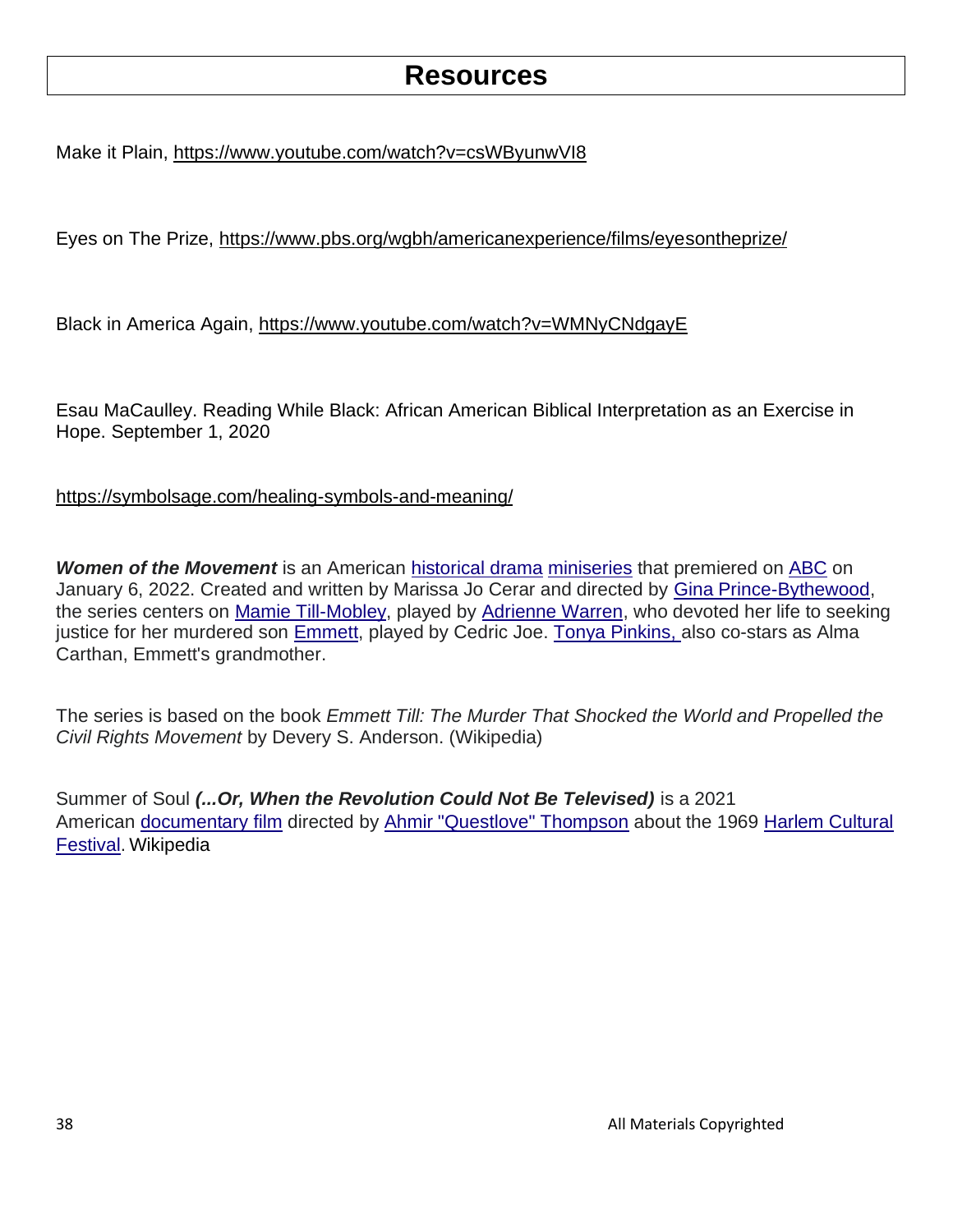## **Contributors' Sources**

#### **Landman's Sources**

- Critical Race Theory, [Stephen Sawchuk,](https://www.edweek.org/by/stephen-sawchuk) *Education Week,* May 21, 2021
- [https://www.edweek.org/leadership/what-is-critical-race-theory-and-why-is-it-under](https://www.edweek.org/leadership/what-is-critical-race-theory-and-why-is-it-under-attack/2021/05)[attack/2021/05](https://www.edweek.org/leadership/what-is-critical-race-theory-and-why-is-it-under-attack/2021/05)

#### **Izaksonas' Sources**

- Andrews, G. R, (1980). Afro-Argentines in Buenos Aires, 1800-1900. University of Wisconsin
- Press
- Candioti, M. (2020). Free Womb law, legal asynchronies, and migrations: Suing for an enslaved
- woman's child in nineteenth-century Rio de la Plata. The Americas, (77),1
- Cotttrol, R. J. (2007); Beyond invisibility: Afro-Argentines in their nation's culture and
- Memory. Latin American Research Review. 42,(1)
- Edwards, E. D. (2002). An African tree produces white flowers: The disappearance of the **Black**
- community in Buenos Aires, Argentina, 1850-1890. McNair Scholars Journal, 6(1)
- [Erika Denise Edwards](https://onlinelibrary.wiley.com/action/doSearch?ContribAuthorRaw=Edwards%2C+Erika+Denise) (2018). The making of a White Nation: The disappearance of the Black population in Argentina. History Compass, June 2018
- Mitre, B. (1887). Historia de San Martín y de la emancipación sudamericana. Ediciones Peuser
- Christina W. Yao, Chrystal A. George Mwangi & Victoria K. Malaney Brown (2019) Exploring the intersection of transnationalism and critical race theory: a critical race analysis of international student experiences in the United States, Race Ethnicity and Education, 22:1, 38- 58, DOI: [10.1080/13613324.2018.1497968](https://doi.org/10.1080/13613324.2018.1497968)

#### **Fagundes' Sources**

• Collection of personal interviews throughout the pandemic with diverse individuals over the course of a year+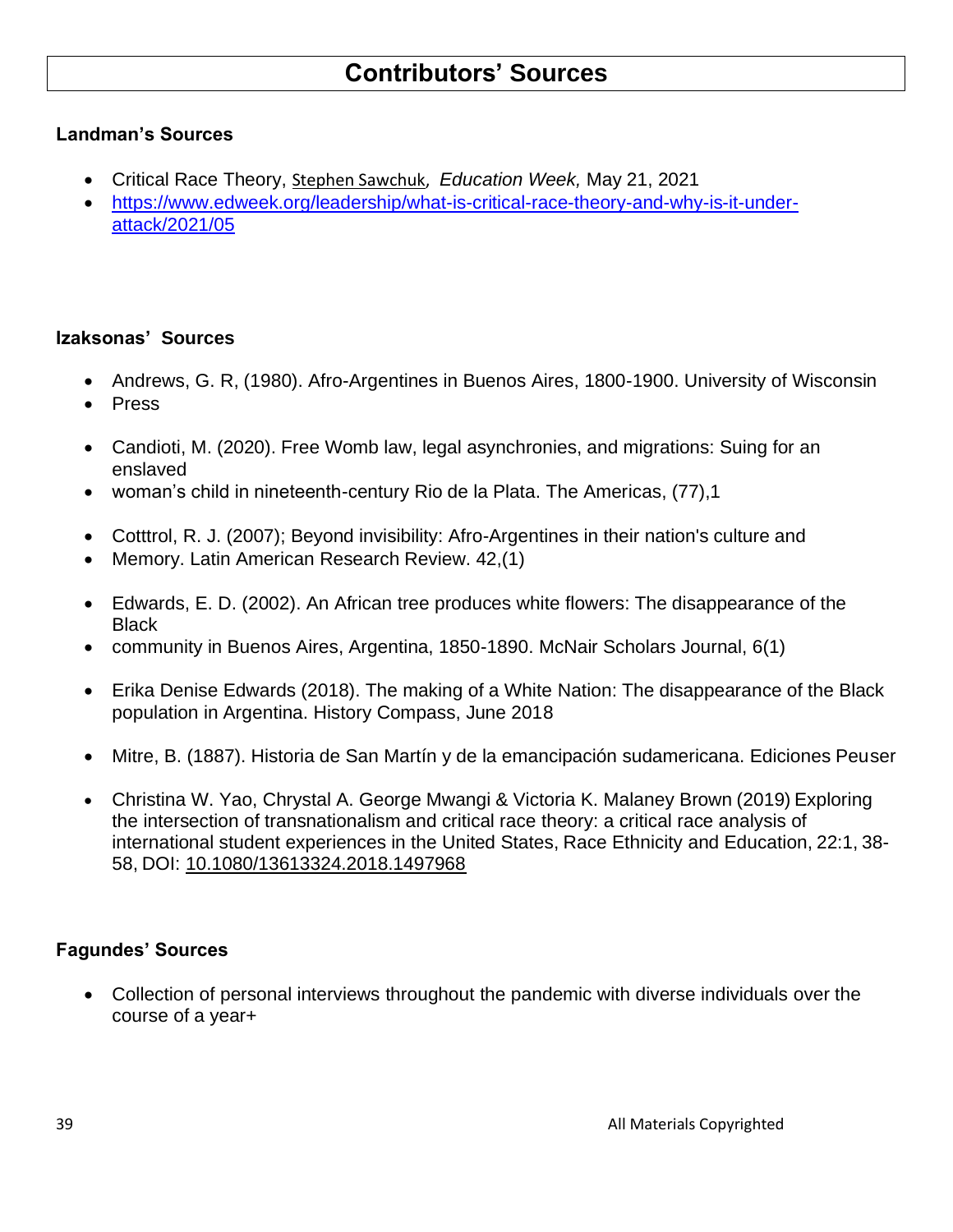#### **Ayodele's Sources**

- Banks, J.A., & Ambrosia, J. (n.d.). *Multicultural Education - History, The Dimensions of Multicultural*
- *Education, Evidence of the Effectiveness of Multicultural Education.* Education Encyclopedia
- Retrieved, August 7, 202[0,](https://education.stateuniversity.com/pages/2252/MulticulturalEducation.) <https://education.stateuniversity.com/pages/2252/MulticulturalEducation.>
- Cifuentes-Faura, J., Obor, D. O., To, L., & Al-Naabi, I. (2021). Cross-cultural impacts of COVID-19 on higher education learning and teaching practices in Spain, Oman, Nigeria, and Cambodia: A cross-cultural study. *Journal of University Teaching & Learning Practice*, *18*(5), 8–16. <https://doi-org.xxproxy.smumn.edu/10.53761/1.18.5.8>
- Cimpian, J. (2018, April 23). How our education system undermines gender equity. Brookings. https://www.brookings.edu/blog/brown-center-chalkboard/2018/04/23/how-our-educationsystem-undermines-gender-equity/
- Davis, L. & Fry, R. (2019, July 31). *College faculty have become more rationally and ethnically diverse but remain far less so than students.* Pew Research Center. <https://www.pewresearch.org/fact-tank/2019/07/31/us-college-faculty-student-diversity/>
- Kline-Collins, R., Bransberger, P., & Lane, P. (2021, October). *Equity Paradoxes in the PLA Boost.*
- Western Interstate Commission for Higher Education. [https://www.wiche.edu/wp-content/uploads/2021/10/PLA-Equity-Report-CAEL-WICHE-](https://www.wiche.edu/wp-content/uploads/2021/10/PLA-Equity-Report-CAEL-WICHE-October-2021.pdf)[October-2021.pdf](https://www.wiche.edu/wp-content/uploads/2021/10/PLA-Equity-Report-CAEL-WICHE-October-2021.pdf)
- Norze, J., & Twijukye, R. (2021). Examining the Impact of the Pandemic on Students' **Academics**
- Performance and Emotional Health at a Research University in the Southern Region of the United States. *Journal of Higher Education Theory & Practice*, *21*(12), 94–101
- The Purchase College State University of New York. *Resources for BIPOC students* (n.d.). [https://www.purchase.edu/offices/wellness-center/resources-for-support/resources-for-bipoc](https://www.purchase.edu/offices/wellness-center/resources-for-support/resources-for-bipoc-students/)[students/](https://www.purchase.edu/offices/wellness-center/resources-for-support/resources-for-bipoc-students/)
- Well, A.S., Fox, L., & Cordova-Corbo, D. (2016, February 9). *How Racially Diverse Schools and Classrooms Can Benefit All Students*? The Century Group. [https://tcf.org/content/report/how-racially-diverse-schools-and-classrooms-can-benefit-](https://tcf.org/content/report/how-racially-diverse-schools-and-classrooms-can-benefit-%09all-students/) all[students/.](https://tcf.org/content/report/how-racially-diverse-schools-and-classrooms-can-benefit-%09all-students/)
- Youngstown State University. *What is Prior Learning Assessment?* Retrieved November 12, 2021.<https://ysu.edu/prior-learning-assessment/what-prior-learning-assessment>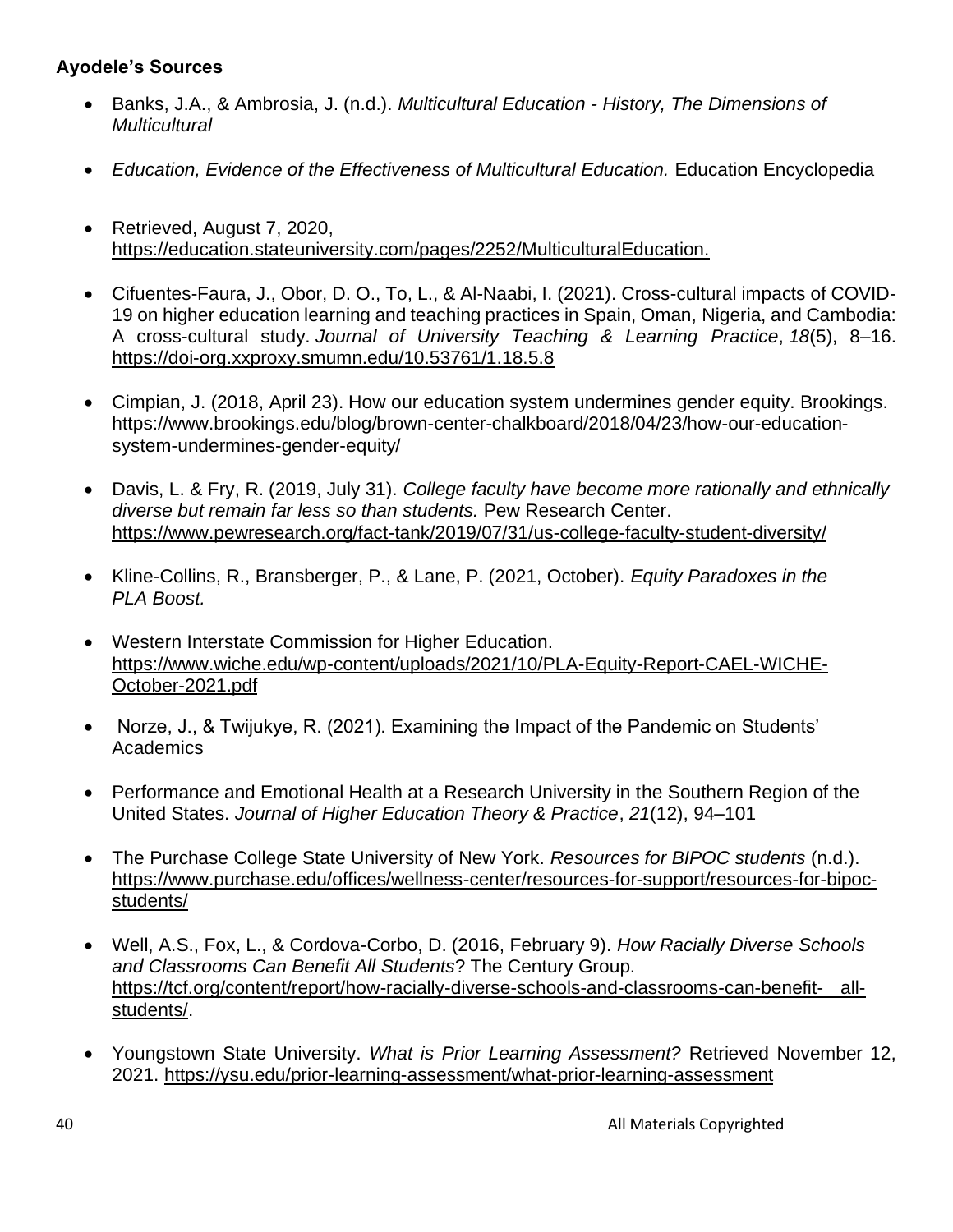#### **Mchie's Sources**

- <ahref[=https://www.heinz.org/userfiles/impactofracialtraumaonafricanamericans.pdf>](https://www.heinz.org/userfiles/impactofracialtraumaonafricanamericans.pdf)Heinz.org
- <a href[=https://mhanational.org/racial-trauma>](https://mhanational.org/racial-trauma)MH National.org</a>
- <a href=[https://www.psychologytoday.com/us/blog/empathy-emotion-and](https://www.psychologytoday.com/us/blog/empathy-emotion-and-experience/202002/the-politics-empathy-and-race)**[experience/202002/the-politics-empathy-and-race](https://www.psychologytoday.com/us/blog/empathy-emotion-and-experience/202002/the-politics-empathy-and-race)**>Psychology Today.com</a>
- <a href= <https://www.mindful.org/meditation/mindfulness-getting-started/> >Mindful.org</a>
- <a href[=https://www.medicalnewstoday.com/articles/319289#what-is-hypervigilance>](https://www.medicalnewstoday.com/articles/319289#what-is-hypervigilance)Medical News Today.com</a>

#### **RB-Banks' Sources**

- <https://www.ncbi.nlm.nih.gov/books/NBK143067/>
- [https://news.harvard.edu/gazette/story/2021/04/with-covid-spread-racism-not-race-is-the-risk](https://news.harvard.edu/gazette/story/2021/04/with-covid-spread-racism-not-race-is-the-risk-factor/)[factor/](https://news.harvard.edu/gazette/story/2021/04/with-covid-spread-racism-not-race-is-the-risk-factor/)
- <https://www.ohchr.org/EN/NewsEvents/Pages/Racial-discrimination-COVID.aspx> <https://www.cdc.gov/coronavirus/2019-ncov/community/health-equity/race-ethnicity.html>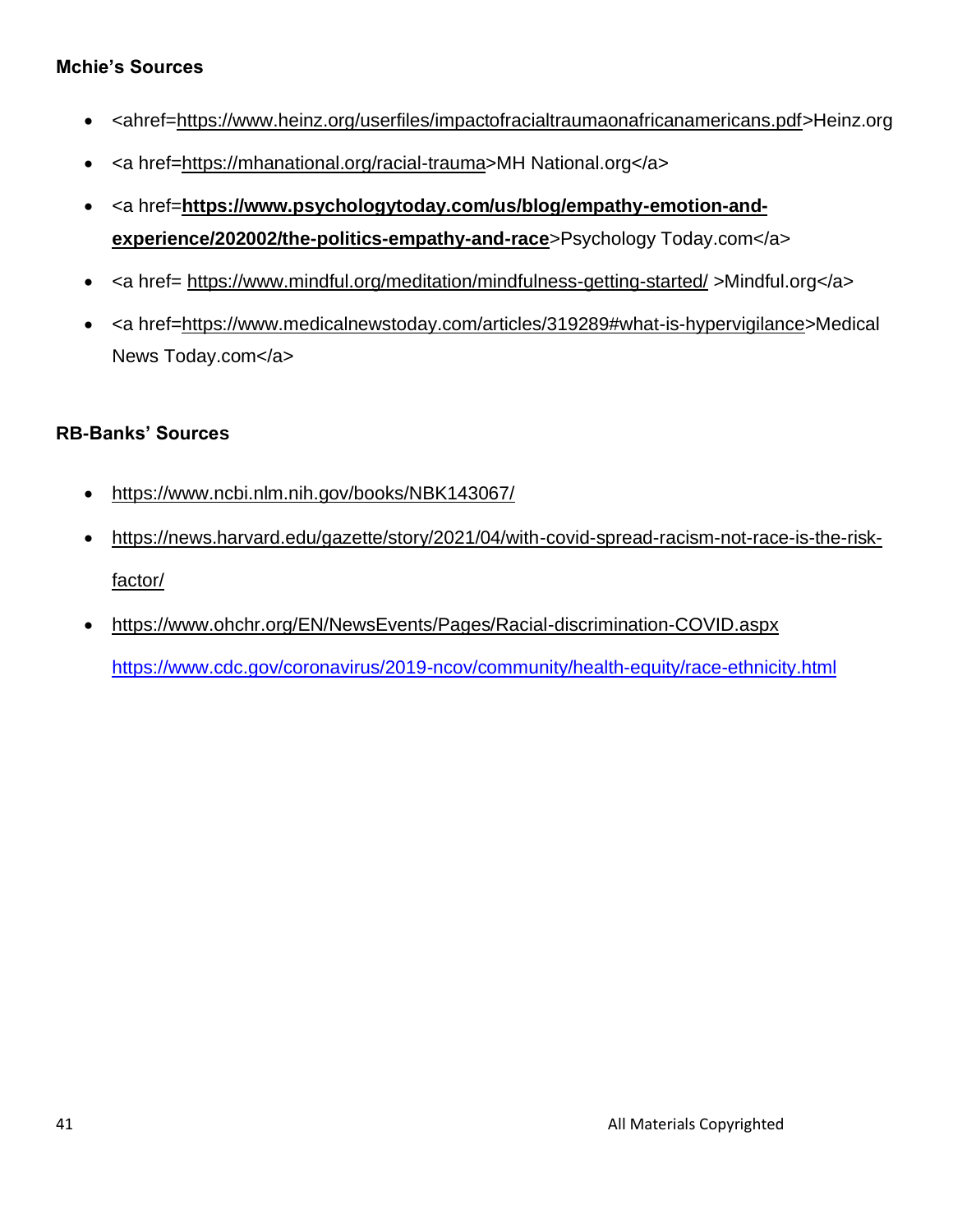

## **Epilogue of Intent**

African American Registry's philosophy speaks to classrooms and communities equitably with a moral compass; the *Journal of the Registry* is an extension of this commitment.

Examples of ethical morals we teach and learn from are:

- History  $+$  Culture = heritage
- Episodes/people/location = timeline
- Learning spaces through mirrors and windows result from intersectionality.

Descendants of American slavery must appreciate Black women more, all African Americans can read the *Journal of the Registry* because a Black woman chose to live through the middle passage.

Research reveals that over time support from indigenous, white, and immigrant communities has been consistent. Through 500 years of agrarian, industrial, and technological commerce, African Americans have responded to white oppression with more representation than any other non-white group.

One of the primary purposes of the *Journal of the Registry* is to generate deeper thoughts and feelings. The work of the journal is intended to foster increased understanding and move people to action.

Your question and/or comments are encouraged.

 $D\cdot\cdot$  keli

Founder, Exec Director, African American Registry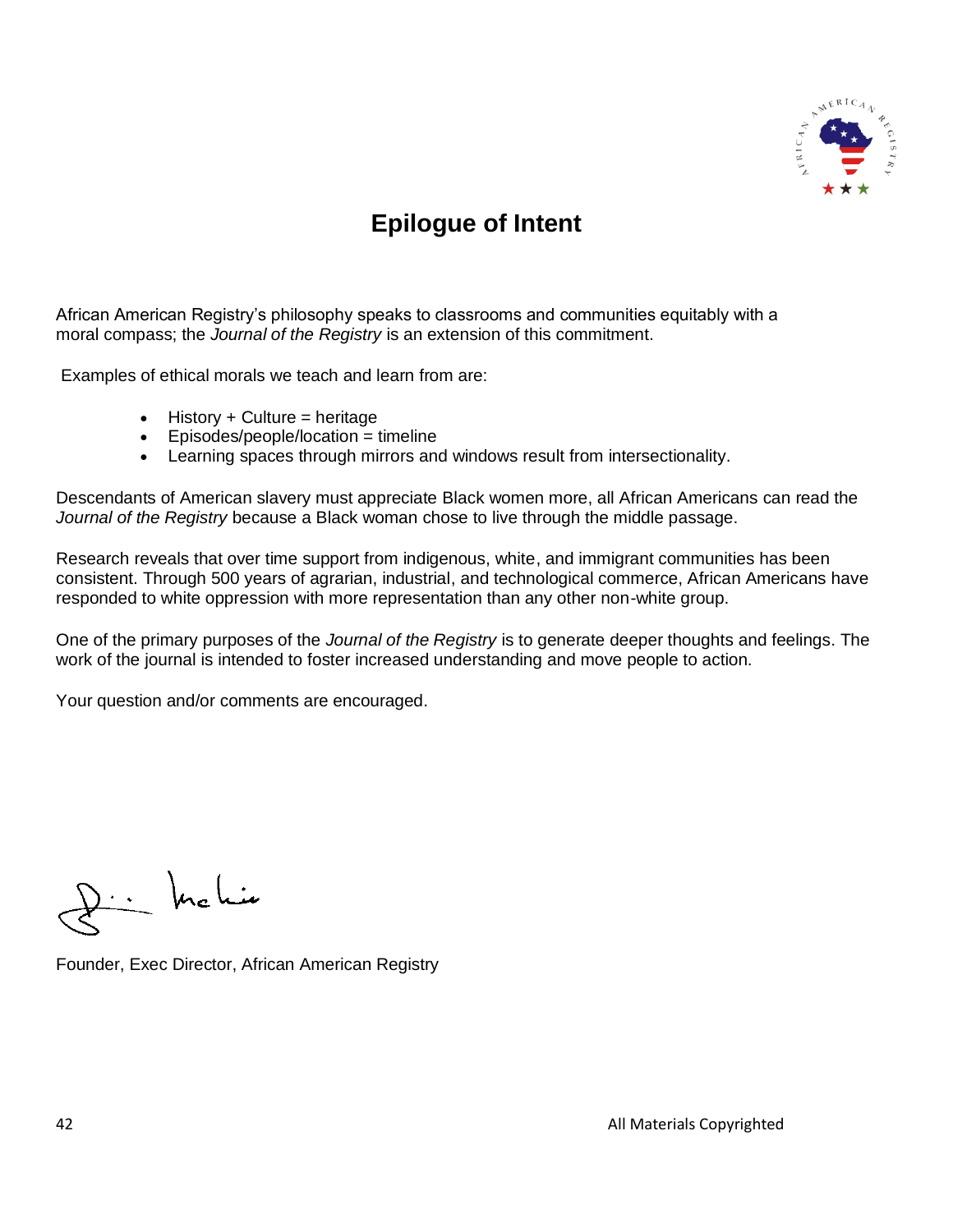## **About the Founding Co-Editors**

*Benjamin Mchie* is the founder and executive director of the African American Registry®. He approaches the opening concept of the Journal of the Registry with over 50 combined years of anti-racism work. Through engagements in classroom education, college partnerships he has built an impressive resume of community advocacy. He has received numerous accolades that include MTV award nominations and Emmy awardwinning multimedia and global recognitions. He recently received the State of MN 2017 lifetime achievement award and the University of Minnesota's 2020 Richard Olden Beard award. His professional services have allowed him to develop effective global strategies to educate, inform, learn, and teach onsite and through the world wide web. Mr. Mchie's approach to instructing humanity is to examine spaces where race and social equity intersect; focusing on the wisdom that comes from the intelligence found in what some reference as standard education. Alaye

*Julie Landsman* taught in the Minneapolis Public Schools for 28 years and in a number of colleges and universities. Her books *Basic Needs: A Year with Street Kids in a City School*, A *White Teacher Talks About Race* and *Growing up White* are used in classrooms today. Her work with the Registry, her consulting with numerous school districts in the country, have convinced her that *re-imagining* education is essential for our survival as a democracy. Her vision would center students' stories and communities in the creation of the curriculum. She believes the *Journal of the Registry* can be a place to consider the crucial question: "to whose benefit" are schools established today? Whose voices are heard and whose history, whose poetry, whose narratives are absent? Julie has great faith in the brilliance of social justice educators, both young and old white and Black and Brown and Asian to bring about a seismic shift in how we teach our nations' children. In this inaugural issue, she leads out with critical insight to shape the work ahead.

*Yvonne RB-Banks, Ed.D.* comes to the *Journal of the Registry* editorial Board with over 35 years in public and private education; as a teacher, professor, and administrator. In her role as professor of education, she champions teacher candidates to be the change they strive to see in urban schools. Her travels, both domestically and internationally, have allowed her to explore many diverse topics as, a researcher, author, consultant, speaker, and world citizen. Her latest publication, *Insightful Souls & Intentional Hearts: Black Women and Allies in Higher Education*, brings forth strategies that support Black women's educational journey and beyond. Her hope for the *Journal of the Registry* is wrapped in advocacy for educational equity. Essential to Dr. RB-Banks is her current work with the Association of Black Women in Higher Education, and the Coalition for Teachers of Color and American Indians; both organizations target social/educational challenges rooted in historical barriers tied to race in America. She is excited for the voices the *Journal of the Registry* will bring forth, as it seeks to broaden educational narratives with fresh thoughts on needed topics across many fields that touch the lives of those least heard in society.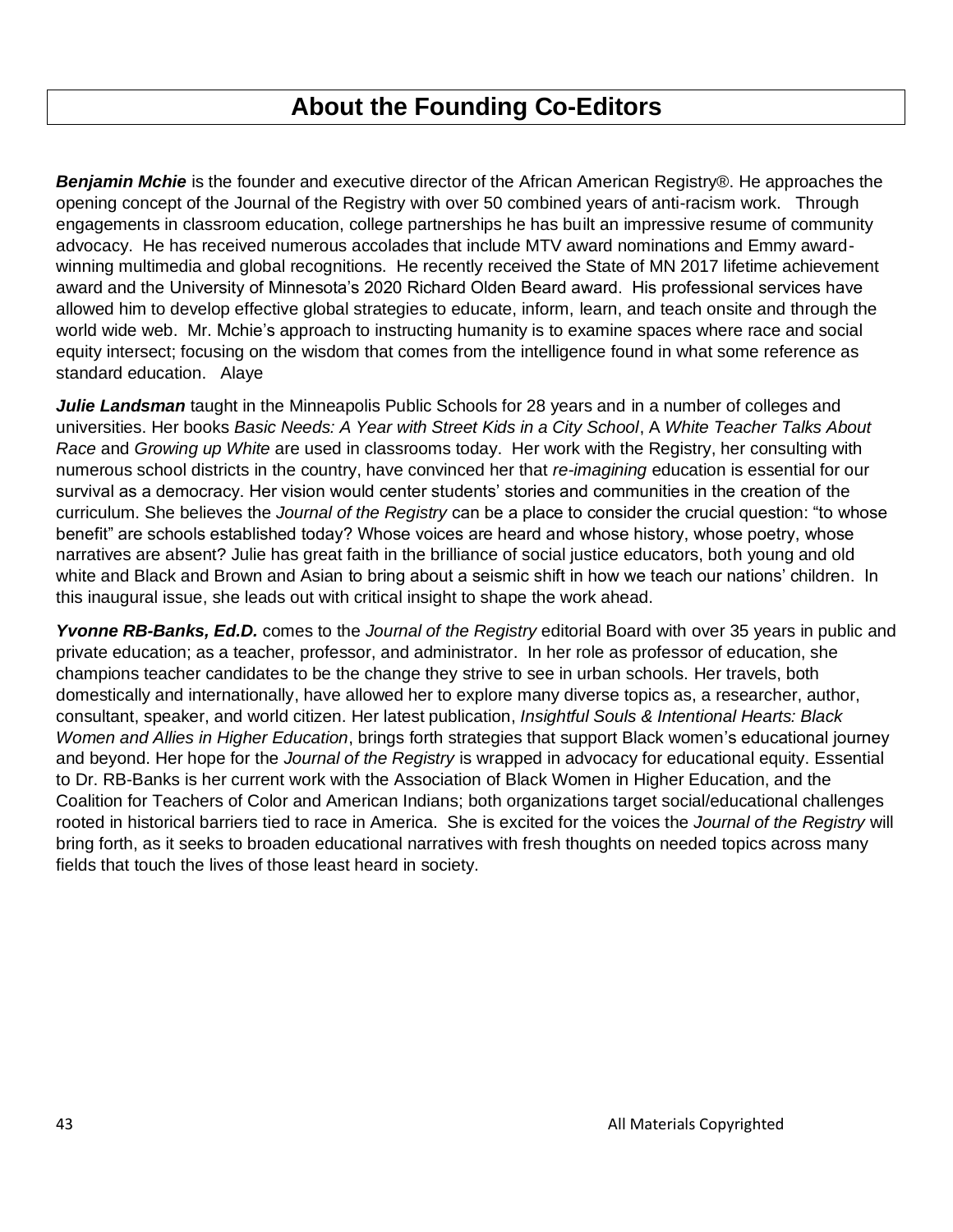**Dr. Rosa Fagundes** holds a Ph.D. in Education and an M.A in English (TESOL). Since 2002 she has been with the Urban Teacher Program at Metropolitan State University. She is a Fulbright Scholar, having spent one year in Bangladesh. Some of her research interests are cultures, language acquisition, and immigration.

**Dr. Elena Izaksonas** holds a Ph.D. in Social Work from the University of Minnesota and an M.S.W from the University of Michigan. She is an Assistant Professor in the Department of Social Work at Metropolitan State University. Her interests are rooted in her commitment to social justice by giving voice to Latine/Latinx concerns in the areas of adolescent educational disparities, family policy, migrant farmworker families, and immigration.

\*Guide to surname pronunciation of Izaksonas: *ee-zak*-*sónas*

**Dr. Alicia Ayodele** holds a Ph.D. is in Educational Psychology with an emphasis on Quantitative Methods. She is an Assistant Professor of Prior Learning Assessment at the Saint Mary's University of Minnesota. Dr. Ayodele's interests include equitable assessments and applied research methods in higher education. She has worked as an assessment analyst for the University of Minnesota, Data Recognition Corporation, and the Office of Higher Education. She also enjoys dancing and being adventurous with her husband and 3 children.

.